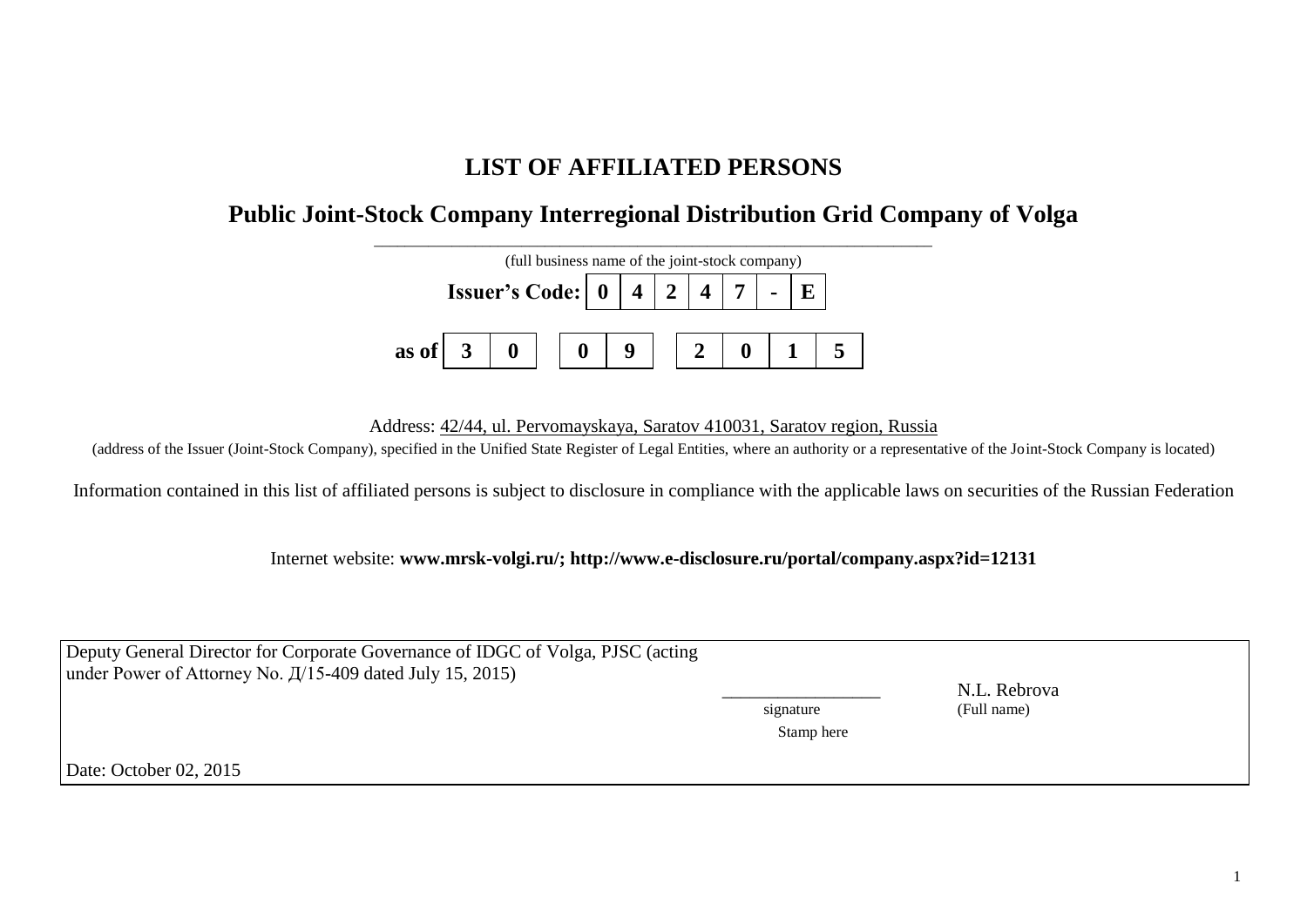| <b>Issuer's Codes</b> |               |  |  |
|-----------------------|---------------|--|--|
| <b>INN</b>            | 6450925977    |  |  |
| OGRN                  | 1076450006280 |  |  |

**I. Composition of affiliated persons as of 3 0 0 9 2 0 1 5**

| Item<br>No.    | Full business name (name of a<br>non-commercial organization) or<br>surname, name, patronymic of an<br>affiliated person | Location of a legal entity<br>or place of residence of an<br>individual (natural person)<br>(information disclosed)<br>upon consent of a natural<br>person only) | Ground (grounds) by virtue of which<br>a person is recognized as an affiliate | Effective<br>date of a<br>ground<br>(grounds) | Ownership<br>interest of an<br>affiliated<br>person in the<br>authorized<br>capital of the<br>Joint-Stock<br>Company, % | Percentage of<br>ordinary shares in<br>the Joint-Stock<br>Company held by<br>an affiliated<br>person, % |
|----------------|--------------------------------------------------------------------------------------------------------------------------|------------------------------------------------------------------------------------------------------------------------------------------------------------------|-------------------------------------------------------------------------------|-----------------------------------------------|-------------------------------------------------------------------------------------------------------------------------|---------------------------------------------------------------------------------------------------------|
| 1              | $\boldsymbol{2}$                                                                                                         | 3                                                                                                                                                                | $\overline{\mathbf{4}}$                                                       | 5                                             | 6                                                                                                                       | 7                                                                                                       |
|                | Adler Yuriy Veniaminovich                                                                                                | Consent of the natural<br>person has not been<br>obtained                                                                                                        | Member of the Board of Directors of<br>the Joint-Stock Company                | 16.06.2015                                    |                                                                                                                         |                                                                                                         |
| $\overline{2}$ | Varvarin Aleksandr Viktorovich                                                                                           | Consent of the natural<br>person has not been<br>obtained                                                                                                        | Member of the Board of Directors of<br>the Joint-Stock Company                | 16.06.2015                                    |                                                                                                                         |                                                                                                         |
| 3              | Dyuzhinov Aleksandr Leonidovich                                                                                          | Consent of the natural<br>person has not been<br>obtained                                                                                                        | Member of the Board of Directors of<br>the Joint-Stock Company                | 16.06.2015                                    |                                                                                                                         |                                                                                                         |
| 4              | Kulikov Denis Viktorovich                                                                                                | Consent of the natural<br>person has not been<br>obtained                                                                                                        | Member of the Board of Directors of<br>the Joint-Stock Company                | 16.06.2015                                    | 0.002%                                                                                                                  | 0.002%                                                                                                  |
| 5              | Mezhevich Valentin Efimovich                                                                                             | Consent of the natural<br>person has not been<br>obtained                                                                                                        | Member of the Board of Directors of<br>the Joint-Stock Company                | 16.06.2015                                    |                                                                                                                         |                                                                                                         |
| 6              | Rozentsvayg Aleksandr<br>Shoylovich                                                                                      | Consent of the natural<br>person has not been<br>obtained                                                                                                        | Member of the Board of Directors of<br>the Joint-Stock Company                | 16.06.2015                                    |                                                                                                                         |                                                                                                         |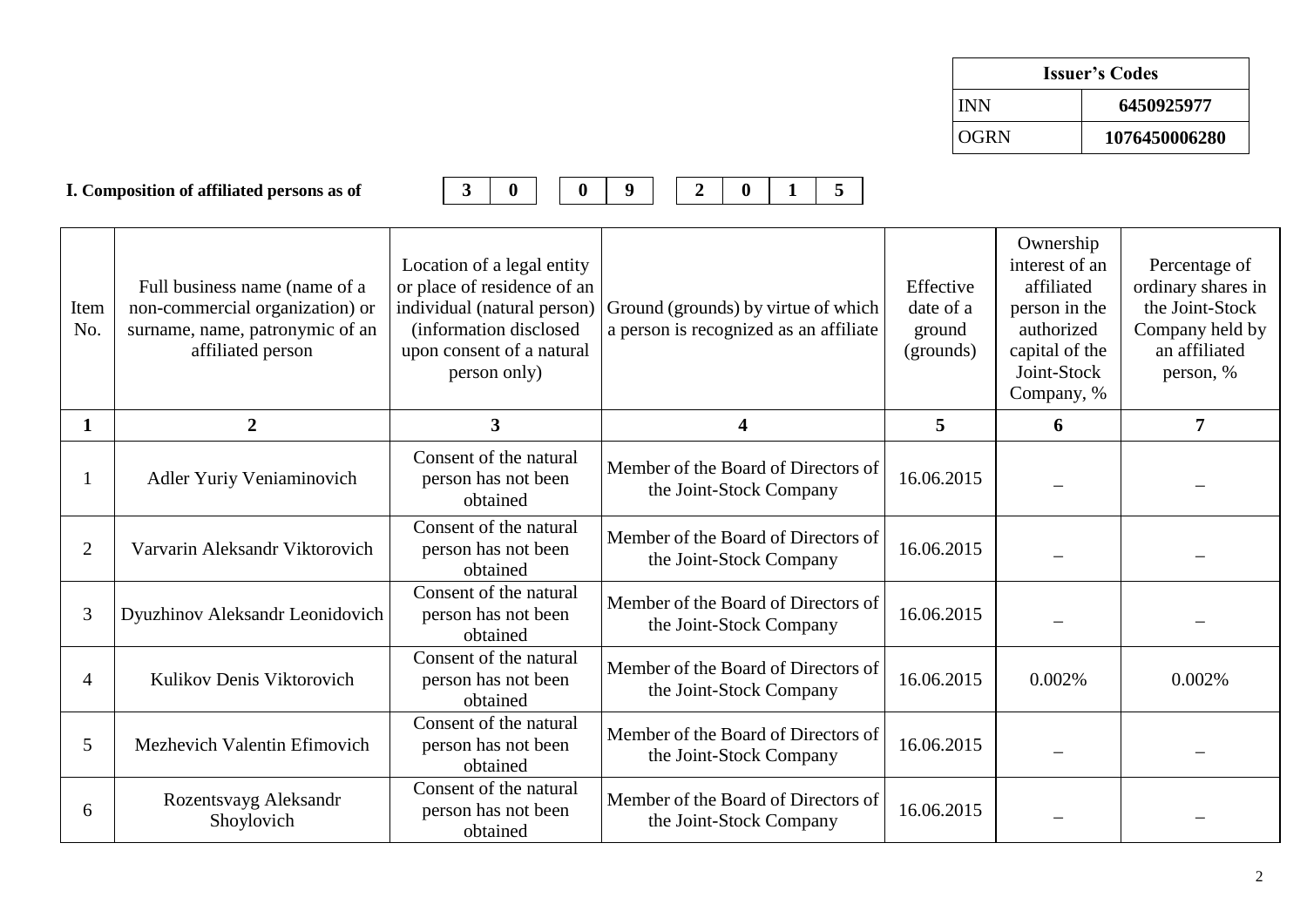|        |                                      |                                                           | The person is the Sole Executive<br>Body of the Joint-Stock Company              | 12.12.2008 |          |          |
|--------|--------------------------------------|-----------------------------------------------------------|----------------------------------------------------------------------------------|------------|----------|----------|
|        |                                      | Consent of the natural                                    | Member of the collegial executive<br>body of the Joint-Stock Company             | 18.04.2008 |          |          |
| $\tau$ | Ryabikin Vladimir Anatolievich       | person has not been<br>obtained                           | Member of the Board of Directors of<br>the Joint-Stock Company                   | 16.06.2015 |          |          |
|        |                                      |                                                           | The person belongs to the same<br>group of persons as the Joint-Stock<br>Company | 12.12.2008 |          |          |
| 8      | Serebryakov Konstantin<br>Sergeevich | Consent of the natural<br>person has not been<br>obtained | Member of the Board of Directors of<br>the Joint-Stock Company                   | 16.06.2015 |          |          |
| 9      | Khadziev Alan Fyodorovich            | Consent of the natural<br>person has not been<br>obtained | Member of the Board of Directors of<br>the Joint-Stock Company                   | 16.06.2015 |          |          |
| 10     | Kharin Andrey Nikolaevich            | Consent of the natural<br>person has not been<br>obtained | Member of the Board of Directors of<br>the Joint-Stock Company                   | 16.06.2015 |          |          |
| 11     | Shaydullin Farit Gabdulfatovich      | Consent of the natural<br>person has not been<br>obtained | Member of the Board of Directors of<br>the Joint-Stock Company                   | 16.06.2015 |          |          |
| 12     | Zaretskiy Dmitriy Lvovich            | Consent of the natural<br>person has not been<br>obtained | Member of the collegial executive<br>body of the Joint-Stock Company             | 25.07.2012 | 0.00052% | 0.00052% |
| 13     | Kuliev Vyacheslav Igorevich          | Consent of the natural<br>person has not been<br>obtained | Member of the collegial executive<br>body of the Joint-Stock Company             | 21.12.2012 |          |          |
| 14     | Pavlov Oleg Grigorievich             | Consent of the natural<br>person has not been<br>obtained | Member of the collegial executive<br>body of the Joint-Stock Company             | 24.07.2014 |          |          |
| 15     | Ponomaryov Vladimir Borisovich       | Consent of the natural<br>person has not been<br>obtained | Member of the collegial executive<br>body of the Joint-Stock Company             | 07.04.2009 |          |          |
| 16     | Puchkova Irina Yuriyevna             | Consent of the natural                                    | Member of the collegial executive                                                | 03.03.2011 |          |          |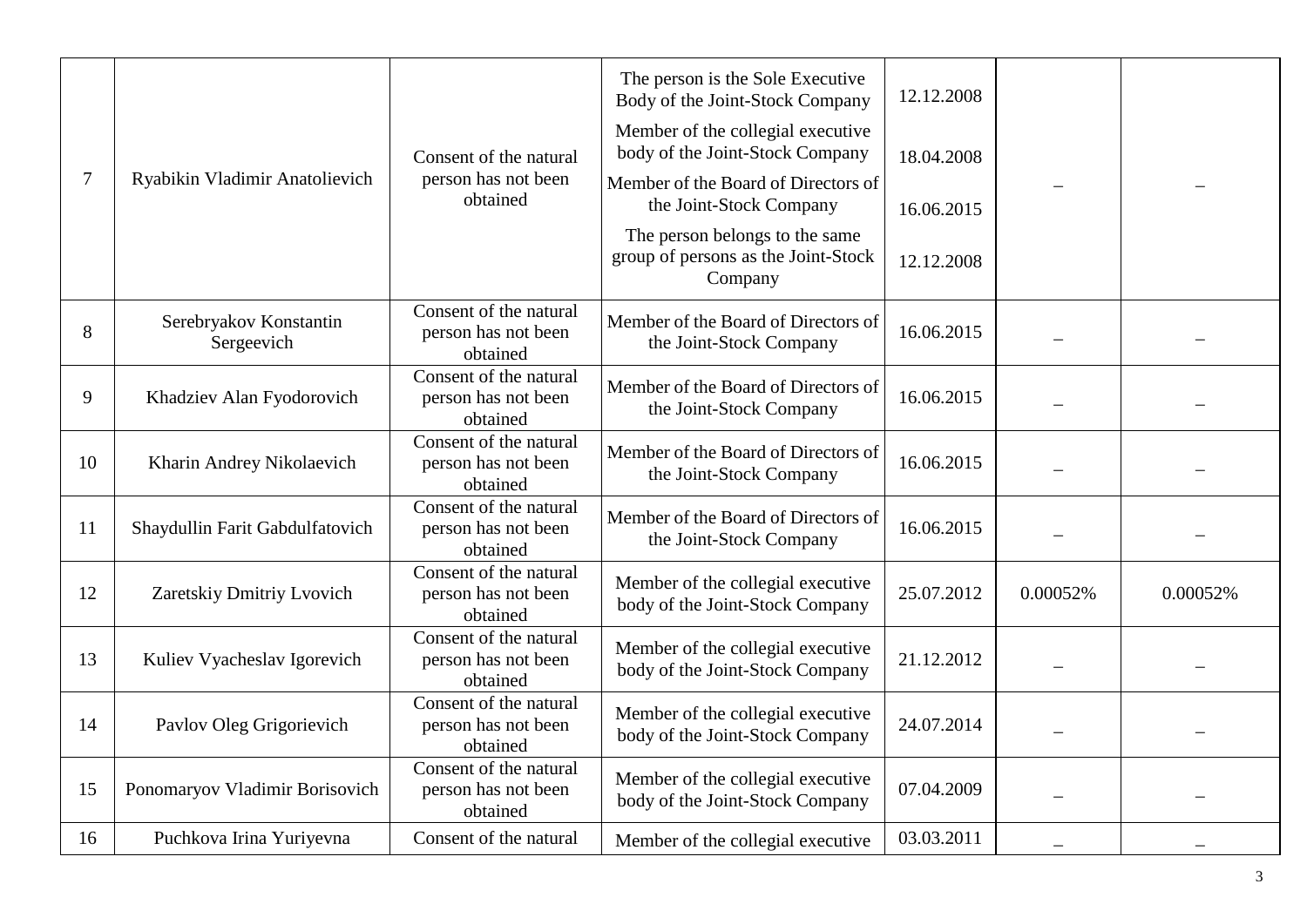|    |                                                                  | person has not been<br>obtained                                                        | body of the Joint-Stock Company                                                                                                                                                                                                                                            |            |           |           |
|----|------------------------------------------------------------------|----------------------------------------------------------------------------------------|----------------------------------------------------------------------------------------------------------------------------------------------------------------------------------------------------------------------------------------------------------------------------|------------|-----------|-----------|
| 17 | Rebrova Natalia Leonidovna                                       | Consent of the natural<br>person has not been<br>obtained                              | Member of the collegial executive<br>body of the Joint-Stock Company                                                                                                                                                                                                       | 06.10.2009 | 0.000035% | 0.000035% |
| 18 | Tamlenova Irina Alekseevna                                       | Consent of the natural<br>person has not been<br>obtained                              | Member of the collegial executive<br>body of the Joint-Stock Company                                                                                                                                                                                                       | 07.04.2009 |           |           |
| 19 | Frolov Sergey Petrovich                                          | Consent of the natural<br>person has not been<br>obtained                              | Member of the collegial executive<br>body of the Joint-Stock Company                                                                                                                                                                                                       | 07.04.2009 |           |           |
| 20 | <b>Public Joint-Stock Company</b>                                | Moscow, Russia                                                                         | The entity is entitled to dispose of<br>over 20% of the total number of<br>votes attached to the voting shares of<br>this Joint-Stock Company                                                                                                                              | 20.08.2008 | 67.626%   | 67.626%   |
|    | <b>Russian Grids</b>                                             |                                                                                        | The entity belongs to the same group<br>of entities as the Joint-Stock<br>Company                                                                                                                                                                                          | 01.07.2008 |           |           |
| 21 | Open Joint-Stock Company Social<br>Sphere-M                      | 50, prospekt Lenina,<br>Saransk, 430003, the<br>Republic of Mordovia,<br>Russia        | The legal entity in which this<br>Joint-Stock Company is entitled to<br>dispose of over 20% of the total<br>number of votes attached to the<br>voting shares or constituting the<br>authorized or share capital of the<br>stocks and contributions of this legal<br>entity | 28.04.2008 |           |           |
|    |                                                                  |                                                                                        | The entity belongs to the same group<br>of entities as the Joint-Stock<br>Company                                                                                                                                                                                          | 28.04.2008 |           |           |
| 22 | Open Joint-Stock Company<br><b>Chuvash Autotransport Company</b> | 21, ul. Promyshlennaya,<br>Novocheboksarsk,<br>429954, the Chuvash<br>Republic, Russia | The legal entity in which this<br>Joint-Stock Company is entitled to<br>dispose of over 20% of the total<br>number of votes attached to the<br>voting shares or constituting the                                                                                           | 28.04.2008 |           |           |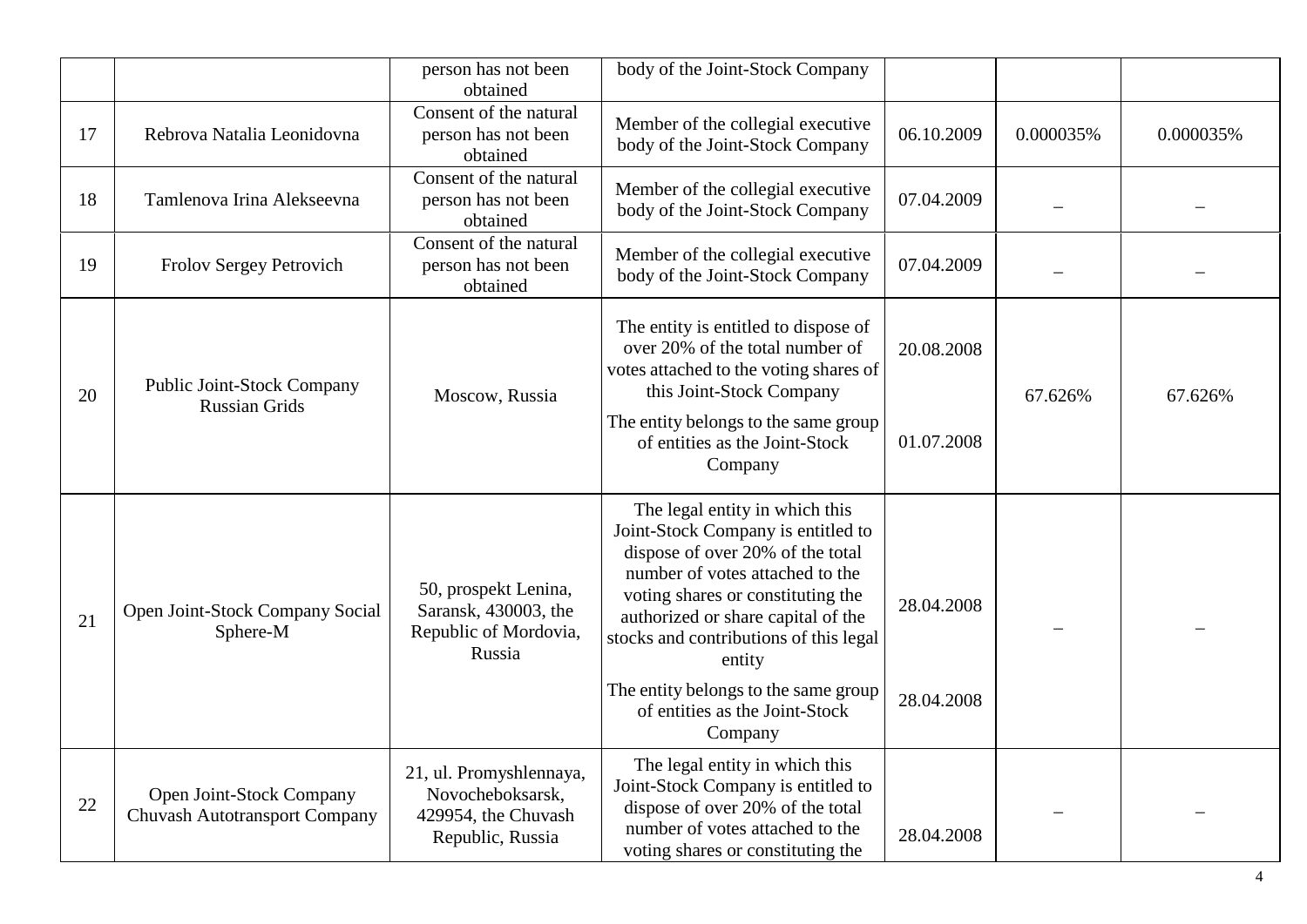|    |                                                                                                    |                                                   | authorized or share capital of the<br>stocks and contributions of this legal<br>entity<br>The entity belongs to the same group<br>of entities as the Joint-Stock<br>Company                                                                                                | 28.04.2008 |  |
|----|----------------------------------------------------------------------------------------------------|---------------------------------------------------|----------------------------------------------------------------------------------------------------------------------------------------------------------------------------------------------------------------------------------------------------------------------------|------------|--|
| 23 | Open Joint-Stock Company<br>Solnechny<br>Sanatorium-Preventorium                                   | 58, ul. Turbinnaya,<br>Orenburg 460023, Russia    | The legal entity in which this<br>Joint-Stock Company is entitled to<br>dispose of over 20% of the total<br>number of votes attached to the<br>voting shares or constituting the<br>authorized or share capital of the<br>stocks and contributions of this legal<br>entity | 28.04.2008 |  |
|    |                                                                                                    |                                                   | The entity belongs to the same group<br>of entities as the Joint-Stock<br>Company                                                                                                                                                                                          | 28.04.2008 |  |
| 24 | Open Joint-Stock Company<br>Energoservice of Volga                                                 | 149A, ul. Moskovskaya,<br>Saratov, 410012, Russia | The legal entity in which this<br>Joint-Stock Company is entitled to<br>dispose of over 20% of the total<br>number of votes attached to the<br>voting shares or constituting the<br>authorized or share capital of the<br>stocks and contributions of this legal<br>entity | 12.01.2011 |  |
|    |                                                                                                    |                                                   | The entity belongs to the same group<br>of entities as the Joint-Stock<br>Company                                                                                                                                                                                          | 12.01.2011 |  |
| 25 | Public Joint-Stock Company<br><b>Interregional Distribution Grid</b><br>Company of Center          | Moscow, Russia                                    | The entity belongs to the same group<br>of entities as the Joint-Stock<br>Company                                                                                                                                                                                          | 01.07.2008 |  |
| 26 | Public Joint -Stock Company<br><b>Interregional Distribution Grid</b><br>Company of the North-West | Gatchina, the Leningrad<br>region, Russia         | The entity belongs to the same group<br>of entities as the Joint-Stock<br>Company                                                                                                                                                                                          | 01.07.2008 |  |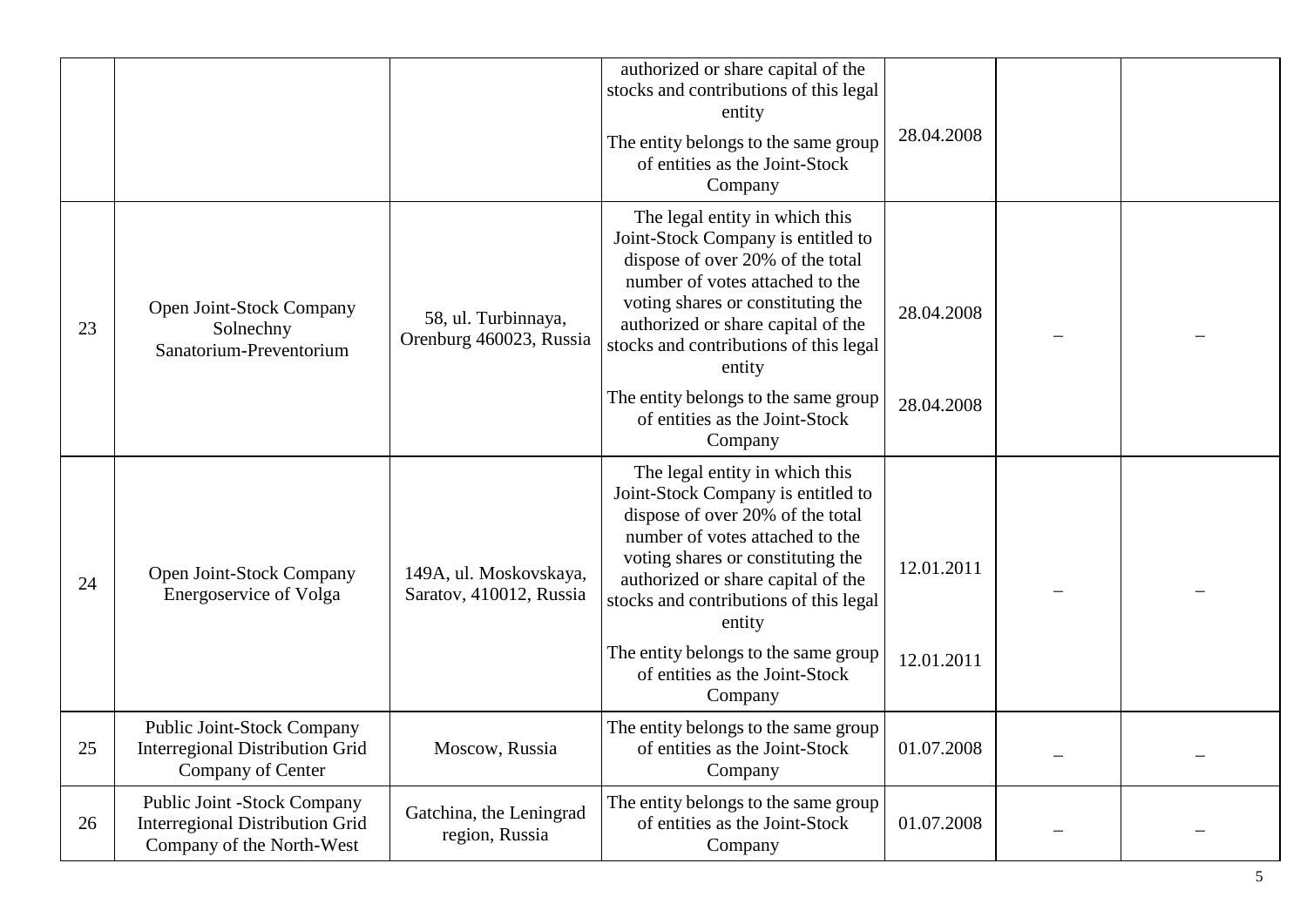| 27 | Open Joint-Stock Company<br><b>Interregional Distribution Grid</b><br>Company of Urals                        | 140, ul.<br>Mamina-Sibiryaka,<br>Yekaterinburg, 620026                                                                        | The entity belongs to the same group<br>of entities as the Joint-Stock<br>Company | 01.07.2008 |  |
|----|---------------------------------------------------------------------------------------------------------------|-------------------------------------------------------------------------------------------------------------------------------|-----------------------------------------------------------------------------------|------------|--|
| 28 | <b>Public Joint-Stock Company</b><br><b>Interregional Distribution Grid</b><br>Company of Siberia             | 144a, ul. Bogarda,<br>Krasnoyarsk, 660021                                                                                     | The entity belongs to the same group<br>of entities as the Joint-Stock<br>Company | 01.07.2008 |  |
| 29 | Public Joint-Stock Company<br><b>Interregional Distribution Grid</b><br>Company of Center and Volga<br>region | 33, ul. Rozhdestvenskaya,<br>Nizhny Novgorod 603950,<br>the Russian Federation                                                | The entity belongs to the same group<br>of entities as the Joint-Stock<br>Company | 01.07.2008 |  |
| 30 | <b>Public Joint-Stock Company</b><br><b>Interregional Distribution Grid</b><br>Company of the South           | Rostov-on-Don, the<br><b>Russian Federation</b>                                                                               | The entity belongs to the same group<br>of entities as the Joint-Stock<br>Company | 01.07.2008 |  |
| 31 | Public Joint -Stock Company<br><b>Interregional Distribution Grid</b><br>Company of the North Caucasus        | 13a, ul. Podstantsionnaya,<br>Energetik settlement,<br>Pyatigorsk 357506,<br>Stavropol Krai, the<br><b>Russian Federation</b> | The entity belongs to the same group<br>of entities as the Joint-Stock<br>Company | 01.07.2008 |  |
| 32 | Joint-Stock Company of Power<br><b>Industry and Electrification</b><br>Tyumenenergo                           | Surgut, the Tyumen<br>region, Khanty-Mansi<br>Autonomous Area -<br>Yugra, Russia                                              | The entity belongs to the same group<br>of entities as the Joint-Stock<br>Company | 01.07.2008 |  |
| 33 | Public Joint-Stock Company of<br>Power Industry and Electrification<br>Lenenergo                              | Saint Petersburg, the<br><b>Russian Federation</b>                                                                            | The entity belongs to the same group<br>of entities as the Joint-Stock<br>Company | 01.07.2008 |  |
| 34 | <b>Public Joint-Stock Company</b><br>Moscow United Electric Grid<br>Company                                   | Moscow, the Russian<br>Federation                                                                                             | The entity belongs to the same group<br>of entities as the Joint-Stock<br>Company | 01.07.2008 |  |
| 35 | Joint-Stock Company<br>Yantarenergo                                                                           | Kaliningrad, the Russian<br>Federation                                                                                        | The entity belongs to the same group<br>of entities as the Joint-Stock<br>Company | 01.07.2008 |  |
| 36 | Open Joint-Stock Company<br>North-West Energy Management<br>Company                                           | ID code: B, bld. 2,<br>ploshchad Aleksandra<br>Nevskogo, Saint                                                                | The entity belongs to the same group<br>of entities as the Joint-Stock<br>Company | 01.07.2008 |  |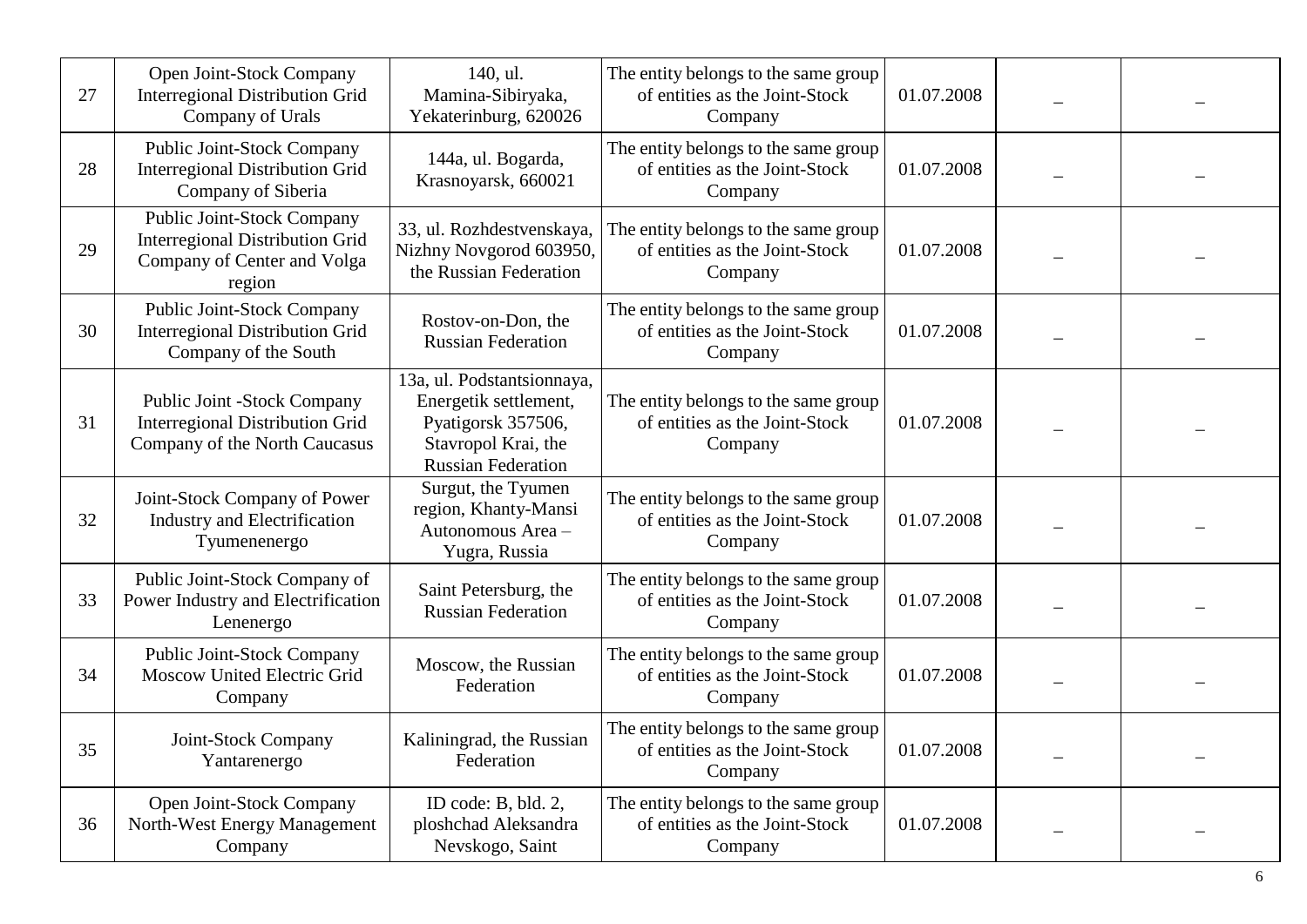|    |                                                                                                                                                                                         | Petersburg, 191167                                                               |                                                                                   |            |  |
|----|-----------------------------------------------------------------------------------------------------------------------------------------------------------------------------------------|----------------------------------------------------------------------------------|-----------------------------------------------------------------------------------|------------|--|
| 37 | Public Joint-Stock Company<br>Dagestan Energy Retail Company                                                                                                                            | Makhachkala, the<br>Republic of Dagestan                                         | The entity belongs to the same group<br>of entities as the Joint-Stock<br>Company | 01.07.2008 |  |
| 38 | Kabardino-Balkarian Public<br>Joint-Stock Company of Power<br><b>Industry and Electrification</b>                                                                                       | Nalchik, the<br>Kabardino-Balkarian<br>Republic                                  | The entity belongs to the same group<br>of entities as the Joint-Stock<br>Company | 01.07.2008 |  |
| 39 | Joint-Stock Company<br>Karachayevo-Cherkesskenergo                                                                                                                                      | Cherkessk, the<br>Kabardino-Balkarian<br>Republic                                | The entity belongs to the same group<br>of entities as the Joint-Stock<br>Company | 01.07.2008 |  |
| 40 | Joint-Stock Company<br>Kalmenergosbyt                                                                                                                                                   | Elista, the Republic of<br>Kalmykia                                              | The entity belongs to the same group<br>of entities as the Joint-Stock<br>Company | 01.07.2008 |  |
| 41 | Joint-Stock Company<br>Management of Fiber-Optic<br><b>Communication Lines at Overhead</b><br><b>Power Transmission Lines of</b><br><b>Interregional Distribution Grid</b><br>Companies | Moscow, Russia                                                                   | The entity belongs to the same group<br>of entities as the Joint-Stock<br>Company | 30.06.2011 |  |
| 42 | Joint-Stock Company<br>Realty of the United Power System<br><b>Engineering Center</b>                                                                                                   | Moscow                                                                           | The entity belongs to the same group<br>of entities as the Joint-Stock<br>Company | 01.07.2008 |  |
| 43 | <b>Public Joint-Stock Company</b><br><b>Tomsk Distribution Company</b>                                                                                                                  | Tomsk, the Russian<br>Federation                                                 | The entity belongs to the same group<br>of entities as the Joint-Stock<br>Company | 01.07.2008 |  |
| 44 | Open Joint-Stock Company<br><b>VNIPIenergoprom Association</b>                                                                                                                          | 2/1, Semyonovskaya<br>Naberezhnaya, Moscow,<br>105094, the Russian<br>Federation | The entity belongs to the same group<br>of entities as the Joint-Stock<br>Company | 01.07.2008 |  |
| 45 | Open Joint-Stock Company<br>Special Design Bureau of Heat<br>Power Engineering Equipment VTI                                                                                            | 4/1, Tretiy Avtozavodskiy<br>Proezd, Moscow, the<br><b>Russian Federation</b>    | The entity belongs to the same group<br>of entities as the Joint-Stock<br>Company | 01.07.2008 |  |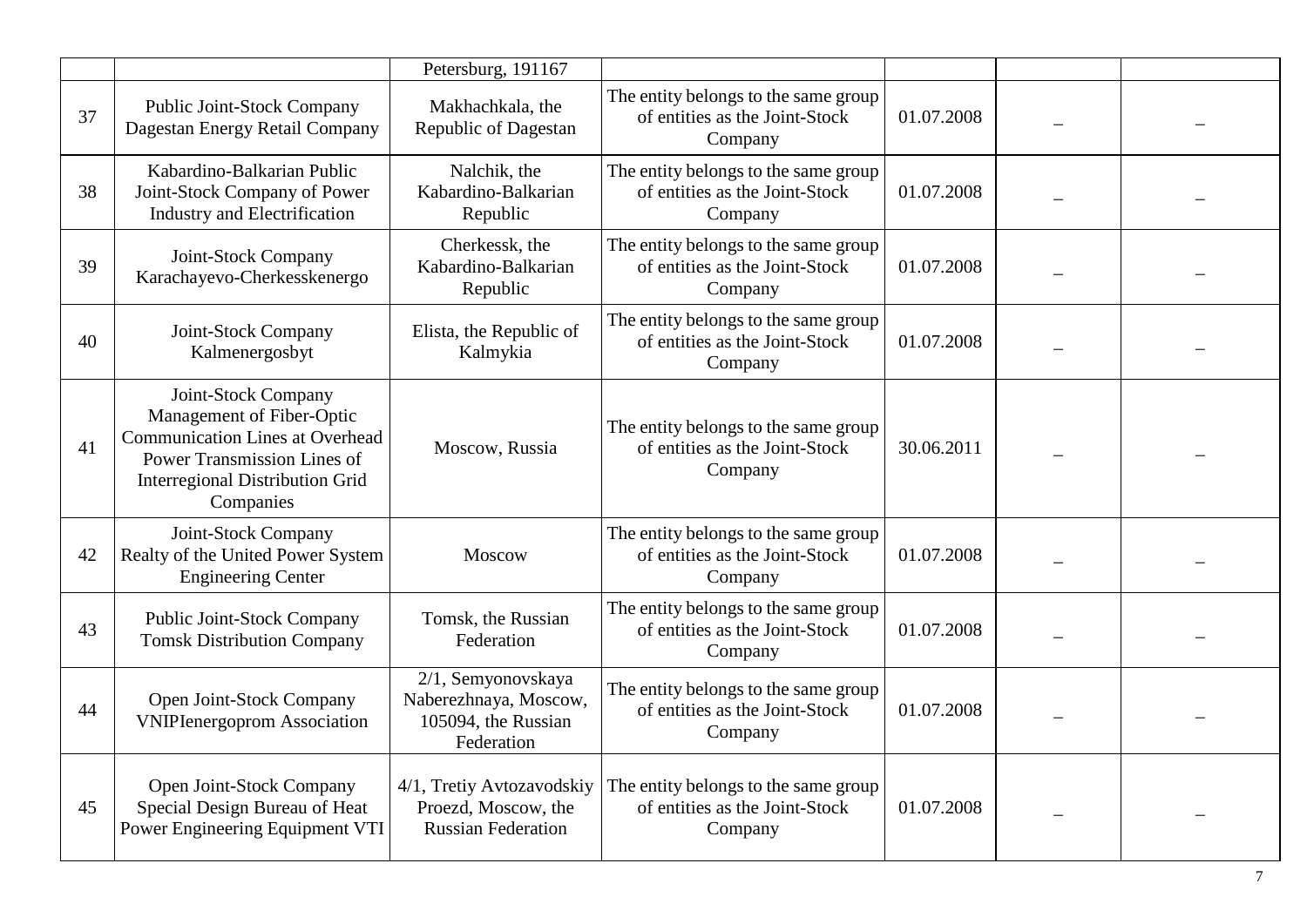| 46 | Joint-Stock Company<br>Tyvaenergosbyt                                                  | Kyzyl, the Republic of<br>Tyva, the Russian<br>Federation                                                        | The entity belongs to the same group<br>of entities as the Joint-Stock<br>Company | 01.07.2008 |  |
|----|----------------------------------------------------------------------------------------|------------------------------------------------------------------------------------------------------------------|-----------------------------------------------------------------------------------|------------|--|
| 47 | Joint-Stock Company of Power<br><b>Industry and Electrification</b><br>Ingushenergo    | Nazran, the Republic of<br>Ingooshetia                                                                           | The entity belongs to the same group<br>of entities as the Joint-Stock<br>Company | 01.07.2008 |  |
| 48 | Public Joint-Stock Company of<br>Power Industry and Electrification<br>of Kuban        | Krasnodar, the Russian<br>Federation                                                                             | The entity belongs to the same group<br>of entities as the Joint-Stock<br>Company | 01.07.2008 |  |
| 49 | Public Joint-Stock Company of<br>Power Industry and Electrification<br>Sevkavkazenergo | Vladikavkaz, Republic of<br>North Ossetia - Alania                                                               | The entity belongs to the same group<br>of entities as the Joint-Stock<br>Company | 01.07.2008 |  |
| 50 | Open Joint-Stock Company<br>Nurenergo                                                  | 6, Staropromyslovskoye<br>Shosse, Grozny, Chechen<br>Republic                                                    | The entity belongs to the same group<br>of entities as the Joint-Stock<br>Company | 01.07.2008 |  |
| 51 | Joint-Stock Company<br>Chechenenergo                                                   | 6, Staropromyslovskoye<br>Shosse, Grozny, Chechen<br>Republic, 364051                                            | The entity belongs to the same group<br>of entities as the Joint-Stock<br>Company | 01.07.2008 |  |
| 52 | Open Joint-Stock Company<br>Energetik                                                  | 1, ul. Sanatornaya,<br><b>Industrial Community</b><br>Novaya Lyada, the<br>Tambov region, 392515                 | The entity belongs to the same group<br>of entities as the Joint-Stock<br>Company | 01.07.2008 |  |
| 53 | Open Joint-Stock Company<br>Pskovenergoagent                                           | 32, ul. Staro-Tekstilnaya,<br>Pskov, 180006, the<br><b>Russian Federation</b>                                    | The entity belongs to the same group<br>of entities as the Joint-Stock<br>Company | 01.07.2008 |  |
| 54 | Open Joint-Stock Company<br>Pskovenergosbyt                                            | 24, ul. Zavodskaya, Pskov,<br>180000                                                                             | The entity belongs to the same group<br>of entities as the Joint-Stock<br>Company | 01.07.2008 |  |
| 55 | Open Joint-Stock Company<br>Lesnaya Skazka                                             | Syargilakhta village, the<br>Pryazhinskiy district, the<br>Republic of Karelia, the<br><b>Russian Federation</b> | The entity belongs to the same group<br>of entities as the Joint-Stock<br>Company | 01.07.2008 |  |
| 56 | Open Joint-Stock Company                                                               | 1, ul. Borisa Yeltsina,                                                                                          | The entity belongs to the same group                                              | 01.07.2008 |  |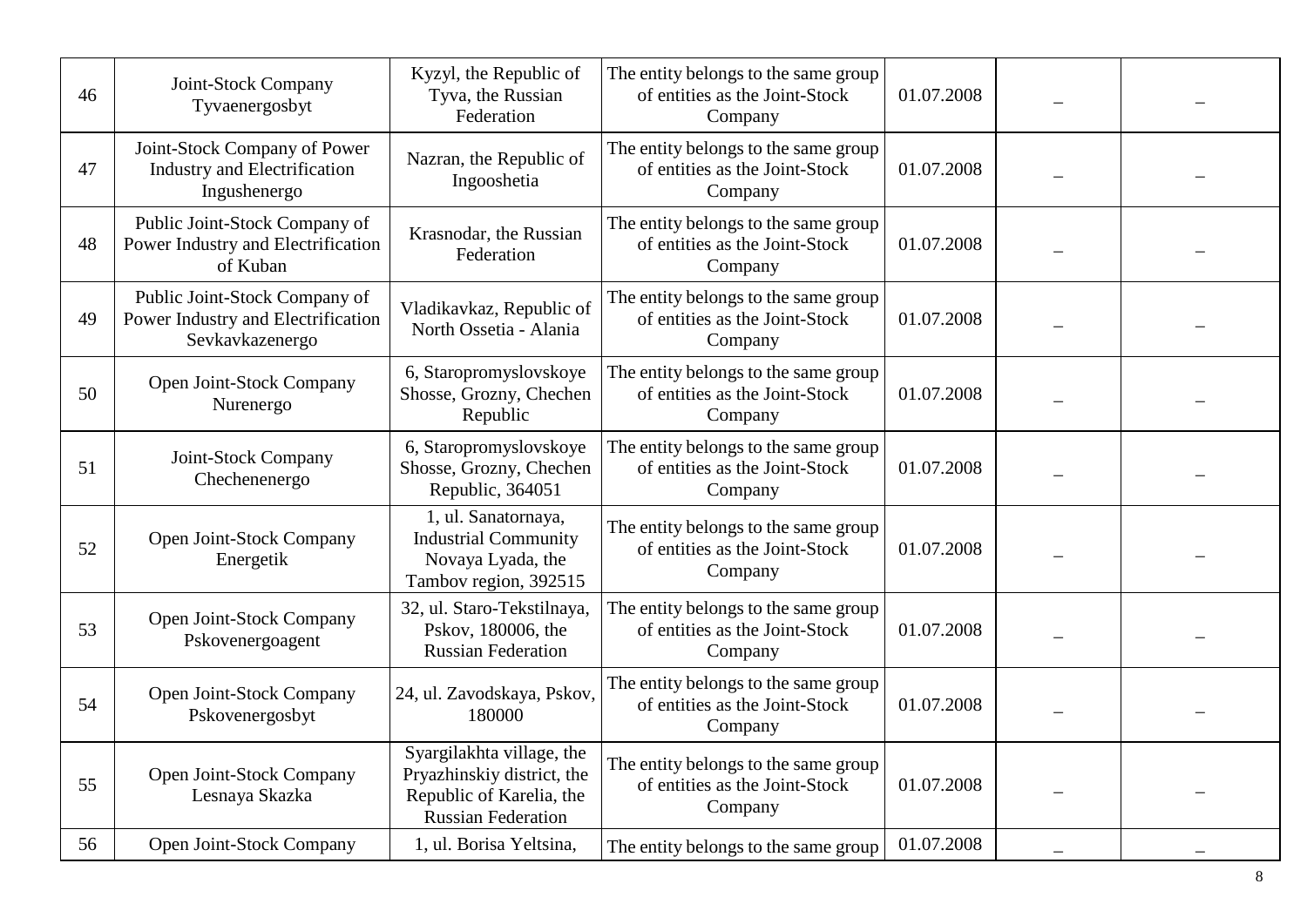|    | Yekaterinburg Electric Grid<br>Company                                                    | Yekaterinburg, 620014,<br>the Russian Federation                                                                        | of entities as the Joint-Stock<br>Company                                         |            |  |
|----|-------------------------------------------------------------------------------------------|-------------------------------------------------------------------------------------------------------------------------|-----------------------------------------------------------------------------------|------------|--|
| 57 | Open Joint-Stock Company<br>Sotssphera                                                    | Recreation camp named<br>after Strelnikov,<br>Chernoluchye settlement,<br>the Omsk district, the<br>Omsk region, 644518 | The entity belongs to the same group<br>of entities as the Joint-Stock<br>Company | 01.07.2008 |  |
| 58 | Open Joint-Stock Company<br>Tyvaenergo                                                    | 4, ul. Rabochaya, Kyzyl,<br>the Republic of Tyva,<br>667001, the Russian<br>Federation                                  | The entity belongs to the same group<br>of entities as the Joint-Stock<br>Company | 01.07.2008 |  |
| 59 | <b>Closed Joint-Stock Company</b><br><b>SVET</b>                                          | 8, ul. Lunacharskogo, Bor<br>606440, the Nizhny<br>Novgorod region                                                      | The entity belongs to the same group<br>of entities as the Joint-Stock<br>Company | 01.07.2008 |  |
| 60 | Open Joint-Stock Company<br>Berendeyevskoye                                               | Berendeyevka settlement,<br>Lyskovsky district, the<br>Nizhny Novgorod region,<br>606241                                | The entity belongs to the same group<br>of entities as the Joint-Stock<br>Company | 01.07.2008 |  |
| 61 | Open Joint-Stock Company<br>Avtotransportnoye Khozyaistvo<br>(Motor Transport Facilities) | 50, ul. Yuzhnaya, Orichi<br>settlement, the Orichi<br>district, the Kirov region,<br>the Russian Federation             | The entity belongs to the same group<br>of entities as the Joint-Stock<br>Company | 01.07.2008 |  |
| 62 | Open Joint-Stock Company<br>Energetik<br>Sanatorium-Preventorium                          | 10, ul. Aviatsionnaya,<br>Izhevsk, 426009, the<br>Udmurtian Republic, the<br><b>Russian Federation</b>                  | The entity belongs to the same group<br>of entities as the Joint-Stock<br>Company | 01.07.2008 |  |
| 63 | Open Joint-Stock Company<br>Kaliningrad Generating Company                                | 10a, Pravaya<br>Naberezhnaya,<br>Kaliningrad, the Russian<br>Federation                                                 | The entity belongs to the same group<br>of entities as the Joint-Stock<br>Company | 01.07.2008 |  |
| 64 | Open Joint-Stock Company<br>Yantarenergosbyt                                              | 10, ul. Darvina,<br>Kaliningrad                                                                                         | The entity belongs to the same group<br>of entities as the Joint-Stock<br>Company | 01.07.2008 |  |
| 65 | Open Joint-Stock Company<br><b>Energetik Recreation Camp</b>                              | 3, ul. Shkolnaya, stanitsa<br>Shepsi, the Tuapse district,<br>Krasnodar Krai, 352818                                    | The entity belongs to the same group<br>of entities as the Joint-Stock            | 01.07.2008 |  |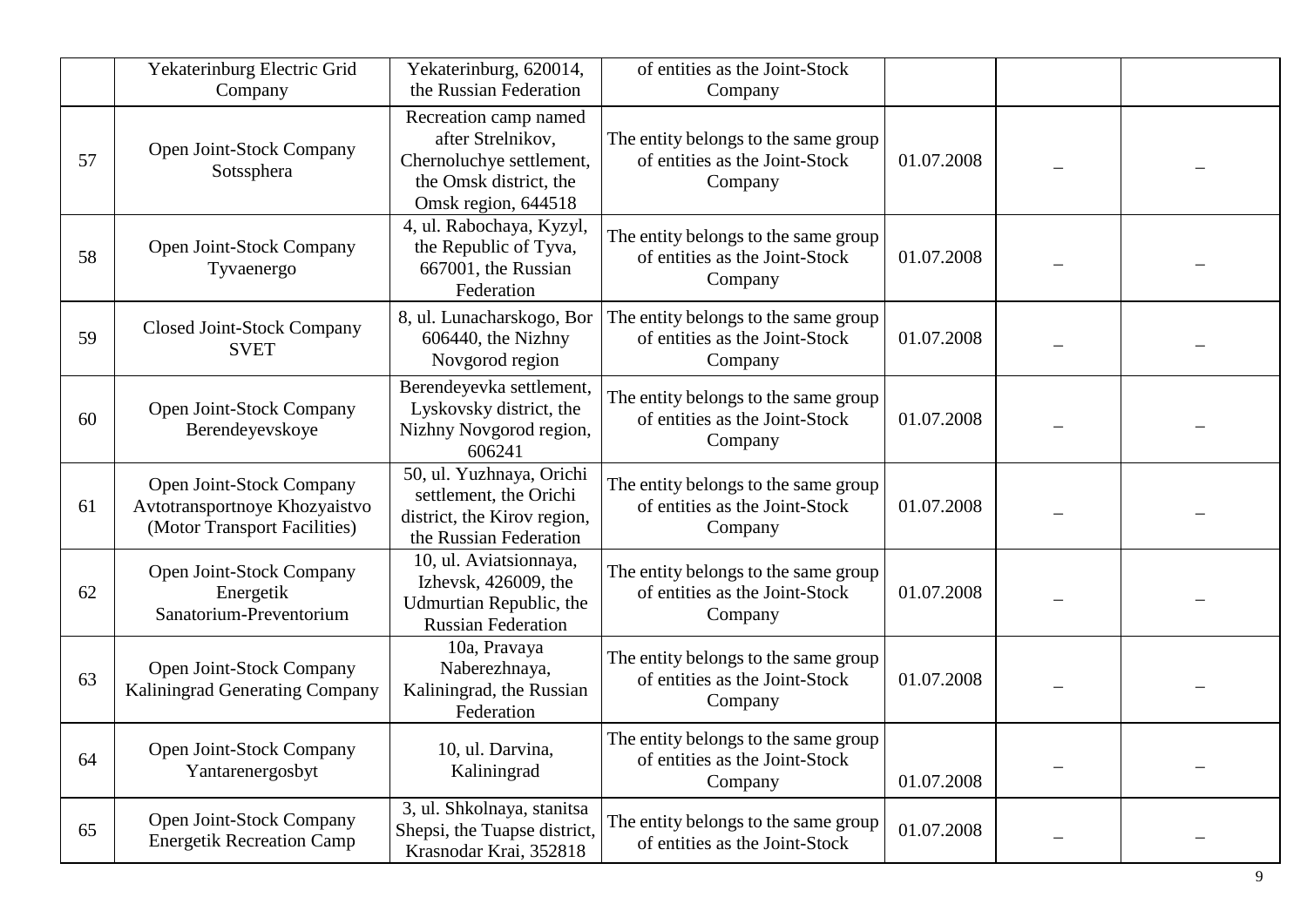|    |                                                                                 |                                                                                                                  | Company                                                                           |            |  |
|----|---------------------------------------------------------------------------------|------------------------------------------------------------------------------------------------------------------|-----------------------------------------------------------------------------------|------------|--|
| 66 | Open Joint-Stock Company<br>Sokolovskoye Agricultural<br>Enterprise             | 32, ul. Kurskaya,<br>Sokolovo-Kundryuchensk<br>iy settlement,<br>Novoshakhtinsk-10, the<br>Rostov region, Russia | The entity belongs to the same group<br>of entities as the Joint-Stock<br>Company | 01.07.2008 |  |
| 67 | Open Joint-Stock Company<br>Agricultural Enterprise named after<br>A.A. Grechko | 21, ul. Teatralnaya,<br>Kuybyshevo settlement,<br>the Kuybyshevo district,<br>the Rostov region, Russia          | The entity belongs to the same group<br>of entities as the Joint-Stock<br>Company | 01.07.2008 |  |
| 68 | <b>Closed Joint-Stock Company</b><br>Lenenergospetsremont                       | bld. 43 (ID code "A"), 12<br>Liniya, Vasilievskiy<br>Ostrov, Saint Petersburg,<br>191180                         | The entity belongs to the same group<br>of entities as the Joint-Stock<br>Company | 01.07.2008 |  |
| 69 | Open Joint-Stock Company<br>Moskabelsetmontazh                                  | bld. 17, ul.<br>Yuzhnoportovaya,<br><b>Moscow 115088</b>                                                         | The entity belongs to the same group<br>of entities as the Joint-Stock<br>Company | 01.07.2008 |  |
| 70 | Open Joint-Stock Company<br>Moskabelenergoremont                                | bld. 7B, ul. Reutovskaya,<br>Moscow, 111539                                                                      | The entity belongs to the same group<br>of entities as the Joint-Stock<br>Company | 01.07.2008 |  |
| 71 | Open Joint-Stock Company<br><b>Electrical Equipment Repairs Plant</b>           | 4a, Starokashirskoye<br>Shosse, Moscow, 152201                                                                   | The entity belongs to the same group<br>of entities as the Joint-Stock<br>Company | 01.07.2008 |  |
| 72 | Open Joint-Stock Company<br><b>Energetik Vacation Hotel</b>                     | 4, ul. Pionerskaya,<br>Divnomorskoye<br>settlement, Gelendzhik,<br>Krasnodar Krai, 353490                        | The entity belongs to the same group<br>of entities as the Joint-Stock<br>Company | 01.07.2008 |  |
| 73 | Open Joint-Stock Company<br><b>Plamya Recreation Complex</b>                    | 2, Novomikhailovskiy<br>settlement, the Tuapse<br>district, Krasnodar Krai,<br>352856                            | The entity belongs to the same group<br>of entities as the Joint-Stock<br>Company | 01.07.2008 |  |
| 74 | <b>Closed Joint-Stock Company</b><br>Tsarskoselskaya Power Company              | 5, ul. Glinki, Pushkin,<br>Saint Petersburg, 196600                                                              | The entity belongs to the same group<br>of entities as the Joint-Stock<br>Company | 01.07.2008 |  |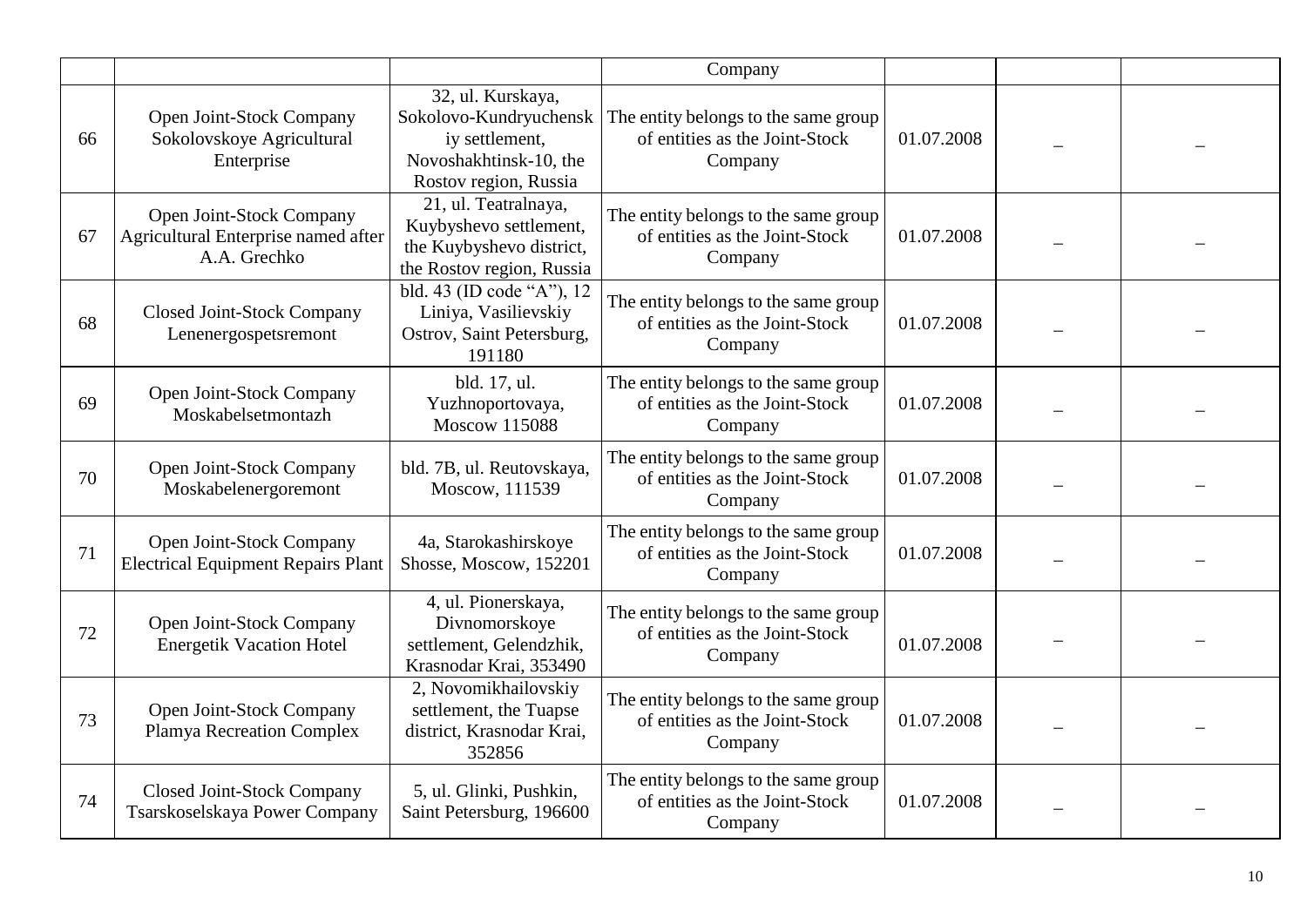| 75 | Open Joint-Stock Company<br>Yekaterinburgenergosbyt                                                                                | 48, ul. Surikova,<br>Yekaterinburg, 620144,<br>the Russian Federation     | The entity belongs to the same group<br>of entities as the Joint-Stock<br>Company | 01.07.2008 |  |
|----|------------------------------------------------------------------------------------------------------------------------------------|---------------------------------------------------------------------------|-----------------------------------------------------------------------------------|------------|--|
| 76 | <b>Closed Joint-Stock Company</b><br>Kurortenergo                                                                                  | 16, ul. Kommunarov,<br>Sestroretsk, Saint<br>Petersburg, 197706           | The entity belongs to the same group<br>of entities as the Joint-Stock<br>Company | 01.07.2008 |  |
| 77 | Open Joint-Stock Company<br>Energotsentr                                                                                           | 65, ul. Kirova, Podolsk,<br>the Moscow region,<br>142117                  | The entity belongs to the same group<br>of entities as the Joint-Stock<br>Company | 01.07.2008 |  |
| 78 | Joint-Stock Company<br><b>Yaroslavl Electric Grid Company</b>                                                                      | 26, ul. Blyukhera,<br>Yaroslavl, 150042, the<br><b>Russian Federation</b> | The entity belongs to the same group<br>of entities as the Joint-Stock<br>Company | 30.12.2009 |  |
| 79 | <b>Limited Liability Company</b><br><b>Elektroservice Company</b>                                                                  | 39V, Sibirskiy Trakt,<br>Yekaterinburg, 620100                            | The entity belongs to the same group<br>of entities as the Joint-Stock<br>Company | 30.12.2009 |  |
| 80 | Open Joint-Stock Company<br>Dagenergoset                                                                                           | 73, ul. Dakhadaeva,<br>Makhachkala, 367020, the<br>Republic of Dagestan   | The entity belongs to the same group<br>of entities as the Joint-Stock<br>Company | 31.03.2010 |  |
| 81 | <b>Limited Liability Company</b><br>Uralenergotrans                                                                                | 140, ul.<br>Mamina-Sibiryaka,<br>Yekaterinburg, 620026                    | The entity belongs to the same group<br>of entities as the Joint-Stock<br>Company | 30.09.2010 |  |
| 82 | Joint-Stock Company<br>Scientific and Research<br><b>Engineering Center of Interregional</b><br><b>Distribution Grid Companies</b> | Moscow, the Russian<br>Federation                                         | The entity belongs to the same group<br>of entities as the Joint-Stock<br>Company | 30.09.2010 |  |
| 83 | Open Joint-Stock Company<br>Energoservice of the South                                                                             | bld. 49, ul. Bolshaya<br>Sadovaya,<br>Rostov-on-Don, 344002               | The entity belongs to the same group<br>of entities as the Joint-Stock<br>Company | 31.12.2010 |  |
| 84 | Open Joint-Stock Company<br><b>Interregional Energoservice</b><br>Company                                                          | 6, ul. Proviantskaya,<br>Nizhny Novgorod,<br>603155, the Russian          | The entity belongs to the same group<br>of entities as the Joint-Stock<br>Company | 31.12.2010 |  |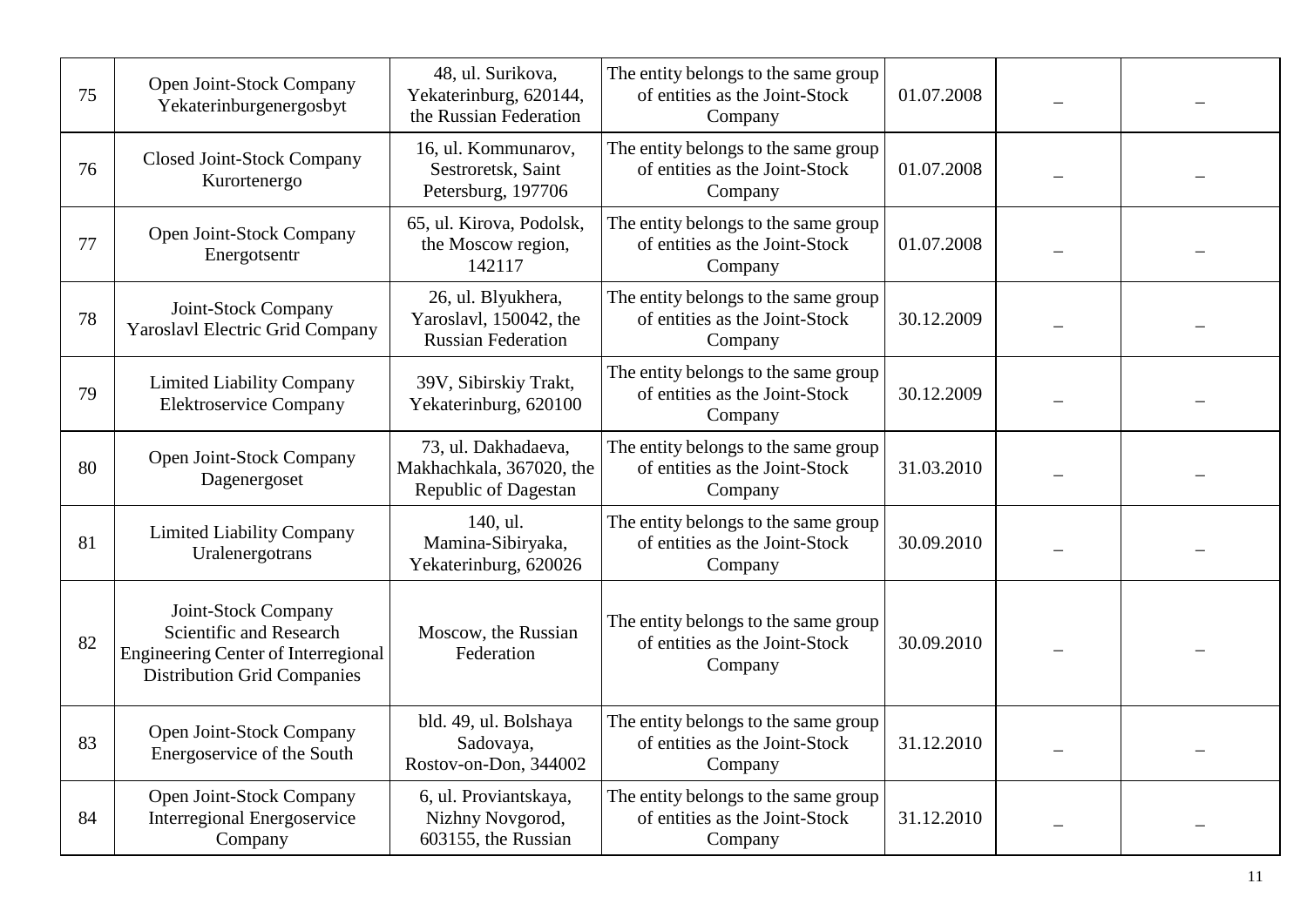|    | <b>Energy Efficient Technologies</b>                                                | Federation                                                                                                           |                                                                                   |            |  |
|----|-------------------------------------------------------------------------------------|----------------------------------------------------------------------------------------------------------------------|-----------------------------------------------------------------------------------|------------|--|
| 85 | Open Joint-Stock Company<br><b>Energoservice Company</b>                            | 33, ul. 50 Let NLMK,<br>Lipetsk, 398001                                                                              | The entity belongs to the same group<br>of entities as the Joint-Stock<br>Company | 31.03.2011 |  |
| 86 | Open Joint-Stock Company<br>Energoservice of Kuban                                  | 47, ul. Novorossiyskaya,<br>Krasnodar, 350080                                                                        | The entity belongs to the same group<br>of entities as the Joint-Stock<br>Company | 31.03.2011 |  |
| 87 | Open Joint-Stock Company<br>Yantarenergoservice                                     | 83, ul. Krasnoselskaya,<br>Kaliningrad, 236010                                                                       | The entity belongs to the same group<br>of entities as the Joint-Stock<br>Company | 31.03.2011 |  |
| 88 | Open Joint-Stock Company<br><b>Energoservice Company of Urals</b>                   | 19, ul. Chaykovskogo,<br>Yekaterinburg, 620142,<br>the Russian Federation                                            | The entity belongs to the same group<br>of entities as the Joint-Stock<br>Company | 31.03.2011 |  |
| 89 | Open Joint-Stock Company<br>Energoservice of the North-West                         | 31, ul. Sobornaya,<br>Gatchina, 188300, the<br>Leningrad region                                                      | The entity belongs to the same group<br>of entities as the Joint-Stock<br>Company | 31.03.2011 |  |
| 90 | Open Joint-Stock Company<br>Energoservice Company of<br>Tyumenenergo                | 4, ul. Universitetskaya,<br>Surgut, the Tyumen<br>region, Khanty-Mansi<br>Autonomous Area -<br>Yugra, 628406, Russia | The entity belongs to the same group<br>of entities as the Joint-Stock<br>Company | 31.03.2011 |  |
| 91 | Joint-Stock Company<br>Dagestan Grid Company                                        | Makhachkala, the<br>Republic of Dagestan, the<br><b>Russian Federation</b>                                           | The entity belongs to the same group<br>of entities as the Joint-Stock<br>Company | 31.03.2011 |  |
| 92 | Open Joint-Stock Company<br>Energoservice Company of Siberia                        | 5/1, ul. Vzletnaya,<br>Krasnoyarsk 660135                                                                            | The entity belongs to the same group<br>of entities as the Joint-Stock<br>Company | 31.03.2011 |  |
| 93 | <b>Closed Joint-Stock Company</b><br>Center of Innovations and Energy<br>Efficiency | 26, ul. Blyukhera,<br>Yaroslavl, 150042                                                                              | The entity belongs to the same group<br>of entities as the Joint-Stock<br>Company | 30.09.2011 |  |
| 94 | Open Joint-Stock Company<br><b>Energoservice Company</b><br>Lenenergo               | bld. 60-62 (ID code "A"),<br>Sinopskaya naberezhnaya,<br>Saint Petersburg, 191124                                    | The entity belongs to the same group<br>of entities as the Joint-Stock<br>Company | 30.03.2012 |  |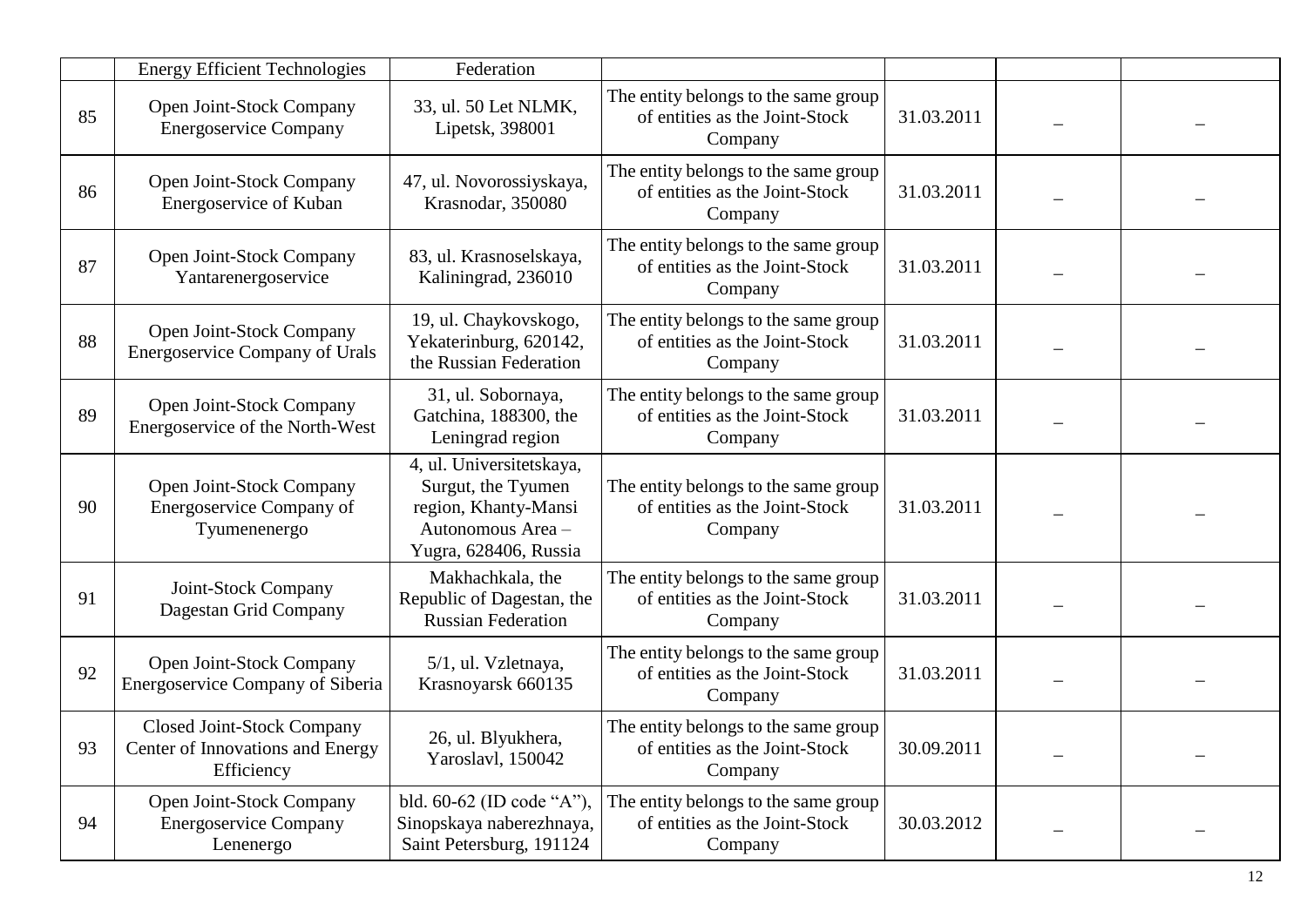| 95  | <b>Limited Liability Company</b><br>Urenergokonsalt                                                                                                | 18, ul. 295 Strelkovoy<br>Divizii, Pyatigorsk,<br>357506, Stavropol Krai | The entity belongs to the same group<br>of entities as the Joint-Stock<br>Company | 30.06.2012 |  |
|-----|----------------------------------------------------------------------------------------------------------------------------------------------------|--------------------------------------------------------------------------|-----------------------------------------------------------------------------------|------------|--|
| 96  | <b>Public Joint-Stock Company</b><br>Federal Grid Company of the<br><b>Unified Energy System</b>                                                   | 5A, ul. Akademika<br>Chelomeya, Moscow,<br>117630                        | The entity belongs to the same group<br>of entities as the Joint-Stock<br>Company | 30.09.2012 |  |
| 97  | Open Joint-Stock Company<br><b>Moscow Telecommunications</b><br><b>Center of Energy Systems</b>                                                    | 5A, ul. Akademika<br>Chelomeya, Moscow,<br>117630                        | The entity belongs to the same group<br>of entities as the Joint-Stock<br>Company | 30.09.2012 |  |
| 98  | Open Joint-Stock Company<br>Scientific and Research<br><b>Engineering Center of Interregional</b><br><b>Distribution Grid Companies</b>            | bld. 3, Kashirskoye Shosse<br>22, Moscow, 115201                         | The entity belongs to the same group<br>of entities as the Joint-Stock<br>Company | 30.09.2012 |  |
| 99  | Open Joint-Stock Company<br><b>Specialized Electricity</b><br>Transmission Service Company of<br>the Unified National Electrical<br><b>Network</b> | bld. 1, ul. Parkovaya 1,<br>Noginsk, the Moscow<br>region, 142408        | The entity belongs to the same group<br>of entities as the Joint-Stock<br>Company | 30.09.2012 |  |
| 100 | Open Joint-Stock Company<br><b>Engineering and Construction</b><br>Management Centre of the Unified<br><b>National Electrical Network</b>          | 9, Bolshoy<br>Nikolovorobinskiy per.,<br>Moscow, 109028                  | The entity belongs to the same group<br>of entities as the Joint-Stock<br>Company | 30.09.2012 |  |
| 101 | Open Joint-Stock Company<br>Energosnabstroykomplekt of the<br><b>Unified Energy System</b>                                                         | 5 floor, 4B, ul.<br>Belovezhskaya, Moscow<br>121353                      | The entity belongs to the same group<br>of entities as the Joint-Stock<br>Company | 30.09.2012 |  |
| 102 | Joint-Stock Company<br><b>Energy Forecasting Agency</b>                                                                                            | Moscow                                                                   | The entity belongs to the same group<br>of entities as the Joint-Stock<br>Company | 30.09.2012 |  |
| 103 | Open Joint-Stock Company<br>Chitatekhenergo                                                                                                        | 6, ul. 9 Yanvarya, Chita,<br>the Chita Region, 672000                    | The entity belongs to the same group<br>of entities as the Joint-Stock<br>Company | 30.09.2012 |  |
| 104 | Open Joint-Stock Company<br><b>Mobile Gas-Turbine Power Plants</b>                                                                                 | bld. 5, Bersenevskaya nab.<br>16, Moscow 119072                          | The entity belongs to the same group<br>of entities as the Joint-Stock<br>Company | 30.09.2012 |  |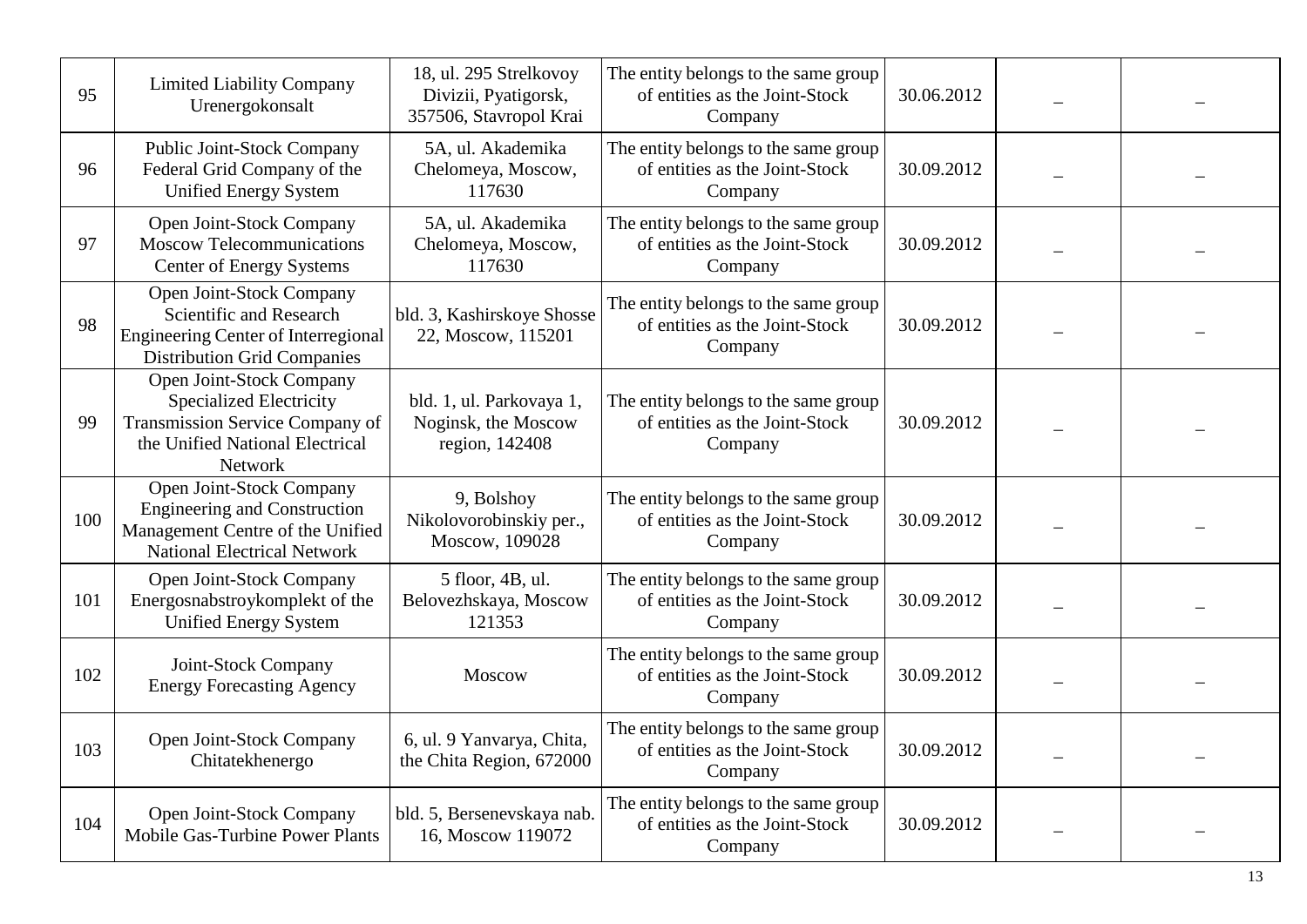| 105 | <b>Limited Liability Company</b><br>Index Energetiki – FGC UES                    | 5A, ul. Akademika<br>Chelomeya, Moscow,<br>117630                                     | The entity belongs to the same group<br>of entities as the Joint-Stock<br>Company | 30.09.2012 |  |
|-----|-----------------------------------------------------------------------------------|---------------------------------------------------------------------------------------|-----------------------------------------------------------------------------------|------------|--|
| 106 | Open Joint-Stock Company<br>Energotekhkomplekt                                    | 13/5, Podkolokolny<br>pereulok, Moscow 109028                                         | The entity belongs to the same group<br>of entities as the Joint-Stock<br>Company | 30.09.2012 |  |
| 107 | Open Joint-Stock Company<br><b>Tomsk Transmission Grids</b>                       | 36, pr. Kirova, Tomsk, the<br><b>Russian Federation</b>                               | The entity belongs to the same group<br>of entities as the Joint-Stock<br>Company | 30.09.2012 |  |
| 108 | Open Joint-Stock Company<br>Kuban Transmission Grids                              | 5, ul. Tramvaynaya,<br>Krasnodar, 350911,<br>Krasnodar Krai                           | The entity belongs to the same group<br>of entities as the Joint-Stock<br>Company | 30.09.2012 |  |
| 109 | Open Joint-Stock Company<br>Dalenergosetproekt                                    | 26, prospekt Partizanskiy,<br>Vladivostok 690000,<br>Primorski Krai                   | The entity belongs to the same group<br>of entities as the Joint-Stock<br>Company | 30.09.2012 |  |
| 110 | Open Joint-Stock Company<br>Energy Institute named after G.M.<br>Krzhizhanovskogo | Российская Федерация,<br>19, Leninskiy prospekt,<br>Moscow, the Russian<br>Federation | The entity belongs to the same group<br>of entities as the Joint-Stock<br>Company | 30.09.2012 |  |
| 111 | <b>Limited Liability Company</b><br><b>IT Energy Service</b>                      | bld. 5, Kitaygorodskiy<br>proezd 7, Moscow 109074                                     | The entity belongs to the same group<br>of entities as the Joint-Stock<br>Company | 30.09.2012 |  |
| 112 | Joint-Stock Company<br>Sibirelektrosetservis                                      | 7, ul. Vilskogo,<br>Krasnoyarsk, 660062                                               | The entity belongs to the same group<br>of entities as the Joint-Stock<br>Company | 29.03.2013 |  |
| 113 | <b>Limited Liability Company</b><br>Energotrans                                   | 45A, Novoe Shosse,<br>Beloostrov settlement,<br>Saint Petersburg, 197730,<br>Russia   | The entity belongs to the same group<br>of entities as the Joint-Stock<br>Company | 30.06.2014 |  |
| 114 | Open Joint-Stock Company<br>Donenergo                                             | 162, ul. Pushkinskaya,<br>Rostov-on-Don, 344006                                       | The entity belongs to the same group<br>of entities as the Joint-Stock<br>Company | 30.09.2014 |  |
| 115 | Open Joint-Stock Company                                                          | office 44, 7 floor, ul.                                                               | The entity belongs to the same group                                              | 30.09.2014 |  |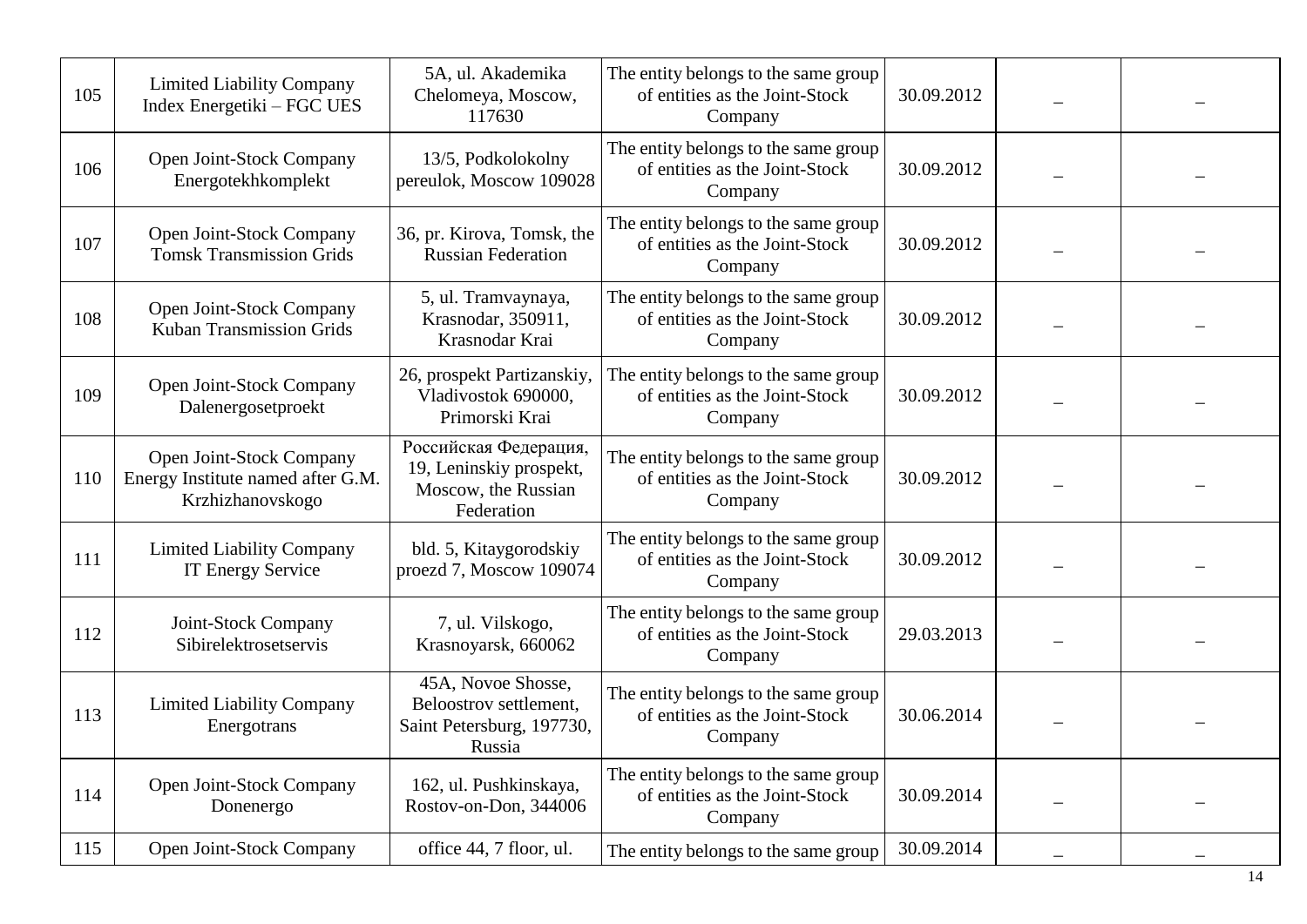|     | <b>Regional Corporation of</b><br>Development               | Suvorova 91,<br>Rostov-on-Don, 344022                                                    | of entities as the Joint-Stock<br>Company                                         |            |  |
|-----|-------------------------------------------------------------|------------------------------------------------------------------------------------------|-----------------------------------------------------------------------------------|------------|--|
| 116 | <b>Limited Liability Company</b><br>Donenergoservice        | 114, ul. Rechnaya,<br>Bataysk, the Rostov<br>region, 346880                              | The entity belongs to the same group<br>of entities as the Joint-Stock<br>Company | 30.09.2014 |  |
| 117 | Public Joint-Stock Company<br><b>Federal Testing Center</b> | ID code: "A", bld. 50/30,<br>Oktyabrskiy bulvar,<br>Pushkin, Saint Petersburg,<br>196608 | The entity belongs to the same group<br>of entities as the Joint-Stock<br>Company | 30.12.2014 |  |
| 118 | Joint-Stock Company<br>Saint Petersburg Electric Networks   | Saint Petersburg, Russia                                                                 | The entity belongs to the same group<br>of entities as the Joint-Stock<br>Company | 30.06.2015 |  |
| 119 | Open Joint-Stock Company<br>Petrodvorets City Electric Grid | 9, ul. Volodi Dubinina,<br>Petrodvorets, Saint<br>Petersburg, 198510,<br>Russia          | The entity belongs to the same group<br>of entities as the Joint-Stock<br>Company | 30.06.2015 |  |
| 120 | Abramova Elena Yuriyevna                                    | Consent of the natural<br>person has not been<br>obtained                                | The person belongs to the same<br>group of persons as the Joint-Stock<br>Company  | 31.03.2014 |  |
| 121 | <b>Bakhtin Pavel Viktorovich</b>                            | Consent of the natural<br>person has not been<br>obtained                                | The person belongs to the same<br>group of persons as the Joint-Stock<br>Company  | 30.03.2015 |  |
| 122 | Beresnev Mikhail Nikolaevich                                | Consent of the natural<br>person has not been<br>obtained                                | The person belongs to the same<br>group of persons as the Joint-Stock<br>Company  | 31.03.2011 |  |
| 123 | Budargin Oleg Mikhailovich                                  | Consent of the natural<br>person has not been<br>obtained                                | The person belongs to the same<br>group of persons as the Joint-Stock<br>Company  | 30.06.2013 |  |
| 124 | Vagin Petr Yurievich                                        | Consent of the natural<br>person has not been<br>obtained                                | The person belongs to the same<br>group of persons as the Joint-Stock<br>Company  | 30.06.2015 |  |
| 125 | Vasiliev Vladimir Vasilievich                               | Consent of the natural<br>person has not been                                            | The person belongs to the same<br>group of persons as the Joint-Stock             | 31.03.2011 |  |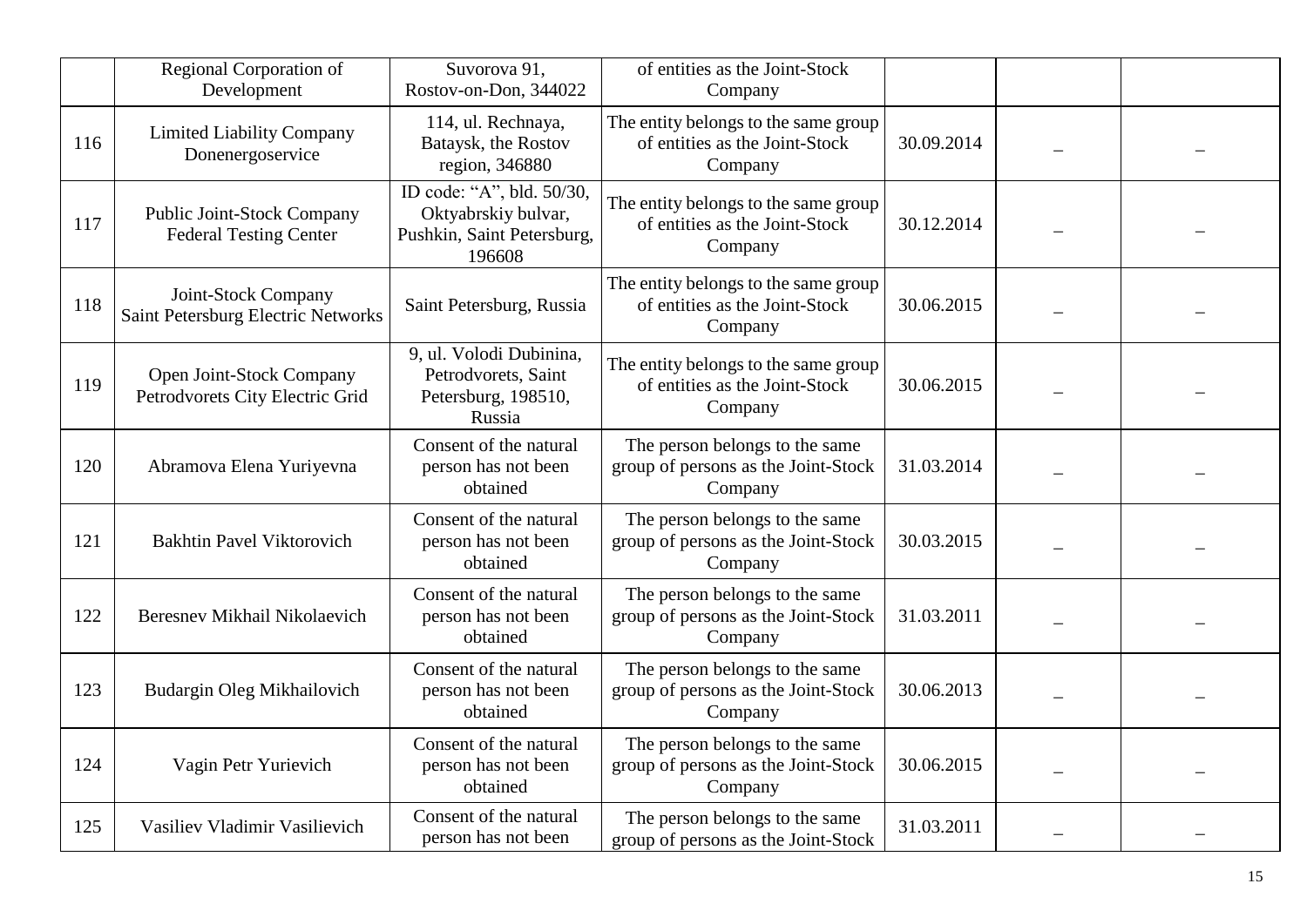|     |                                | obtained                                                  | Company                                                                          |            |  |
|-----|--------------------------------|-----------------------------------------------------------|----------------------------------------------------------------------------------|------------|--|
| 126 | <b>Volkov Eduard Petrovich</b> | Consent of the natural<br>person has not been<br>obtained | The person belongs to the same<br>group of persons as the Joint-Stock<br>Company | 30.09.2012 |  |
| 127 | Gavrilov Aleksandr Ilich       | Consent of the natural<br>person has not been<br>obtained | The person belongs to the same<br>group of persons as the Joint-Stock<br>Company | 29.03.2013 |  |
| 128 | Glotov Artem Vladimirovich     | Consent of the natural<br>person has not been<br>obtained | The person belongs to the same<br>group of persons as the Joint-Stock<br>Company | 30.06.2013 |  |
| 129 | Goncharov Viktor Georgievich   | Consent of the natural<br>person has not been<br>obtained | The person belongs to the same<br>group of persons as the Joint-Stock<br>Company | 30.09.2014 |  |
| 130 | Gorbachyov Sergey Ivanovich    | Consent of the natural<br>person has not been<br>obtained | The person belongs to the same<br>group of persons as the Joint-Stock<br>Company | 31.03.2014 |  |
| 131 | Grishaev Nikolay Alekseevich   | Consent of the natural<br>person has not been<br>obtained | The person belongs to the same<br>group of persons as the Joint-Stock<br>Company | 30.09.2014 |  |
| 132 | Dregval Sergey Georgievich     | Consent of the natural<br>person has not been<br>obtained | The person belongs to the same<br>group of persons as the Joint-Stock<br>Company | 30.12.2014 |  |
| 133 | Diakov Pavel Nikolaevich       | Consent of the natural<br>person has not been<br>obtained | The person belongs to the same<br>group of persons as the Joint-Stock<br>Company | 30.06.2015 |  |
| 134 | Единак Александр Мильевич      | Consent of the natural<br>person has not been<br>obtained | The person belongs to the same<br>group of persons as the Joint-Stock<br>Company | 01.08.2015 |  |
| 135 | Zhuravlyov Dmitriy Olegovich   | Consent of the natural<br>person has not been<br>obtained | The person belongs to the same<br>group of persons as the Joint-Stock<br>Company | 29.03.2013 |  |
| 136 | Zaytsev Yuriy Viktorovich      | Consent of the natural                                    | The person belongs to the same                                                   | 30.09.2014 |  |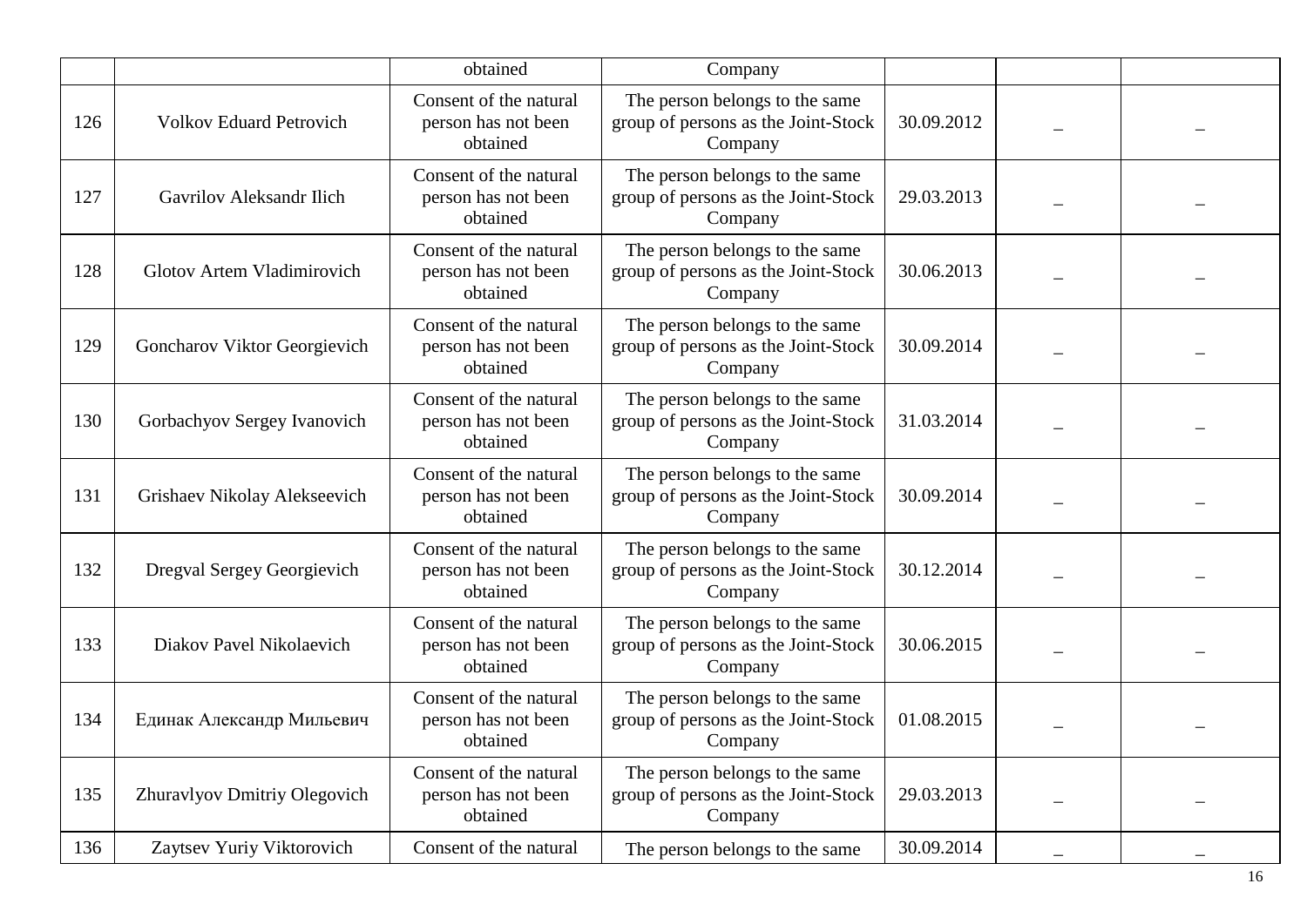|     |                                     | person has not been<br>obtained                           | group of persons as the Joint-Stock<br>Company                                   |            |  |
|-----|-------------------------------------|-----------------------------------------------------------|----------------------------------------------------------------------------------|------------|--|
| 137 | Zaychenko Alla Vyacheslavovna       | Consent of the natural<br>person has not been<br>obtained | The person belongs to the same<br>group of persons as the Joint-Stock<br>Company | 30.06.2013 |  |
| 138 | Zafesov Yuriy Kazbekovich           | Consent of the natural<br>person has not been<br>obtained | The person belongs to the same<br>group of persons as the Joint-Stock<br>Company | 30.09.2012 |  |
| 139 | Ivanov Viktor Vasilievich           | Consent of the natural<br>person has not been<br>obtained | The person belongs to the same<br>group of persons as the Joint-Stock<br>Company | 30.06.2012 |  |
| 140 | <b>Isaev Oleg Yurievich</b>         | Consent of the natural<br>person has not been<br>obtained | The person belongs to the same<br>group of persons as the Joint-Stock<br>Company | 29.12.2012 |  |
| 141 | <b>Islentiev Vadim Gennadievich</b> | Consent of the natural<br>person has not been<br>obtained | The person belongs to the same<br>group of persons as the Joint-Stock<br>Company | 22.09.2015 |  |
| 142 | Kamolina Natalia Aleksandrovna      | Consent of the natural<br>person has not been<br>obtained | The person belongs to the same<br>group of persons as the Joint-Stock<br>Company | 29.10.2014 |  |
| 143 | Karmanov Yuriy Aleksandrovich       | Consent of the natural<br>person has not been<br>obtained | The person belongs to the same<br>group of persons as the Joint-Stock<br>Company | 30.09.2012 |  |
| 144 | Katynov Dmitriy Vasilievich         | Consent of the natural<br>person has not been<br>obtained | The person belongs to the same<br>group of persons as the Joint-Stock<br>Company | 01.07.2008 |  |
| 145 | Kondrashov Sergey Vladimirovich     | Consent of the natural<br>person has not been<br>obtained | The person belongs to the same<br>group of persons as the Joint-Stock<br>Company | 31.12.2013 |  |
| 146 | Kosolapov Igor Alekseevich          | Consent of the natural<br>person has not been<br>obtained | The person belongs to the same<br>group of persons as the Joint-Stock<br>Company | 30.09.2014 |  |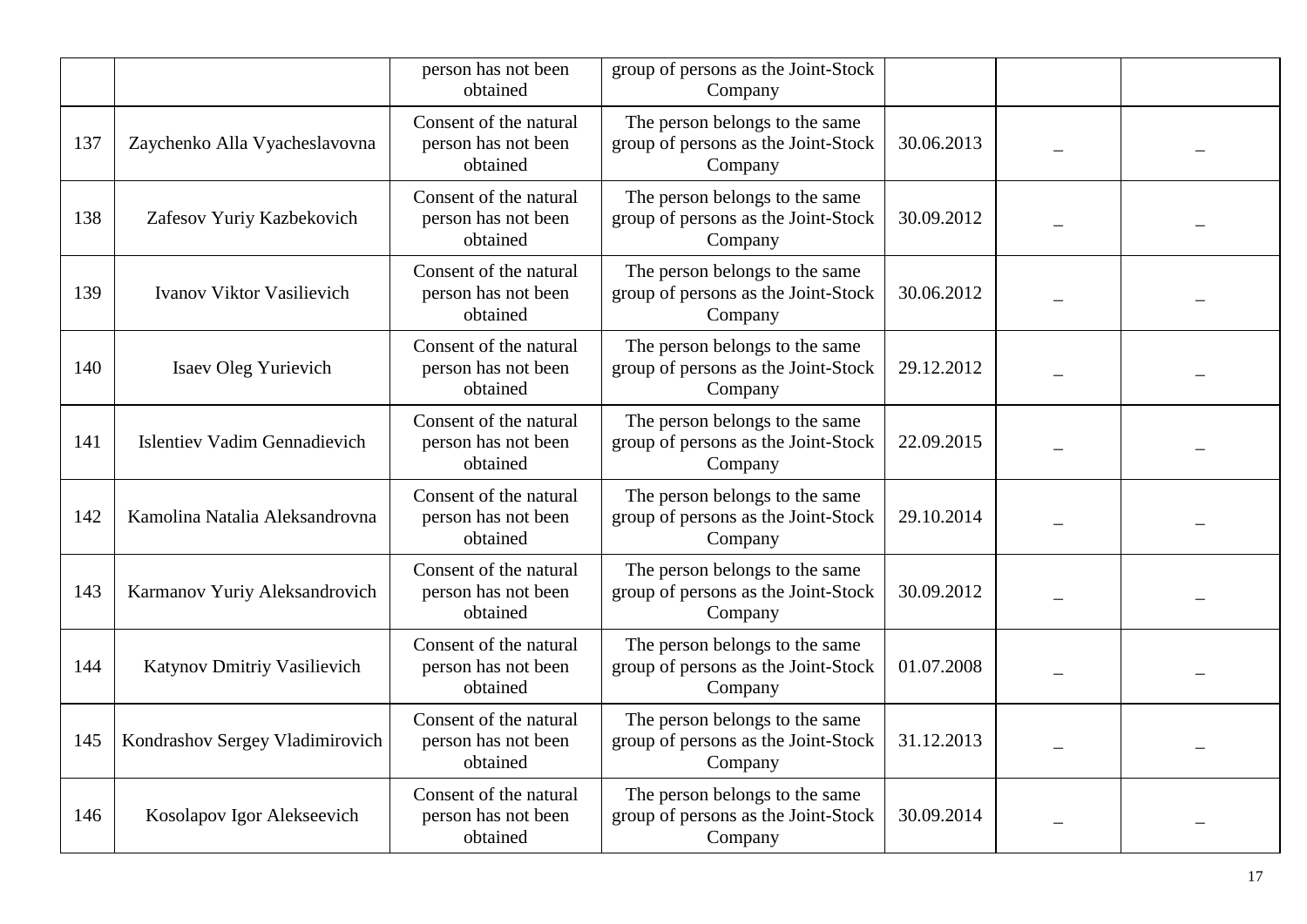| 147 | Kravtsov Gennadiy Ivanovich           | Consent of the natural<br>person has not been<br>obtained | The person belongs to the same<br>group of persons as the Joint-Stock<br>Company | 30.09.2014 |  |
|-----|---------------------------------------|-----------------------------------------------------------|----------------------------------------------------------------------------------|------------|--|
| 148 | Krylov Sergey Vladimirovich           | Consent of the natural<br>person has not been<br>obtained | The person belongs to the same<br>group of persons as the Joint-Stock<br>Company | 08.08.2015 |  |
| 149 | Kryuchkov Mikhail Yurievich           | Consent of the natural<br>person has not been<br>obtained | The person belongs to the same<br>group of persons as the Joint-Stock<br>Company | 30.09.2012 |  |
| 150 | Kudinov Vyacheslav Ivanovich          | Consent of the natural<br>person has not been<br>obtained | The person belongs to the same<br>group of persons as the Joint-Stock<br>Company | 30.09.2012 |  |
| 151 | Lebedev Aleksandr Borisovich          | Consent of the natural<br>person has not been<br>obtained | The person belongs to the same<br>group of persons as the Joint-Stock<br>Company | 30.06.2013 |  |
| 152 | Letyagin<br>Aleksandr Vyacheslavovich | Consent of the natural<br>person has not been<br>obtained | The person belongs to the same<br>group of persons as the Joint-Stock<br>Company | 30.06.2014 |  |
| 153 | Makovskiy Igor Vladimirovich          | Consent of the natural<br>person has not been<br>obtained | The person belongs to the same<br>group of persons as the Joint-Stock<br>Company | 28.09.2015 |  |
| 154 | Mirmanov<br>Aleksey Vyacheslavovich   | Consent of the natural<br>person has not been<br>obtained | The person belongs to the same<br>group of persons as the Joint-Stock<br>Company | 30.12.2014 |  |
| 155 | Mikheev Pavel Aleksandrovich          | Consent of the natural<br>person has not been<br>obtained | The person belongs to the same<br>group of persons as the Joint-Stock<br>Company | 30.12.2011 |  |
| 156 | Mosin Igor Alekseevich                | Consent of the natural<br>person has not been<br>obtained | The person belongs to the same<br>group of persons as the Joint-Stock<br>Company | 30.03.2015 |  |
| 157 | Murov Andrey Evgenievich              | Consent of the natural<br>person has not been             | The person belongs to the same<br>group of persons as the Joint-Stock            | 31.12.2013 |  |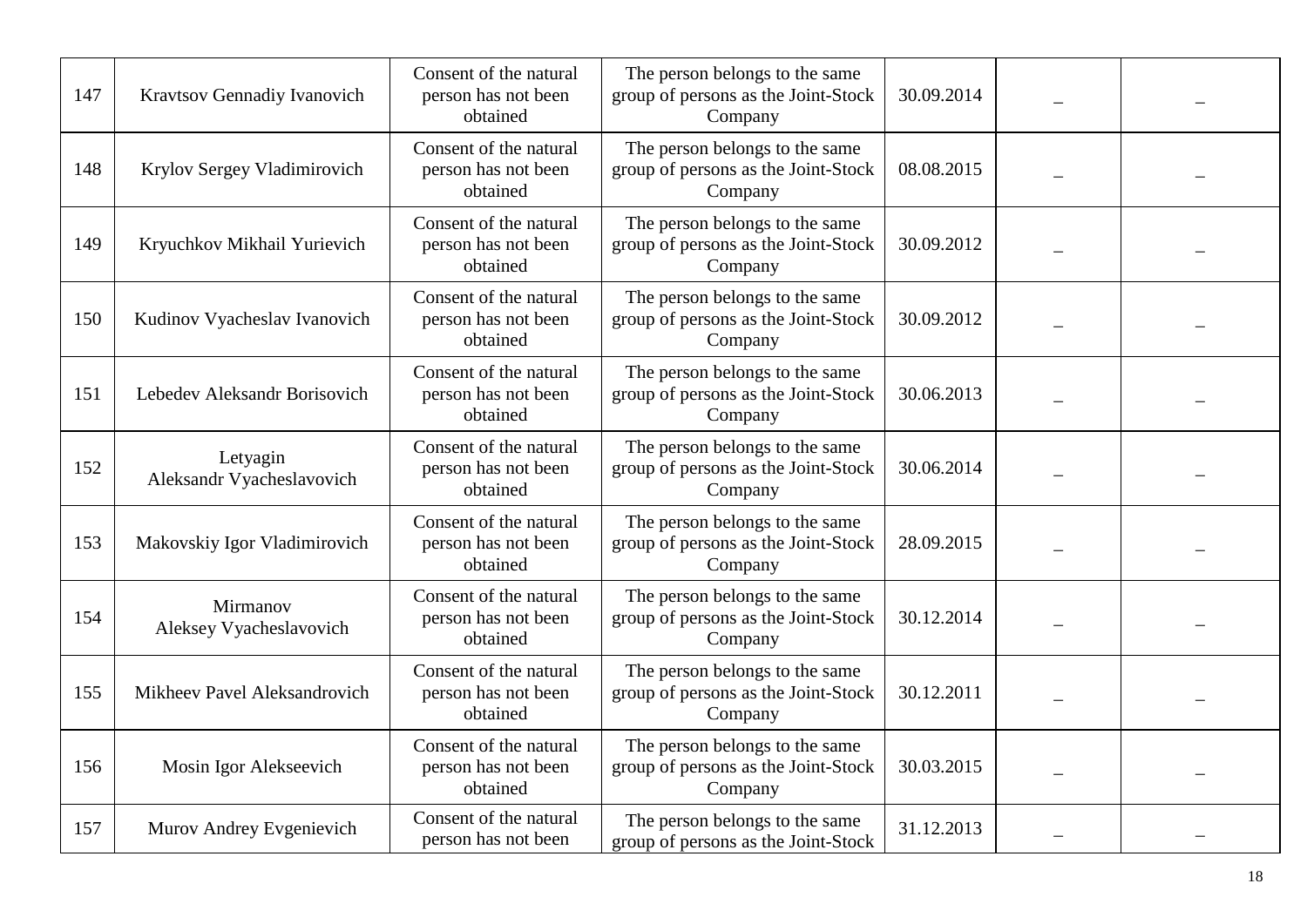|     |                                             | obtained                                                  | Company                                                                          |            |  |
|-----|---------------------------------------------|-----------------------------------------------------------|----------------------------------------------------------------------------------|------------|--|
| 158 | Nalivayko Vyacheslav<br>Anatolievich        | Consent of the natural<br>person has not been<br>obtained | The person belongs to the same<br>group of persons as the Joint-Stock<br>Company | 02.09.2015 |  |
| 159 | <b>Okunev Vitaliy Yurievich</b>             | Consent of the natural<br>person has not been<br>obtained | The person belongs to the same<br>group of persons as the Joint-Stock<br>Company | 30.03.2015 |  |
| 160 | Penkov Aleksandr Petrovich                  | Consent of the natural<br>person has not been<br>obtained | The person belongs to the same<br>group of persons as the Joint-Stock<br>Company | 30.06.2014 |  |
| 161 | Petrov Oleg Valentinovich                   | Consent of the natural<br>person has not been<br>obtained | The person belongs to the same<br>group of persons as the Joint-Stock<br>Company | 01.07.2015 |  |
| 162 | Petukhov Konstantin Yurievich               | Consent of the natural<br>person has not been<br>obtained | The person belongs to the same<br>group of persons as the Joint-Stock<br>Company | 30.06.2015 |  |
| 163 | Pozdnyakov Nikolay Igorevich                | Consent of the natural<br>person has not been<br>obtained | The person belongs to the same<br>group of persons as the Joint-Stock<br>Company | 30.09.2014 |  |
| 164 | Pichugina Maria Nikolaevna                  | Consent of the natural<br>person has not been<br>obtained | The person belongs to the same<br>group of persons as the Joint-Stock<br>Company | 31.12.2013 |  |
| 165 | Popov Sergey Evgenievich                    | Consent of the natural<br>person has not been<br>obtained | The person belongs to the same<br>group of persons as the Joint-Stock<br>Company | 30.12.2009 |  |
| 166 | <b>Reshetnikov Viktor</b><br>Aleksandrovich | Consent of the natural<br>person has not been<br>obtained | The person belongs to the same<br>group of persons as the Joint-Stock<br>Company | 28.10.2014 |  |
| 167 | Rudenko Andrey Evgenievich                  | Consent of the natural<br>person has not been<br>obtained | The person belongs to the same<br>group of persons as the Joint-Stock<br>Company | 30.06.2015 |  |
| 168 | Saukh Viktor Mikhailovich                   | Consent of the natural                                    | The person belongs to the same                                                   | 30.03.2015 |  |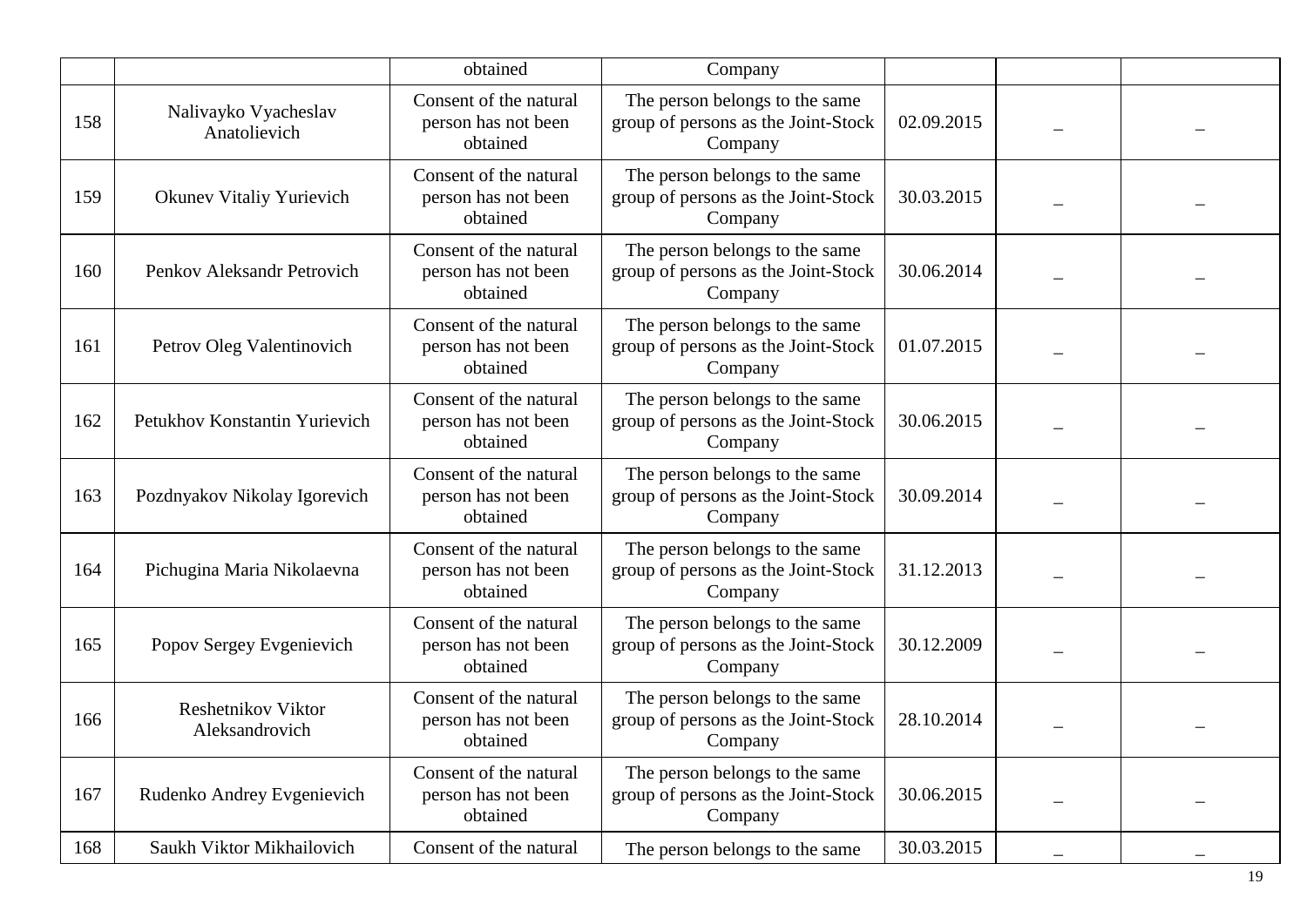|     |                                      | person has not been<br>obtained                           | group of persons as the Joint-Stock<br>Company                                   |            |  |
|-----|--------------------------------------|-----------------------------------------------------------|----------------------------------------------------------------------------------|------------|--|
| 169 | Semyonov Viktor Germanovich          | Consent of the natural<br>person has not been<br>obtained | The person belongs to the same<br>group of persons as the Joint-Stock<br>Company | 01.07.2008 |  |
| 170 | Sergeev Aleksey Aleksandrovich       | Consent of the natural<br>person has not been<br>obtained | The person belongs to the same<br>group of persons as the Joint-Stock<br>Company | 30.06.2013 |  |
| 171 | Sergienko Dmitriy Vladimirovich      | Consent of the natural<br>person has not been<br>obtained | The person belongs to the same<br>group of persons as the Joint-Stock<br>Company | 08.07.2015 |  |
| 172 | Sizov Andrey Andreevich              | Consent of the natural<br>person has not been<br>obtained | The person belongs to the same<br>group of persons as the Joint-Stock<br>Company | 30.06.2015 |  |
| 173 | Sinyutin Petr Alekseevich            | Consent of the natural<br>person has not been<br>obtained | The person belongs to the same<br>group of persons as the Joint-Stock<br>Company | 30.09.2012 |  |
| 174 | Smirnova Olga Veniaminovna           | Consent of the natural<br>person has not been<br>obtained | The person belongs to the same<br>group of persons as the Joint-Stock<br>Company | 01.07.2008 |  |
| 175 | Smolnikov Andrey Sergeevich          | Consent of the natural<br>person has not been<br>obtained | The person belongs to the same<br>group of persons as the Joint-Stock<br>Company | 30.03.2015 |  |
| 176 | <b>Stepantsev Aleksey Borisovich</b> | Consent of the natural<br>person has not been<br>obtained | The person belongs to the same<br>group of persons as the Joint-Stock<br>Company | 30.09.2014 |  |
| 177 | Sopoleva Elena Vladimirovna          | Consent of the natural<br>person has not been<br>obtained | The person belongs to the same<br>group of persons as the Joint-Stock<br>Company | 30.09.2009 |  |
| 178 | Surmenko Vladislav Leonidovich       | Consent of the natural<br>person has not been<br>obtained | The person belongs to the same<br>group of persons as the Joint-Stock<br>Company | 01.07.2015 |  |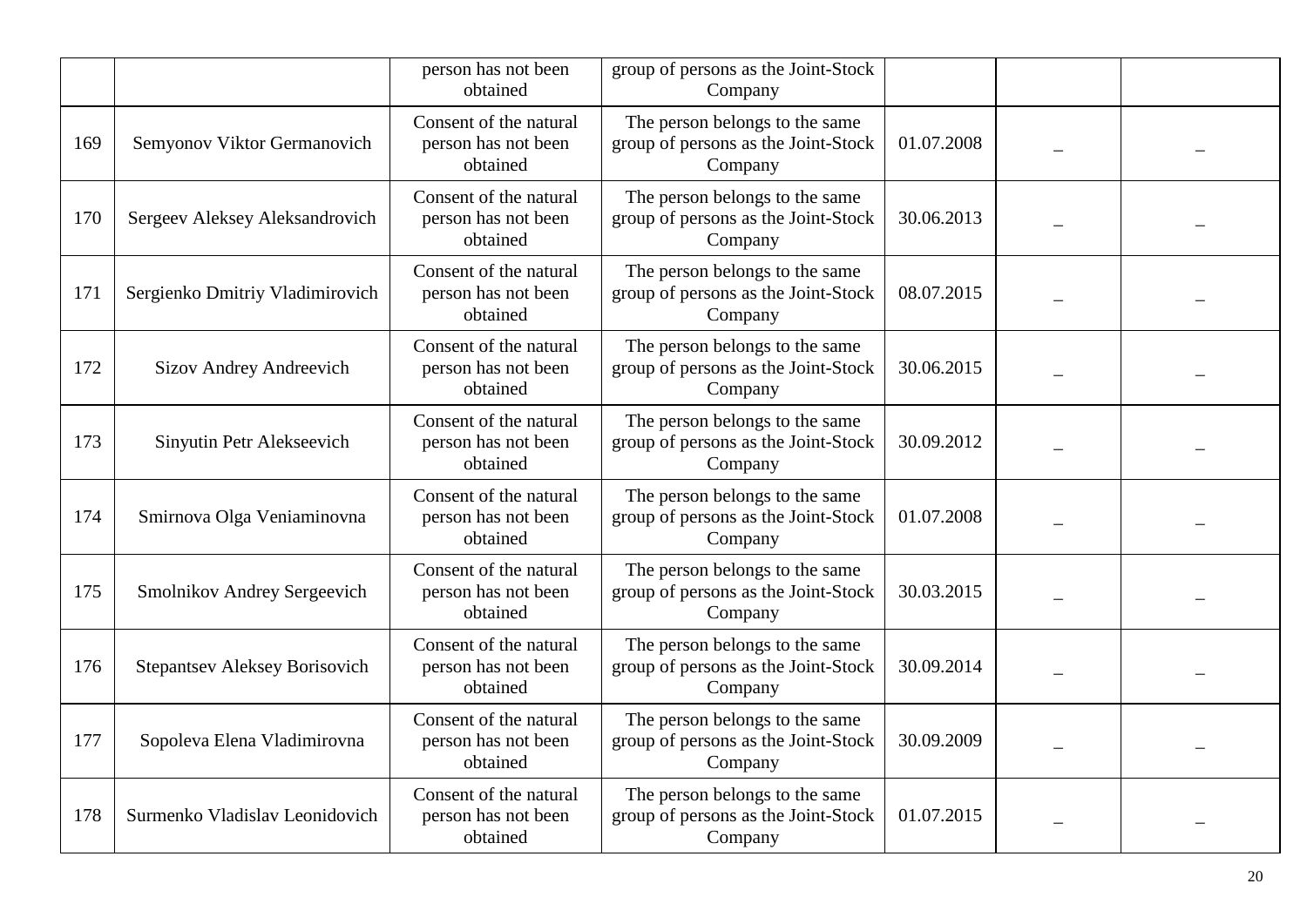| 179 | Sukhin Rodion Viktorovich              | Consent of the natural<br>person has not been<br>obtained | The person belongs to the same<br>group of persons as the Joint-Stock<br>Company | 30.06.2015 |  |
|-----|----------------------------------------|-----------------------------------------------------------|----------------------------------------------------------------------------------|------------|--|
| 180 | Sukhotskaya Olesya Andreevna           | Consent of the natural<br>person has not been<br>obtained | The person belongs to the same<br>group of persons as the Joint-Stock<br>Company | 31.03.2014 |  |
| 181 | Tarasov Aleksandr Arkadievich          | Consent of the natural<br>person has not been<br>obtained | The person belongs to the same<br>group of persons as the Joint-Stock<br>Company | 30.12.2009 |  |
| 182 | Tarnorutskaya Veronika<br>Viktorovna   | Consent of the natural<br>person has not been<br>obtained | The person belongs to the same<br>group of persons as the Joint-Stock<br>Company | 01.07.2008 |  |
| 183 | <b>Terentiev Stanislav Nikolaevich</b> | Consent of the natural<br>person has not been<br>obtained | The person belongs to the same<br>group of persons as the Joint-Stock<br>Company | 30.09.2014 |  |
| 184 | Timchenko Anatoliy Nikolaevich         | Consent of the natural<br>person has not been<br>obtained | The person belongs to the same<br>group of persons as the Joint-Stock<br>Company | 30.09.2012 |  |
| 185 | <b>Titov Sergey Gennadievich</b>       | Consent of the natural<br>person has not been<br>obtained | The person belongs to the same<br>group of persons as the Joint-Stock<br>Company | 30.12.2014 |  |
| 186 | Treteykin Dmitriy Nikolaevich          | Consent of the natural<br>person has not been<br>obtained | The person belongs to the same<br>group of persons as the Joint-Stock<br>Company | 14.09.2015 |  |
| 187 | Udaltsov Evgeniy Mikhailovich          | Consent of the natural<br>person has not been<br>obtained | The person belongs to the same<br>group of persons as the Joint-Stock<br>Company | 30.06.2015 |  |
| 188 | Ushakov Evgeniy Viktorovich            | Consent of the natural<br>person has not been<br>obtained | The person belongs to the same<br>group of persons as the Joint-Stock<br>Company | 28.09.2015 |  |
| 189 | Fortov Aleksey Viktorovich             | Consent of the natural<br>person has not been             | The person belongs to the same<br>group of persons as the Joint-Stock            | 30.03.2015 |  |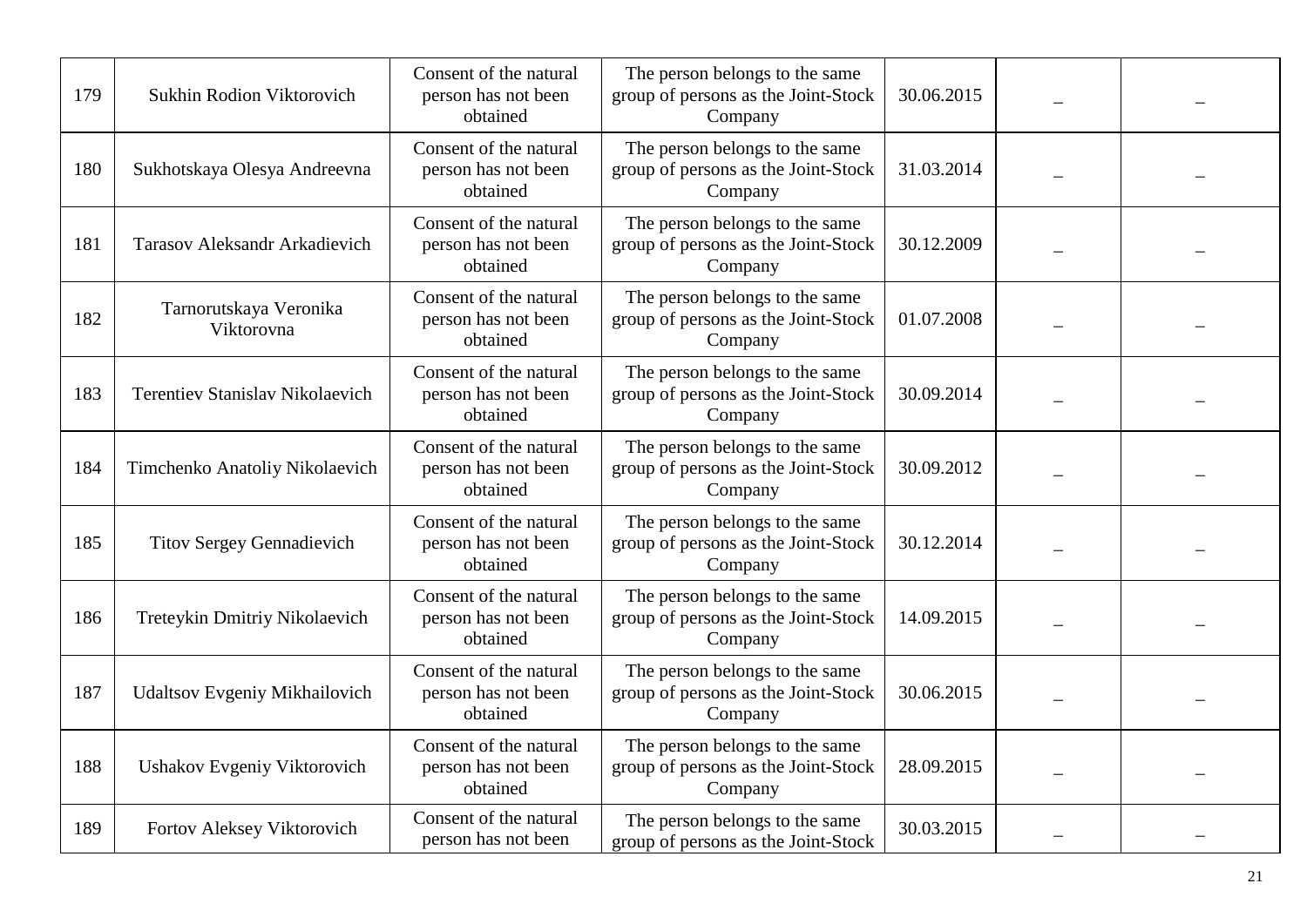|     |                                     | obtained                                                  | Company                                                                          |            |  |
|-----|-------------------------------------|-----------------------------------------------------------|----------------------------------------------------------------------------------|------------|--|
| 190 | Frolkin Evgeniy Nikolaevich         | Consent of the natural<br>person has not been<br>obtained | The person belongs to the same<br>group of persons as the Joint-Stock<br>Company | 30.09.2012 |  |
| 191 | Chigarkova Evgeniya<br>Vladimirovna | Consent of the natural<br>person has not been<br>obtained | The person belongs to the same<br>group of persons as the Joint-Stock<br>Company | 02.07.2013 |  |
| 192 | Churikova Tatiana Alekseevna        | Consent of the natural<br>person has not been<br>obtained | The person belongs to the same<br>group of persons as the Joint-Stock<br>Company | 01.07.2008 |  |
| 193 | Sharko Aleksandr Petrovich          | Consent of the natural<br>person has not been<br>obtained | The person belongs to the same<br>group of persons as the Joint-Stock<br>Company | 30.03.2015 |  |
| 194 | Sharoshikhin Igor Pavlovich         | Consent of the natural<br>person has not been<br>obtained | The person belongs to the same<br>group of persons as the Joint-Stock<br>Company | 30.12.2011 |  |
| 195 | Shashurin German Lvovich            | Consent of the natural<br>person has not been<br>obtained | The person belongs to the same<br>group of persons as the Joint-Stock<br>Company | 28.04.2008 |  |
| 196 | Shvab Viktor Vilenovich             | Consent of the natural<br>person has not been<br>obtained | The person belongs to the same<br>group of persons as the Joint-Stock<br>Company | 30.12.2011 |  |
| 197 | Shvagerus Svetlana Viktorovna       | Consent of the natural<br>person has not been<br>obtained | The person belongs to the same<br>group of persons as the Joint-Stock<br>Company | 30.06.2012 |  |
| 198 | Shevelyov Yuriy Petrovich           | Consent of the natural<br>person has not been<br>obtained | The person belongs to the same<br>group of persons as the Joint-Stock<br>Company | 30.03.2015 |  |
| 199 | Shemyakina Svetlana Vasilievna      | Consent of the natural<br>person has not been<br>obtained | The person belongs to the same<br>group of persons as the Joint-Stock<br>Company | 30.06.2012 |  |
| 200 | Shkuratovskiy Pavel Grigorievich    | Consent of the natural                                    | The person belongs to the same                                                   | 30.09.2014 |  |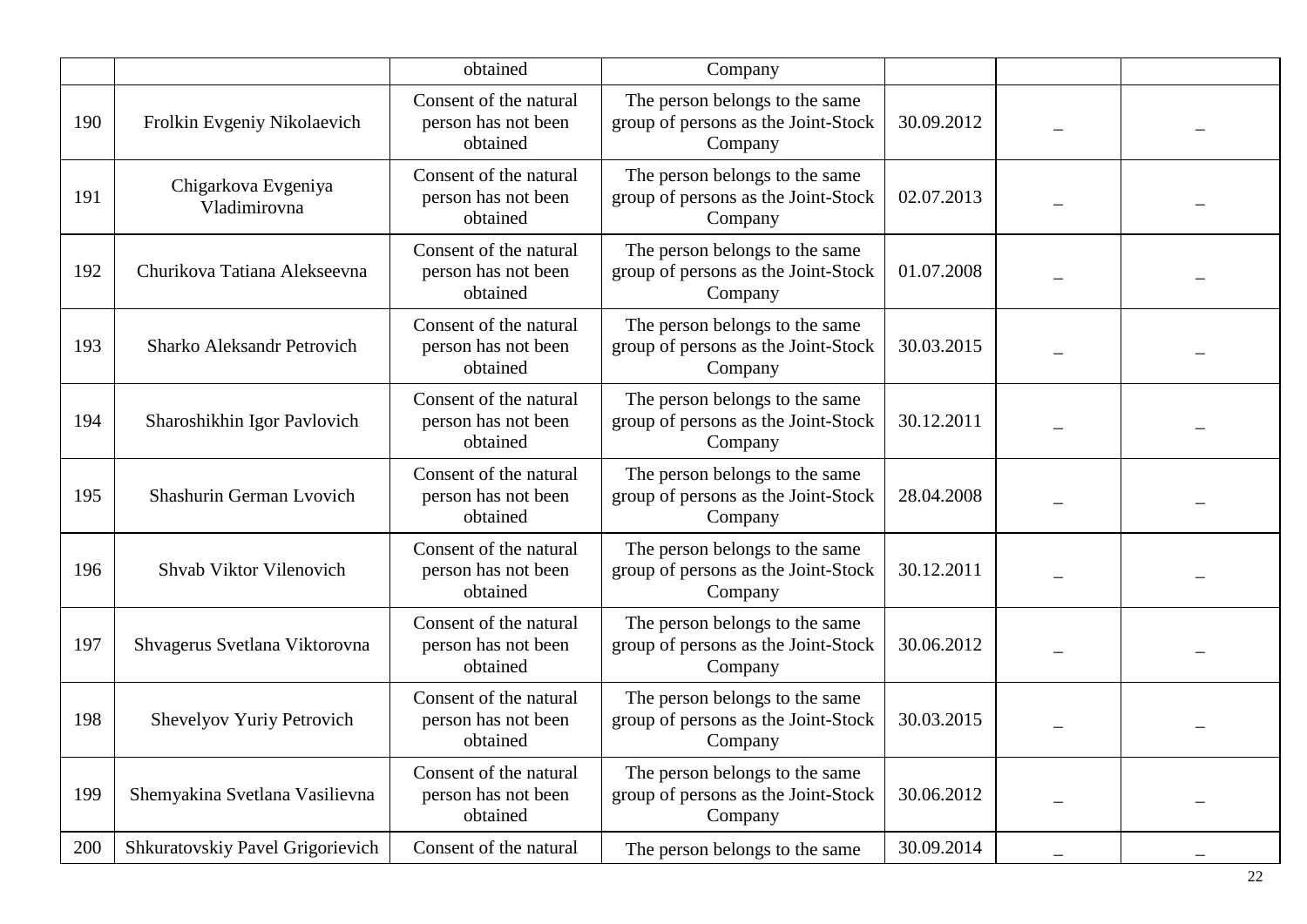|     |                                 | person has not been<br>obtained                           | group of persons as the Joint-Stock<br>Company                                   |            |  |
|-----|---------------------------------|-----------------------------------------------------------|----------------------------------------------------------------------------------|------------|--|
| 201 | Ebzeev Boris Borisovich         | Consent of the natural<br>person has not been<br>obtained | The person belongs to the same<br>group of persons as the Joint-Stock<br>Company | 30.06.2014 |  |
| 202 | Yablokov Anatoliy Yurievich     | Consent of the natural<br>person has not been<br>obtained | The person belongs to the same<br>group of persons as the Joint-Stock<br>Company | 30.12.2014 |  |
| 203 | Yakimets Aleksandr Kazimirovich | Consent of the natural<br>person has not been<br>obtained | The person belongs to the same<br>group of persons as the Joint-Stock<br>Company | 18.09.2015 |  |

#### **II. Amendments made to the list of affiliated persons during the period**

|           | - - -  | ---- | $ -$ | .             |   |   |      | - - |  |  |          |  |  |
|-----------|--------|------|------|---------------|---|---|------|-----|--|--|----------|--|--|
| æ<br>trom | ∩<br>v |      |      | -<br>. .<br>_ | a | - | till |     |  |  | . .<br>_ |  |  |

| Item<br>No. |                                                     | Change description                                                                                                               |                                                            |                                                                                                                                                                   |                          | Date of amending the list of<br>Effective date of the change<br>affiliated persons |        |
|-------------|-----------------------------------------------------|----------------------------------------------------------------------------------------------------------------------------------|------------------------------------------------------------|-------------------------------------------------------------------------------------------------------------------------------------------------------------------|--------------------------|------------------------------------------------------------------------------------|--------|
|             |                                                     | Change of the form of incorporation (from OJSC to PJSC) and the legal address<br>of the affiliated person of IDGC of Volga, PJSC |                                                            |                                                                                                                                                                   | 17.07.2015<br>02.10.2015 |                                                                                    |        |
|             | Details of an affiliated person prior to changes:   |                                                                                                                                  |                                                            |                                                                                                                                                                   |                          |                                                                                    |        |
|             |                                                     |                                                                                                                                  |                                                            |                                                                                                                                                                   |                          | h                                                                                  |        |
| 20          | Open Joint-Stock<br>Company<br><b>Russian Grids</b> | bld. 4, ul. Belovezhskaya,<br>Moscow 121353                                                                                      | Joint-Stock Company<br>entities as the Joint-Stock Company | The entity is entitled to dispose of over<br>20% of the total number of votes<br>attached to the voting shares of this<br>The entity belongs to the same group of |                          | 67.626                                                                             | 67.626 |

|--|--|--|--|--|--|--|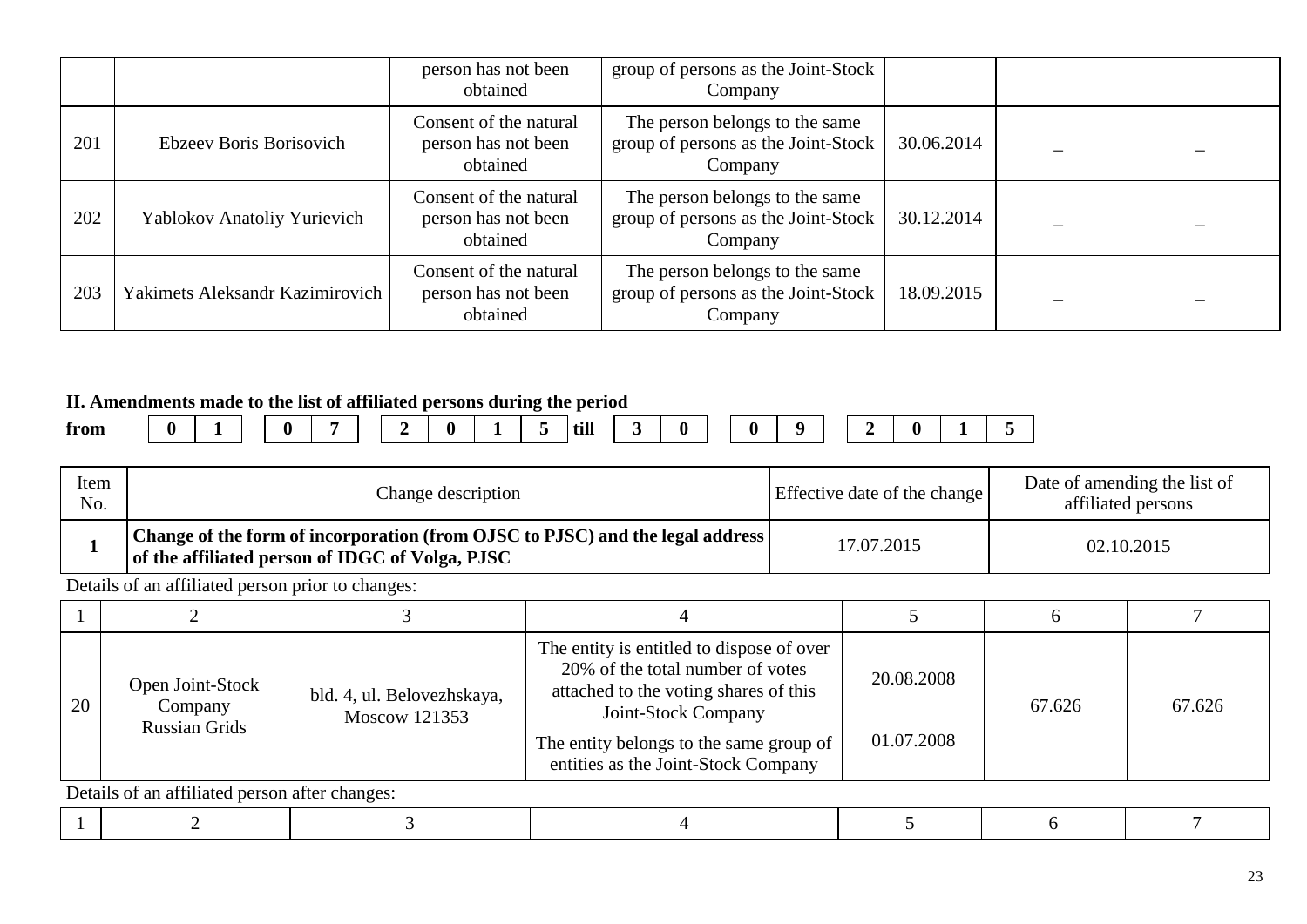| 20 | Public Joint-Stock<br>Company<br><b>Russian Grids</b> | Moscow, Russia | The entity is entitled to dispose of over<br>20% of the total number of votes<br>attached to the voting shares of this<br>Joint-Stock Company<br>The entity belongs to the same group of<br>entities as the Joint-Stock Company | 20.08.2008<br>01.07.2008 | 67.626 | 67.626 |
|----|-------------------------------------------------------|----------------|---------------------------------------------------------------------------------------------------------------------------------------------------------------------------------------------------------------------------------|--------------------------|--------|--------|
|----|-------------------------------------------------------|----------------|---------------------------------------------------------------------------------------------------------------------------------------------------------------------------------------------------------------------------------|--------------------------|--------|--------|

| Item<br>No. |                                                                                                                                  | Change description | Effective date of the<br>change | Date of amending the list of<br>affiliated persons |  |
|-------------|----------------------------------------------------------------------------------------------------------------------------------|--------------------|---------------------------------|----------------------------------------------------|--|
|             | Change of the form of incorporation (from OJSC to PJSC) and the legal address<br>of the affiliated person of IDGC of Volga, PJSC |                    | 07.07.2015                      | 02.10.2015                                         |  |
|             | Details of an affiliated person prior to changes:                                                                                |                    |                                 |                                                    |  |
|             |                                                                                                                                  |                    |                                 |                                                    |  |

| رے | Open Joint-Stock Company Interregional<br>Distribution Grid Company of Center | bld. 4, ul. 2-Yamskaya,<br>Moscow 127018, Russia | The entity belongs to the same<br>  group of entities as the Joint-Stock $\vert \cdot \vert$<br>Company | 01.07.2008 |  |
|----|-------------------------------------------------------------------------------|--------------------------------------------------|---------------------------------------------------------------------------------------------------------|------------|--|

| $\Delta$ | Public Joint-Stock Company Interregional  <br>Distribution Grid Company of Center | Moscow, Russia | The entity belongs to the same<br>group of entities as the Joint-Stock<br>Company | 01.07.2008 |  |
|----------|-----------------------------------------------------------------------------------|----------------|-----------------------------------------------------------------------------------|------------|--|

| Item | Change description                                                                                                               | Effective date of the | Date of amending the list of affiliated |
|------|----------------------------------------------------------------------------------------------------------------------------------|-----------------------|-----------------------------------------|
| No.  |                                                                                                                                  | change                | persons                                 |
|      | Change of the form of incorporation (from OJSC to PJSC) and the legal address<br>of the affiliated person of IDGC of Volga, PJSC | 03.07.2015            | 02.10.2015                              |

| 26 | Open Joint -Stock Company Interregional | 31, ul. Sobornaya, Gatchina<br>188300, the Leningrad region, | The entity belongs to the same group $\vert 01.07.2008 \vert$ |  |  |
|----|-----------------------------------------|--------------------------------------------------------------|---------------------------------------------------------------|--|--|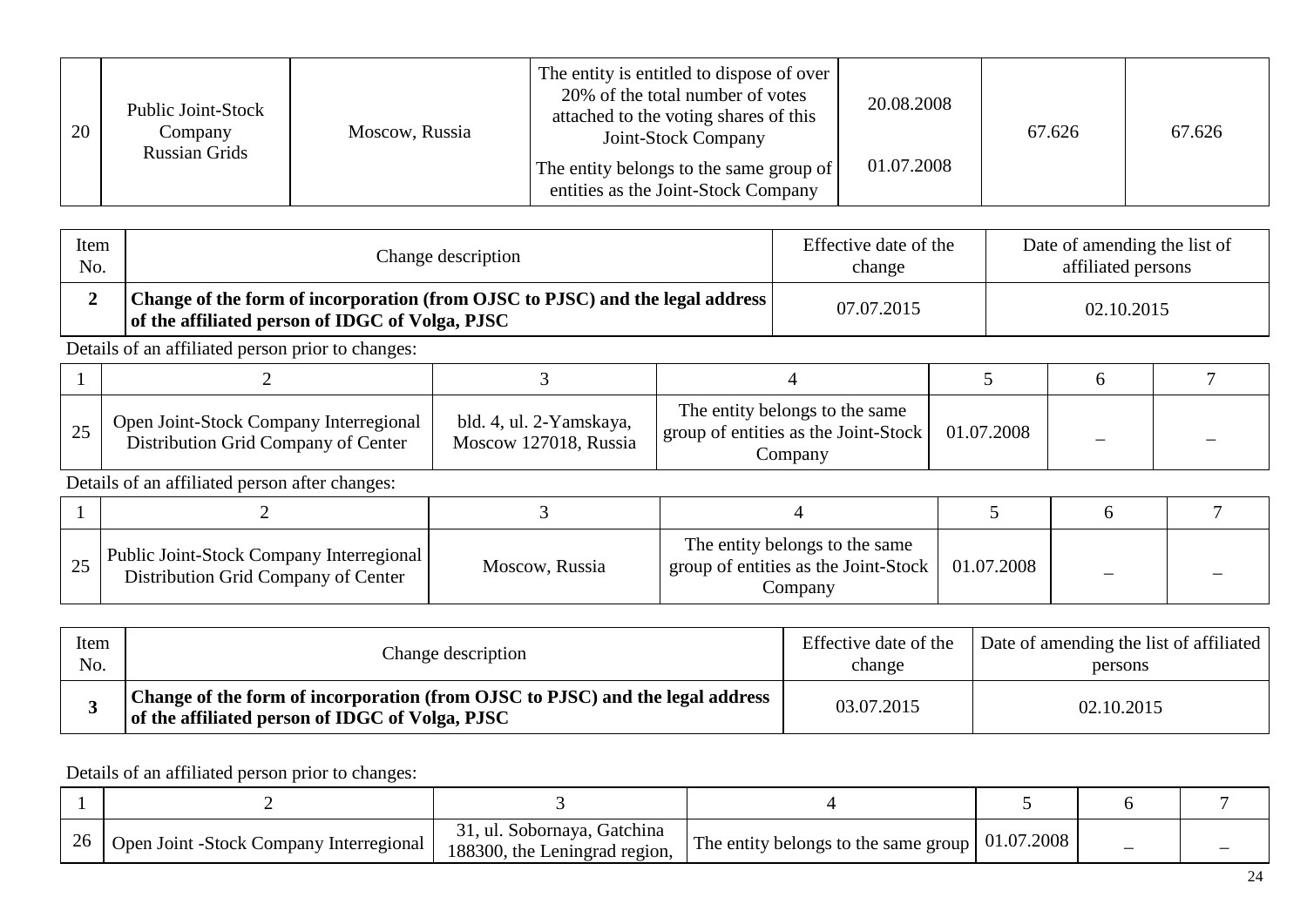| Distribution Grid Company of the<br>North-West | <b>Russia</b> | of entities as the Joint-Stock<br>Company |  |  |
|------------------------------------------------|---------------|-------------------------------------------|--|--|
| Details of an affiliated person after changes: |               |                                           |  |  |

| 26 | Public Joint -Stock Company Interregional<br>Distribution Grid Company of the<br>North-West | Russia | Gatchina, the Leningrad region, $\vert$ The entity belongs to the same group $\vert$ 01.07.2008 $\vert$<br>of entities as the Joint-Stock Company |  |  |
|----|---------------------------------------------------------------------------------------------|--------|---------------------------------------------------------------------------------------------------------------------------------------------------|--|--|

| Item | Change description                                                                                           | Effective date of the | Date of amending the list of affiliated |
|------|--------------------------------------------------------------------------------------------------------------|-----------------------|-----------------------------------------|
| No.  |                                                                                                              | change                | persons                                 |
|      | Change of the form of incorporation (from OJSC to PJSC) of the affiliated person  <br>of IDGC of Volga, PJSC | 10.07.2015            | 02.10.2015                              |

| $\Omega$<br>28 | Open Joint-Stock Company Interregional   144a, ul. Bogarda, Krasnoyarsk,   The entity belongs to the same group<br>Distribution Grid Company of Siberia | 660021 | of entities as the Joint-Stock Company | 01.07.2008 |  |
|----------------|---------------------------------------------------------------------------------------------------------------------------------------------------------|--------|----------------------------------------|------------|--|

Details of an affiliated person after changes:

| 28 | <b>Public Joint-Stock Company</b><br>Interregional Distribution Grid Company<br>of Siberia | 660021 | $\vert$ 144a, ul. Bogarda, Krasnoyarsk, The entity belongs to the same group of $\vert$ 01.07.2008 $\vert$<br>entities as the Joint-Stock Company |  |  |
|----|--------------------------------------------------------------------------------------------|--------|---------------------------------------------------------------------------------------------------------------------------------------------------|--|--|

| Item | Change description                                                                                         | Effective date of the | Date of amending the list of affiliated |
|------|------------------------------------------------------------------------------------------------------------|-----------------------|-----------------------------------------|
| No.  |                                                                                                            | change                | persons                                 |
|      | Change of the form of incorporation (from OJSC to PJSC) of the affiliated person<br>of IDGC of Volga, PJSC | 09.07.2015            | 02.10.2015                              |

| 20 | Open Joint -Stock Company Interregional<br>  Distribution Grid Company of Center and   Nizhny Novgorod 603950, the | 33, ul. Rozhdestvenskaya, | The entity belongs to the same<br>group of entities as the Joint-Stock | J1.07.2008 |  |
|----|--------------------------------------------------------------------------------------------------------------------|---------------------------|------------------------------------------------------------------------|------------|--|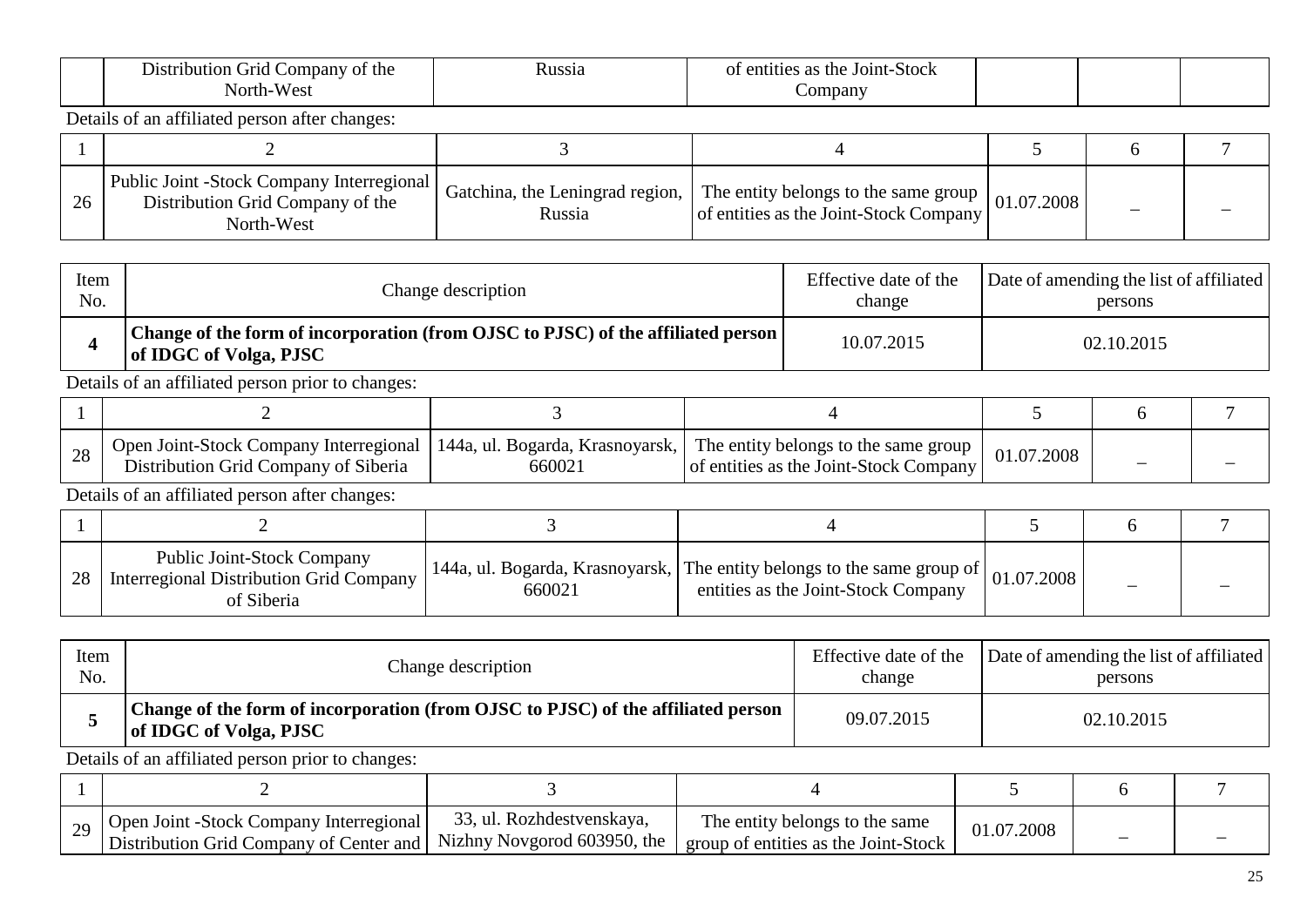|  |  | O19<br>.<br>89 L | ман<br>$-11$<br>,,,,,<br><br>ᇅ | omba. |  |  |
|--|--|------------------|--------------------------------|-------|--|--|
|--|--|------------------|--------------------------------|-------|--|--|

| 29 | <b>Public Joint-Stock Company</b><br>Interregional Distribution Grid Company   Nizhny Novgorod 603950, the<br>of Center and Volga region | 33, ul. Rozhdestvenskaya,<br><b>Russian Federation</b> | The entity belongs to the same<br>group of entities as the Joint-Stock<br>Company | 01.07.2008 |  |
|----|------------------------------------------------------------------------------------------------------------------------------------------|--------------------------------------------------------|-----------------------------------------------------------------------------------|------------|--|

| Item | Change description                                                                                                               | Effective date of the | Date of amending the list of affiliated |
|------|----------------------------------------------------------------------------------------------------------------------------------|-----------------------|-----------------------------------------|
| No.  |                                                                                                                                  | change                | persons                                 |
|      | Change of the form of incorporation (from OJSC to PJSC) and the legal address of<br>the affiliated person of IDGC of Volga, PJSC | 01.07.2015            | 02.10.2015                              |

Details of an affiliated person prior to changes:

| 30 | Open Joint-Stock Company Interregional<br>Distribution Grid Company of the South | 49, ul. Bolshaya Sadovaya,<br>Rostov-on-Don 344002 | The entity belongs to the same<br>group of entities as the Joint-Stock  <br>.`ompanv | 01.07.2008 |  |
|----|----------------------------------------------------------------------------------|----------------------------------------------------|--------------------------------------------------------------------------------------|------------|--|

Details of an affiliated person after changes:

| 30 | Public Joint-Stock Company Interregional   Rostov-on-Don, the Russian<br>Distribution Grid Company of the South | Federation | The entity belongs to the same group<br>of entities as the Joint-Stock<br>Company | 01.07.2008 | - |  |
|----|-----------------------------------------------------------------------------------------------------------------|------------|-----------------------------------------------------------------------------------|------------|---|--|

| Item | Change description                                                                                         | Effective date of the | Date of amending the list of |
|------|------------------------------------------------------------------------------------------------------------|-----------------------|------------------------------|
| No.  |                                                                                                            | change                | affiliated persons           |
|      | Change of the form of incorporation (from OJSC to PJSC) of the affiliated person<br>of IDGC of Volga, PJSC | 02.07.2015            | 02.10.2015                   |

| <b>Open Joint -Stock Company Interregional</b><br>Distribution Grid Company of the North | 13a, ul. Podstantsionnaya,<br>Energetik settlement, | The entity belongs to the same<br>group of entities as the Joint-Stock | 01.07.2008 |  |
|------------------------------------------------------------------------------------------|-----------------------------------------------------|------------------------------------------------------------------------|------------|--|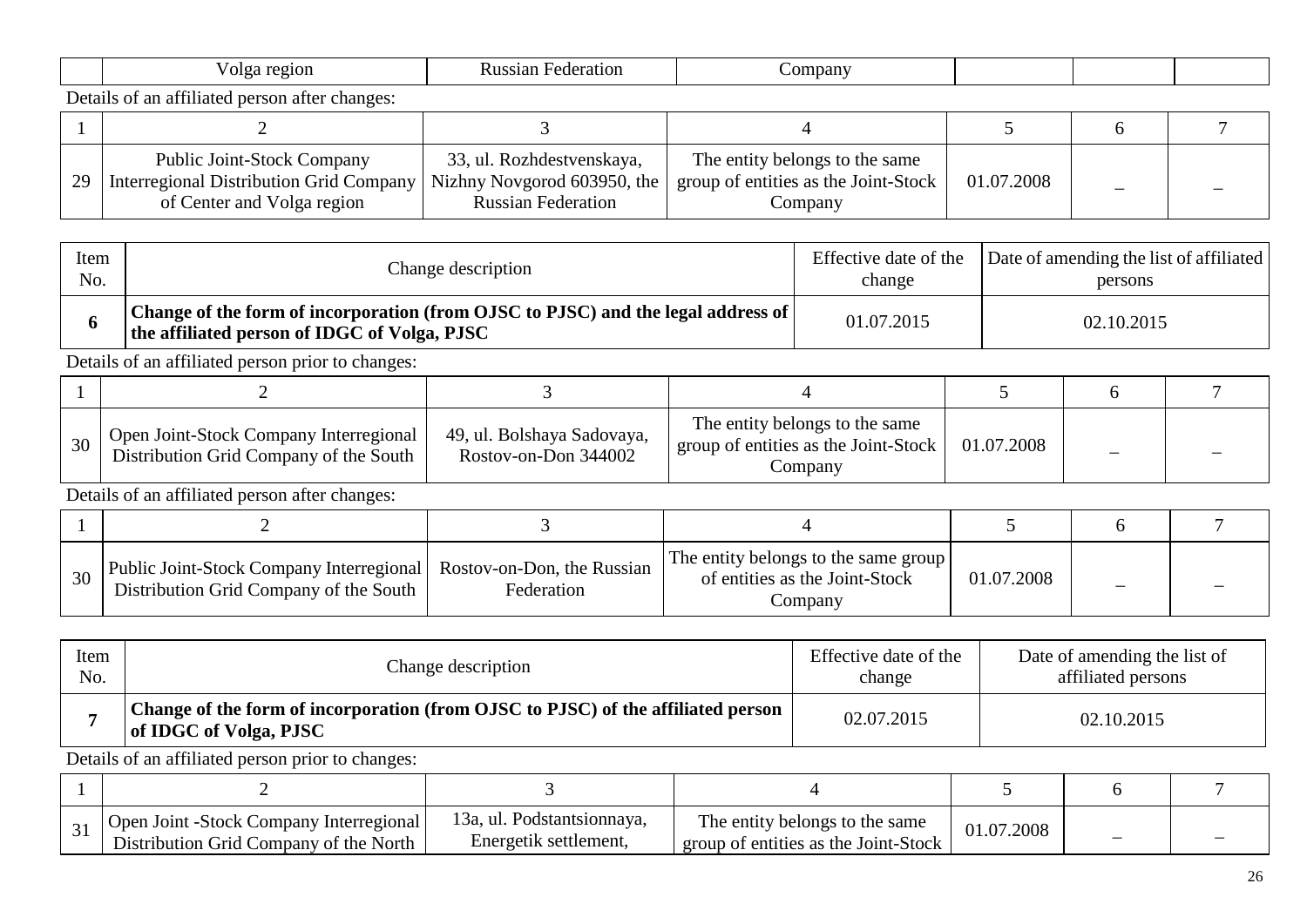| aucasus                                                 | Pyatigorsk 357506, Stavropol<br>Krai | $\mathcal{L}$ ompany |  |  |
|---------------------------------------------------------|--------------------------------------|----------------------|--|--|
| 0.011<br>Details of an affiliated person after changes: |                                      |                      |  |  |

| Public Joint -Stock Company<br>Interregional Distribution Grid Company<br>of the North Caucasus | 13a, ul. Podstantsionnaya,<br>Energetik settlement,<br>Pyatigorsk 357506, Stavropol<br>Krai | The entity belongs to the same group<br>of entities as the Joint-Stock<br>Company | 01.07.2008 |  |
|-------------------------------------------------------------------------------------------------|---------------------------------------------------------------------------------------------|-----------------------------------------------------------------------------------|------------|--|

| Item | Change description                                                                                                               | Effective date of the | Date of amending the list of affiliated |
|------|----------------------------------------------------------------------------------------------------------------------------------|-----------------------|-----------------------------------------|
| No.  |                                                                                                                                  | change                | persons                                 |
|      | Change of the form of incorporation (from OJSC to PJSC) and the legal address of<br>the affiliated person of IDGC of Volga, PJSC | 15.07.2015            | 02.10.2015                              |

| 32 | Open Joint-Stock Company of Power<br>Industry and Electrification<br>Tyumenenergo | 4, ul. Universitetskaya, Surgut,<br>the Tyumen region,<br>Khanty-Mansi Autonomous Area<br>$-$ Yugra, 628406, Russia | The entity belongs to the same<br>group of entities as the Joint-Stock $\vert$ 01.07.2008<br>Company |  |  |
|----|-----------------------------------------------------------------------------------|---------------------------------------------------------------------------------------------------------------------|------------------------------------------------------------------------------------------------------|--|--|

Details of an affiliated person after changes:

| $\cap$ | Joint-Stock Company of Power Industry<br>and Electrification<br>I vumenenergo | the Tyumen region,<br>Khanty-Mansi Autonomous<br>Area – Yugra, Russia | $\frac{1}{2}$ The entity belongs to the same group<br>of entities as the Joint-Stock Company | 01.07.2008 |  |
|--------|-------------------------------------------------------------------------------|-----------------------------------------------------------------------|----------------------------------------------------------------------------------------------|------------|--|

| Item | Change description                                                                                                               | Effective date of the | Date of amending the list of affiliated |
|------|----------------------------------------------------------------------------------------------------------------------------------|-----------------------|-----------------------------------------|
| No.  |                                                                                                                                  | change                | persons                                 |
|      | Change of the form of incorporation (from OJSC to PJSC) and the legal address of<br>the affiliated person of IDGC of Volga, PJSC | 20.07.2015            | 02.10.2015                              |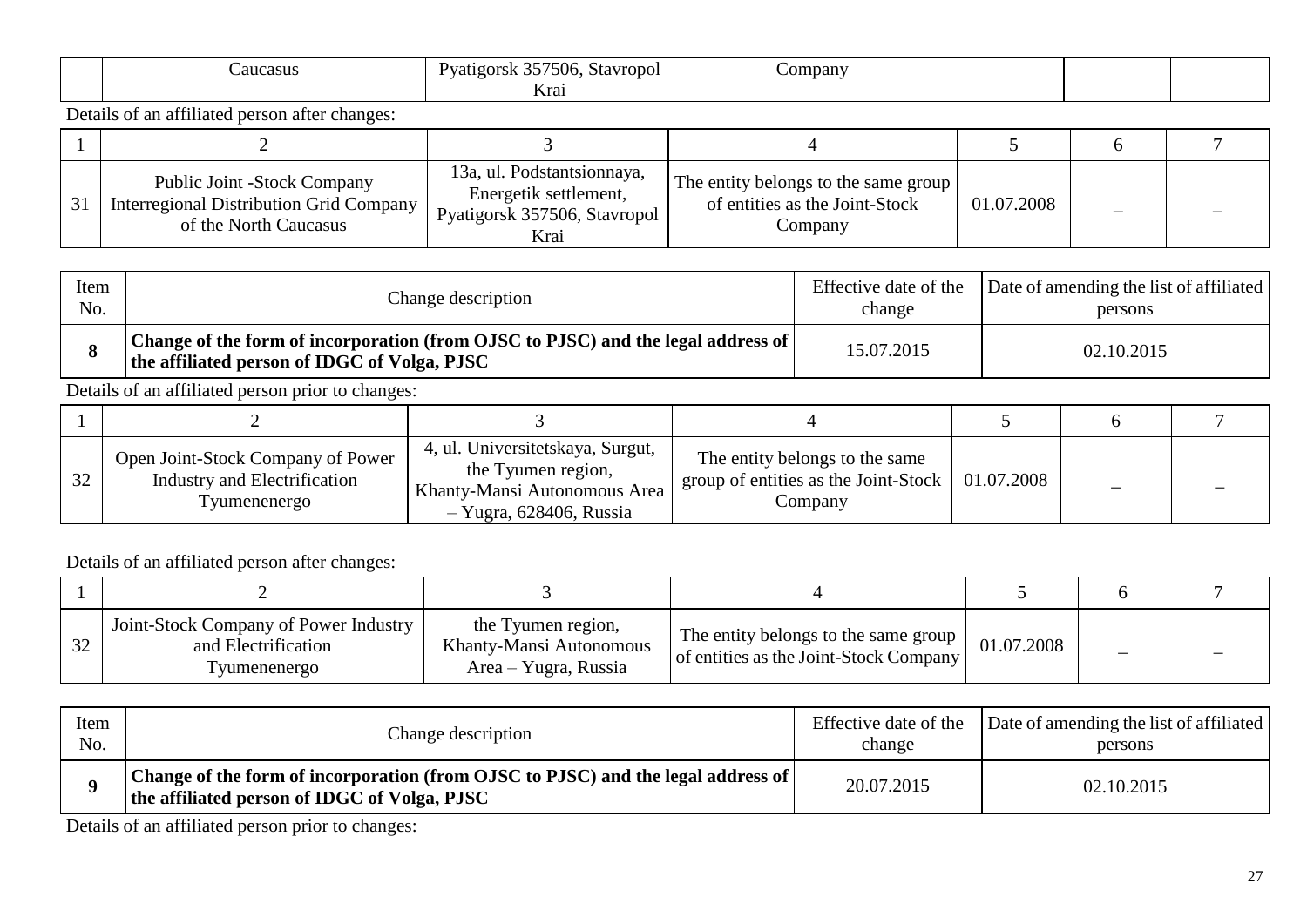| 33 | Open Joint-Stock Company of Power<br>Industry and Electrification<br>Lenenergo   | 1, ploshchad Konstitutsii, Saint<br>Petersburg, 196247 | The entity belongs to the same group<br>01.07.2008<br>of entities as the Joint-Stock Company |            |  |  |  |  |
|----|----------------------------------------------------------------------------------|--------------------------------------------------------|----------------------------------------------------------------------------------------------|------------|--|--|--|--|
|    | Details of an affiliated person after changes:                                   |                                                        |                                                                                              |            |  |  |  |  |
|    |                                                                                  |                                                        |                                                                                              |            |  |  |  |  |
| 33 | Public Joint-Stock Company of Power<br>Industry and Electrification<br>Lenenergo | Saint Petersburg, the Russian<br>Federation            | The entity belongs to the same group of<br>entities as the Joint-Stock Company               | 01.07.2008 |  |  |  |  |

| Item | Change description                                                                                                                 | Effective date of the | Date of amending the list of affiliated |
|------|------------------------------------------------------------------------------------------------------------------------------------|-----------------------|-----------------------------------------|
| No.  |                                                                                                                                    | change                | persons                                 |
| 10   | Change of the form of incorporation (from OJSC to PJSC) and the legal address of  <br>the affiliated person of IDGC of Volga, PJSC | 13.07.2015            | 02.10.2015                              |

| <b>Open Joint-Stock Company</b><br>Moscow United Electric Grid Company | 3, Moscow, 115114 | bld. 2, Vtoroy Paveletsky proezd   The entity belongs to the same group   01.07.2008  <br>of entities as the Joint-Stock Company | _ |  |
|------------------------------------------------------------------------|-------------------|----------------------------------------------------------------------------------------------------------------------------------|---|--|

Details of an affiliated person after changes:

| <b>Public Joint-Stock Company</b><br>Moscow United Electric Grid Company   Moscow, the Russian Federation | The entity belongs to the same group<br>of entities as the Joint-Stock<br>Company | 01.07.2008 | _ |  |
|-----------------------------------------------------------------------------------------------------------|-----------------------------------------------------------------------------------|------------|---|--|

| Item<br>No. | Change description                                                                                                               | Effective date of the<br>change | Date of amending the list of affiliated<br>persons |
|-------------|----------------------------------------------------------------------------------------------------------------------------------|---------------------------------|----------------------------------------------------|
|             | Change of the form of incorporation (from OJSC to PJSC) and the legal address of<br>the affiliated person of IDGC of Volga, PJSC | 06.08.2015                      | 02.10.2015                                         |
|             | Details of an affiliated person prior to changes:                                                                                |                                 |                                                    |

 $1 \quad 2 \quad 1 \quad 3 \quad 4 \quad 5 \quad 6 \quad 7$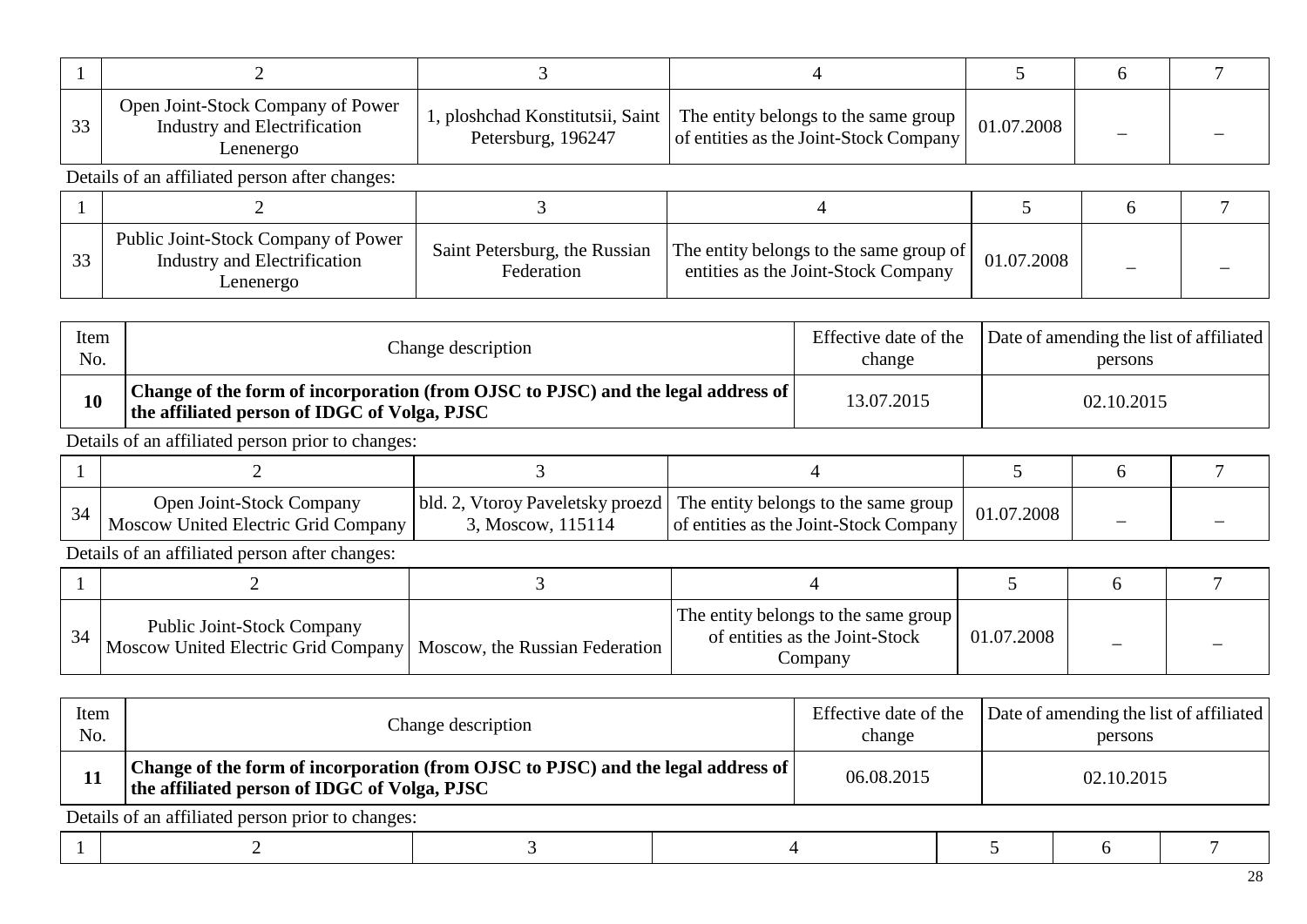| 35 | Open Joint-Stock Company of Power<br>Industry and Electrification<br>Yantarenergo | 34, ul. Teatralnaya,<br>Kaliningrad, the Russian<br>Federation | The entity belongs to the same group<br>of entities as the Joint-Stock<br>Company | 01.07.2008 |  |
|----|-----------------------------------------------------------------------------------|----------------------------------------------------------------|-----------------------------------------------------------------------------------|------------|--|
|    | Details of an affiliated person after changes:                                    |                                                                |                                                                                   |            |  |
|    |                                                                                   |                                                                |                                                                                   |            |  |
| 35 | Joint-Stock Company<br>Yantarenergo                                               | Kaliningrad, the Russian<br>Federation                         | The entity belongs to the same group<br>of entities as the Joint-Stock<br>Company | 01.07.2008 |  |

| Item | Change description                                                                                                                 | Effective date of the | Date of amending the list of affiliated |
|------|------------------------------------------------------------------------------------------------------------------------------------|-----------------------|-----------------------------------------|
| No.  |                                                                                                                                    | change                | persons                                 |
|      | Change of the form of incorporation (from OJSC to PJSC) and the legal address of  <br>the affiliated person of IDGC of Volga, PJSC | 31.07.2015            | 02.10.2015                              |

| $\sim$ | <b>Open Joint-Stock Company</b><br>Dagestan Energy Retail Company | 73, ul. Dakhadaeva,<br>Makhachkala, Republic of<br>Dagestan | The entity belongs to the same group<br>of entities as the Joint-Stock<br>Company | 01.07.2008 |  |
|--------|-------------------------------------------------------------------|-------------------------------------------------------------|-----------------------------------------------------------------------------------|------------|--|

| $\sim$<br>ا ب | <b>Public Joint-Stock Company</b><br>Dagestan Energy Retail Company | Makhachkala, Republic of<br>Dagestan | The entity belongs to the same<br>group of entities as the Joint-Stock  <br>Company | 01.07.2008 |  |
|---------------|---------------------------------------------------------------------|--------------------------------------|-------------------------------------------------------------------------------------|------------|--|

| Item<br>No. | Change description                                                                                                                 |  | Effective date of the<br>change |  | Date of amending the list of affiliated<br>persons |  |  |
|-------------|------------------------------------------------------------------------------------------------------------------------------------|--|---------------------------------|--|----------------------------------------------------|--|--|
| 13          | Change of the form of incorporation (from OJSC to PJSC) and the legal address of  <br>the affiliated person of IDGC of Volga, PJSC |  | 29.07.2015                      |  | 02.10.2015                                         |  |  |
|             | Details of an affiliated person prior to changes:                                                                                  |  |                                 |  |                                                    |  |  |
|             |                                                                                                                                    |  |                                 |  |                                                    |  |  |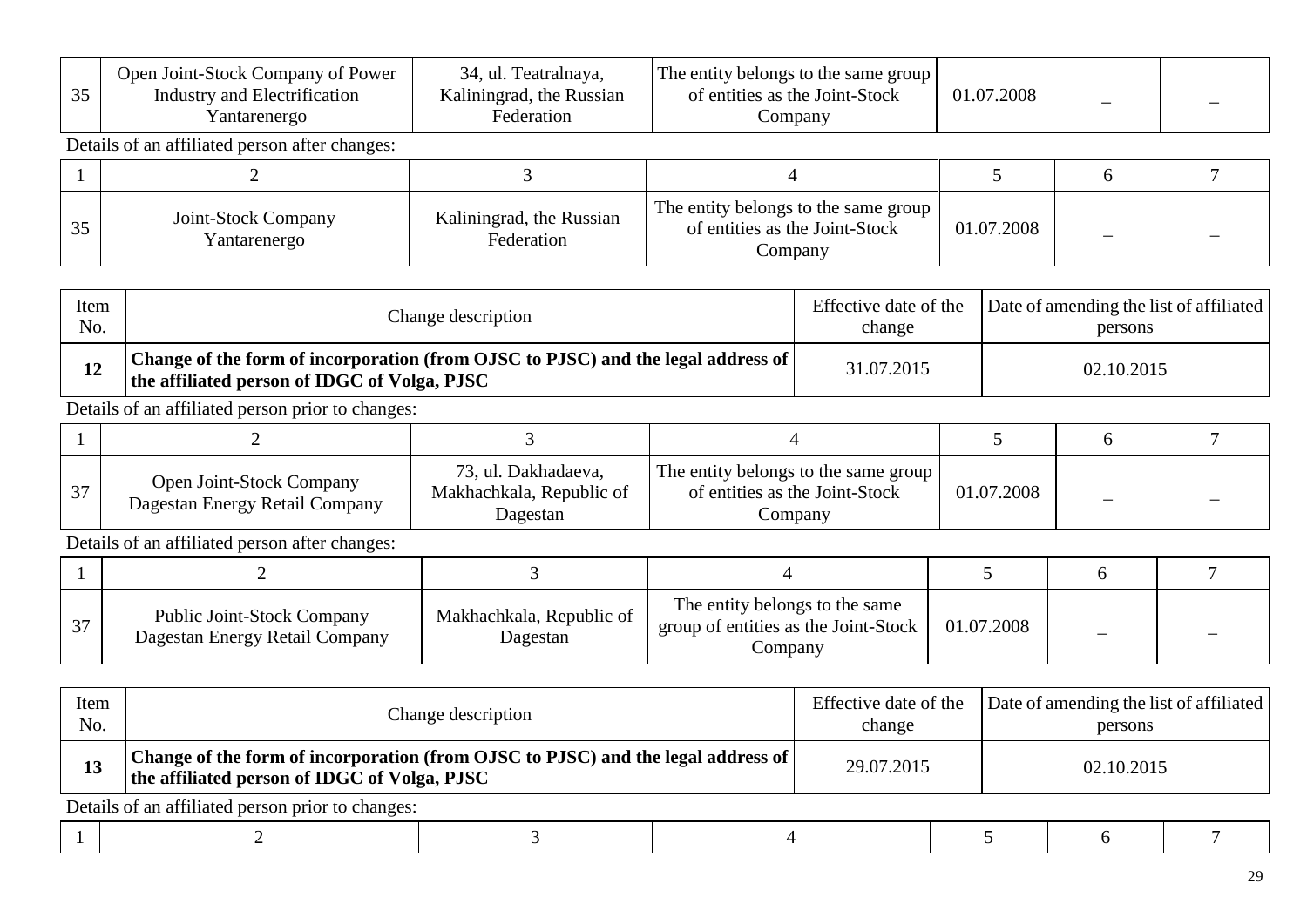| 38 | Kabardino-Balkarian Open Joint-Stock<br>Company of Power Industry and<br>Electrification   | 6, ul. Shchorsa, Nalchik, the<br>Kabardino-Balkarian<br>Republic, 360000 | The entity belongs to the same<br>group of entities as the Joint-Stock<br>Company | 01.07.2008 |  |
|----|--------------------------------------------------------------------------------------------|--------------------------------------------------------------------------|-----------------------------------------------------------------------------------|------------|--|
|    | Details of an affiliated person after changes:                                             |                                                                          |                                                                                   |            |  |
|    |                                                                                            |                                                                          |                                                                                   |            |  |
| 38 | Kabardino-Balkarian Public Joint-Stock<br>Company of Power Industry and<br>Electrification | Nalchik, the<br>Kabardino-Balkarian<br>Republic                          | The entity belongs to the same group<br>of entities as the Joint-Stock<br>Company | 01.07.2008 |  |

| Item | Change description                                                                                                                                  | Effective date of the | Date of amending the list of affiliated |
|------|-----------------------------------------------------------------------------------------------------------------------------------------------------|-----------------------|-----------------------------------------|
| No.  |                                                                                                                                                     | change                | persons                                 |
|      | $^\dagger$ Change of the form of incorporation (from OJSC to PJSC) and the legal address of $\vert$<br>the affiliated person of IDGC of Volga, PJSC | 29.07.2015            | 02.10.2015                              |

| 39 | Open Joint-Stock Company<br>Karachayevo-Cherkesskenergo | 3, ul. Osmana Kasayeva,<br>Cherkessk, the<br>Kabardino-Balkarian<br>Republic | The person belongs to the same<br>group of persons as the Joint-Stock<br>Company | 01.07.2008 |  |
|----|---------------------------------------------------------|------------------------------------------------------------------------------|----------------------------------------------------------------------------------|------------|--|

| 39 | Joint-Stock Company<br>Karachayevo-Cherkesskenergo | Cherkessk, the<br>Kabardino-Balkarian<br>Republic | The entity belongs to the same group<br>of entities as the Joint-Stock<br>Company | 01.07.2008 |  |
|----|----------------------------------------------------|---------------------------------------------------|-----------------------------------------------------------------------------------|------------|--|

| Item<br>No. | Change description                                                                                                                           | Effective date of the<br>change | Date of amending the list of<br>affiliated persons |  |  |
|-------------|----------------------------------------------------------------------------------------------------------------------------------------------|---------------------------------|----------------------------------------------------|--|--|
| 15          | $\pm$ Change of the form of incorporation (from OJSC to PJSC) and the legal address of $\pm$<br>the affiliated person of IDGC of Volga, PJSC | 29.07.2015                      | 02.10.2015                                         |  |  |
|             | Details of an affiliated person prior to changes:                                                                                            |                                 |                                                    |  |  |

|--|--|--|--|--|--|--|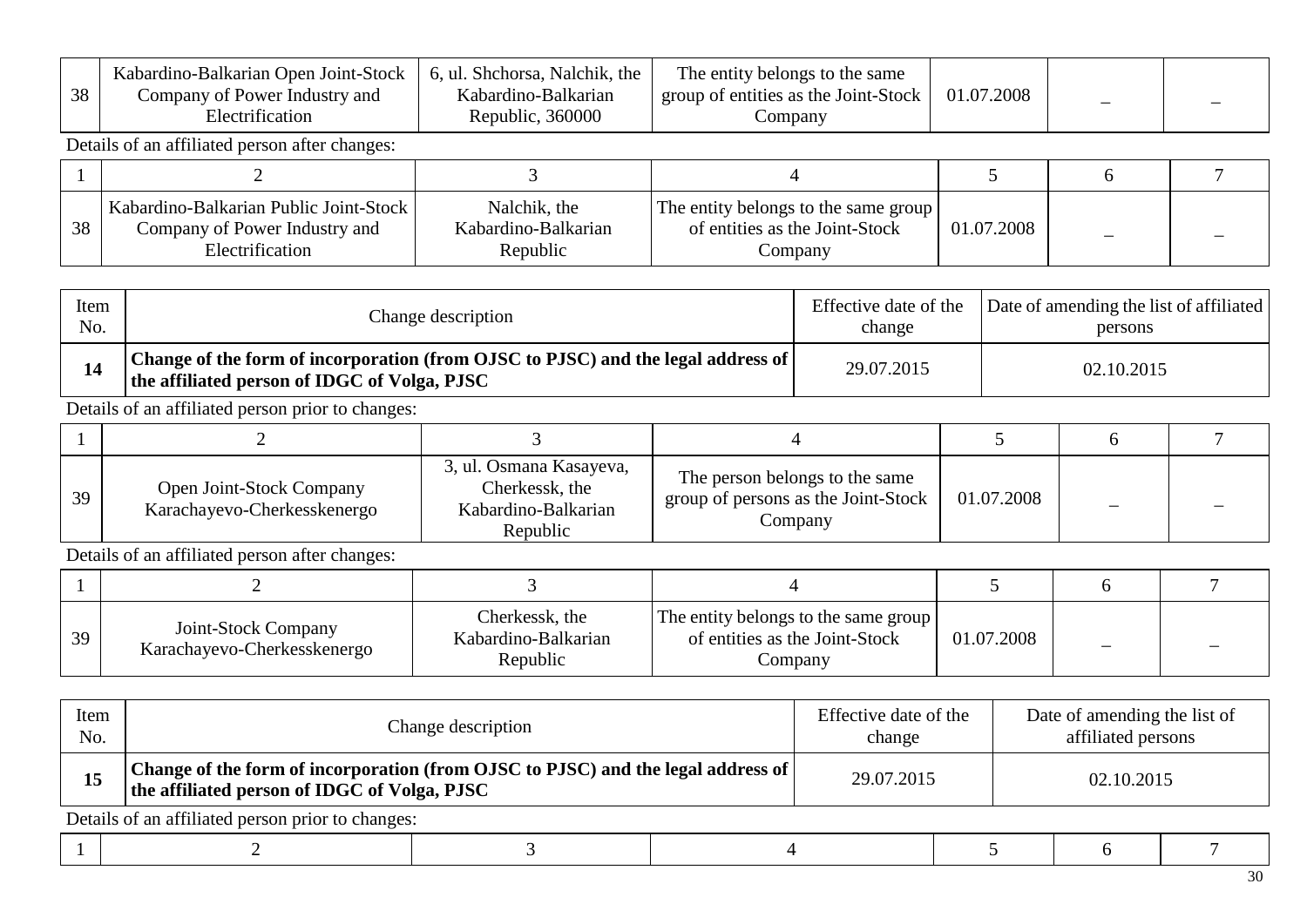| 40 | Open Joint-Stock Company<br>Kalmenergosbyt     | 7a, ul. Lermontova, Elista<br>358000, Republic of<br>Kalmykia | The entity belongs to the same group<br>of entities as the Joint-Stock<br>Company | 01.07.2008 |  |
|----|------------------------------------------------|---------------------------------------------------------------|-----------------------------------------------------------------------------------|------------|--|
|    | Details of an affiliated person after changes: |                                                               |                                                                                   |            |  |
|    |                                                |                                                               |                                                                                   |            |  |
| 40 | Joint-Stock Company<br>Kalmenergosbyt          | Elista, Republic of Kalmykia                                  | The entity belongs to the same group<br>of entities as the Joint-Stock<br>Company | 01.07.2008 |  |

| Item | Change description                                                                                                                           | Effective date of the | Date of amending the list of |
|------|----------------------------------------------------------------------------------------------------------------------------------------------|-----------------------|------------------------------|
| No.  |                                                                                                                                              | change                | affiliated persons           |
| 16   | $\pm$ Change of the form of incorporation (from OJSC to PJSC) and the legal address of $\pm$<br>the affiliated person of IDGC of Volga, PJSC | 13.07.2015            | 02.10.2015                   |

| Open Joint-Stock Company<br><b>Tomsk Distribution Company</b> | 36, prospekt Kirova, Tomsk,<br>634041 | The entity belongs to the same<br>group of entities as the Joint-Stock<br>Company | 01.07.2008 |  |
|---------------------------------------------------------------|---------------------------------------|-----------------------------------------------------------------------------------|------------|--|

| 43 | <b>Public Joint-Stock Company</b><br><b>Tomsk Distribution Company</b> | Tomsk, the Russian<br>Federation | The entity belongs to the same<br>$\frac{1}{2}$ group of entities as the Joint-Stock<br>Company | 01.07.2008 |  |
|----|------------------------------------------------------------------------|----------------------------------|-------------------------------------------------------------------------------------------------|------------|--|

| Item<br>No. | Change description                                                                                                               |  | Effective date of the<br>change | Date of amending the list of<br>affiliated persons |            |  |
|-------------|----------------------------------------------------------------------------------------------------------------------------------|--|---------------------------------|----------------------------------------------------|------------|--|
| 17          | Change of the form of incorporation (from OJSC to PJSC) and the legal address of<br>the affiliated person of IDGC of Volga, PJSC |  |                                 | 04.08.2015                                         | 02.10.2015 |  |
|             | Details of an affiliated person prior to changes:                                                                                |  |                                 |                                                    |            |  |
|             |                                                                                                                                  |  |                                 |                                                    |            |  |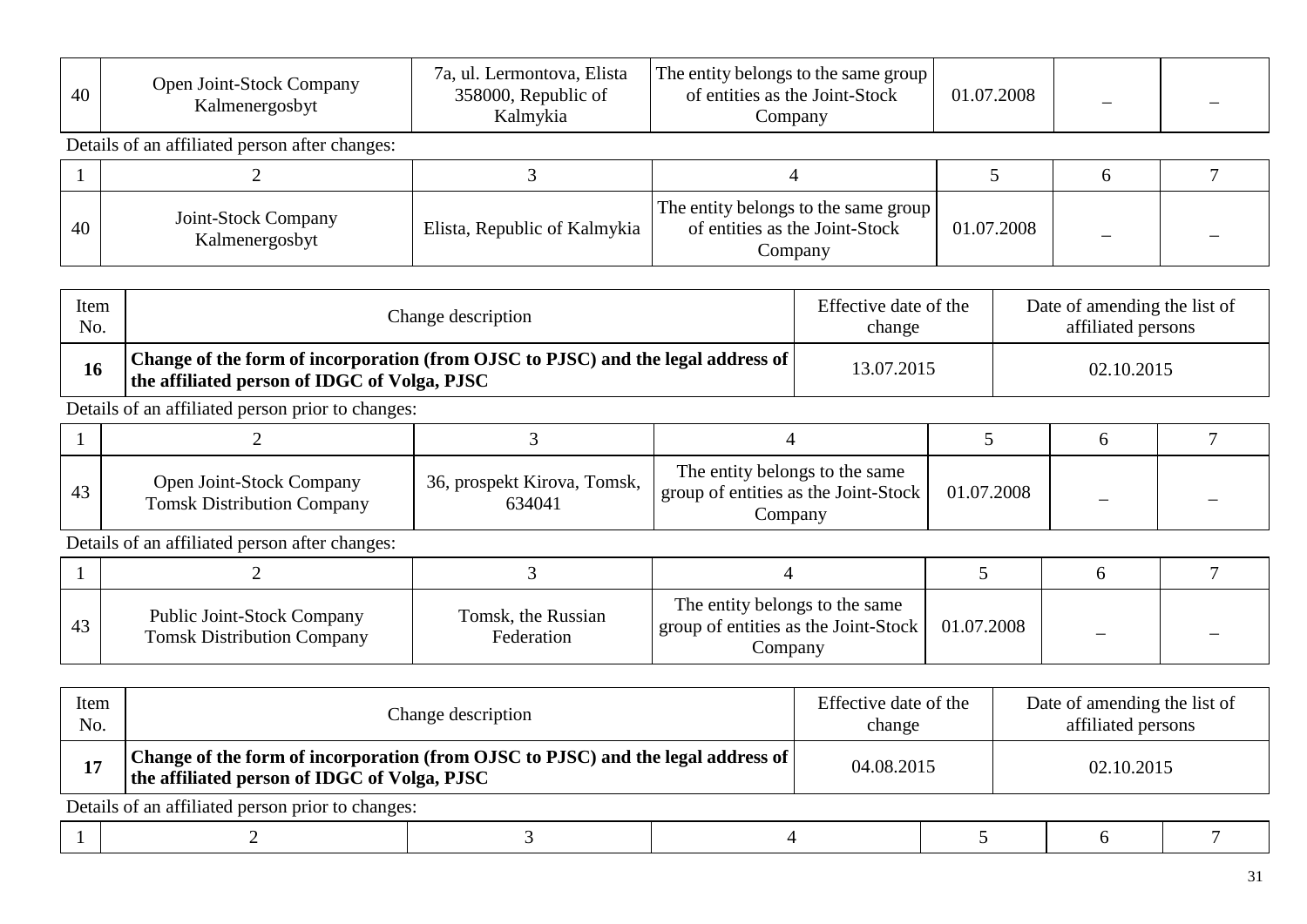| 46 | <b>Open Joint-Stock Company</b><br>l yvaenergosbyt | 2a, ul. Zavodskaya, Kyzyl, the<br><b>Russian Federation</b> | The entity belongs to the same<br>Republic of Tyva, 667010, the   group of entities as the Joint-Stock  <br>Company | 01.07.2008 |  |  |
|----|----------------------------------------------------|-------------------------------------------------------------|---------------------------------------------------------------------------------------------------------------------|------------|--|--|
|----|----------------------------------------------------|-------------------------------------------------------------|---------------------------------------------------------------------------------------------------------------------|------------|--|--|

| 46 | Open Joint-Stock Company<br>Tyvaenergosbyt | Kyzyl, the Republic of Tyva,<br>the Russian Federation | The entity belongs to the same<br>group of entities as the Joint-Stock<br>Company | 01.07.2008 |  |
|----|--------------------------------------------|--------------------------------------------------------|-----------------------------------------------------------------------------------|------------|--|

| Item | Change description                                                                                                                 | Effective date of the | Date of amending the list of |
|------|------------------------------------------------------------------------------------------------------------------------------------|-----------------------|------------------------------|
| No.  |                                                                                                                                    | change                | affiliated persons           |
|      | Change of the form of incorporation (from OJSC to PJSC) and the legal address of  <br>the affiliated person of IDGC of Volga, PJSC | 19.08.2015            | 02.10.2015                   |

Details of an affiliated person prior to changes:

| Open Joint-Stock Company of Power 5, ul. Chechenskaya, Nazran, The entity belongs to the same group<br>Industry and Electrification<br>Ingushenergo | 386101, Republic of<br>Ingooshetia | of entities as the Joint-Stock<br>Company | 01.07.2008 |  |
|-----------------------------------------------------------------------------------------------------------------------------------------------------|------------------------------------|-------------------------------------------|------------|--|

| Joint-Stock Company of Power Industry<br>and Electrification<br>Ingushenergo | Nazran, the Republic of<br>Ingooshetia | The entity belongs to the same group<br>of entities as the Joint-Stock<br>Company | 01.07.2008 |  |
|------------------------------------------------------------------------------|----------------------------------------|-----------------------------------------------------------------------------------|------------|--|

| Item<br>No. | Change description                                                                                                                 | Effective date of the<br>change | Date of amending the list of<br>affiliated persons |
|-------------|------------------------------------------------------------------------------------------------------------------------------------|---------------------------------|----------------------------------------------------|
| 19          | Change of the form of incorporation (from OJSC to PJSC) and the legal address of  <br>the affiliated person of IDGC of Volga, PJSC | 29.07.2015                      | 02.10.2015                                         |
|             | Details of an affiliated person prior to changes:                                                                                  |                                 |                                                    |

|--|--|--|--|--|--|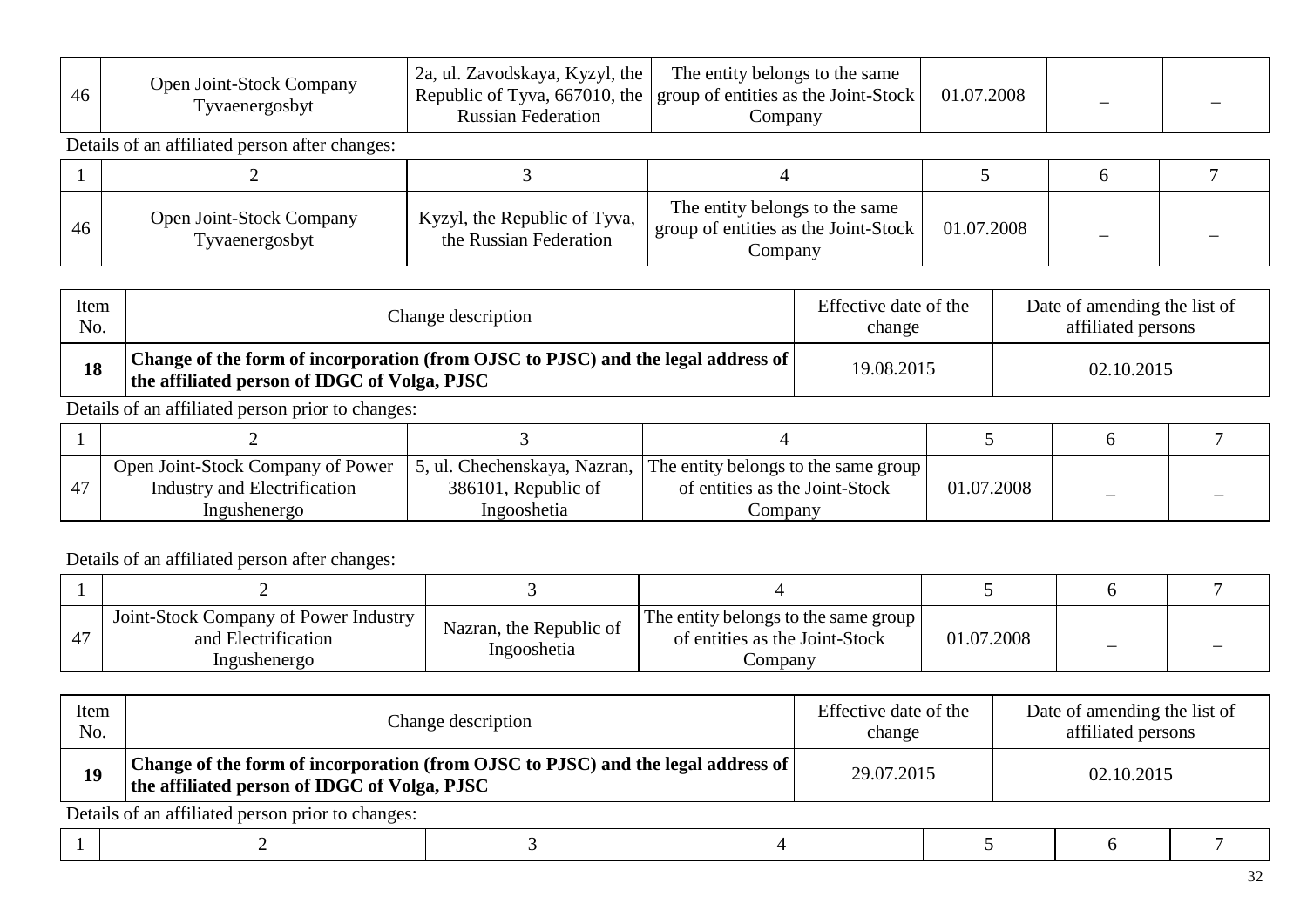| 49 | Open Joint-Stock Company of Power<br>Industry and Electrification<br>Sevkavkazenergo | 19, ul. Tamaeva,<br>Vladikavkaz, Republic of<br>North Ossetia - Alania,<br>362000 | The entity belongs to the same group<br>of entities as the Joint-Stock<br>Company | 01.07.2008 |  |
|----|--------------------------------------------------------------------------------------|-----------------------------------------------------------------------------------|-----------------------------------------------------------------------------------|------------|--|
|    | Details of an official names often above as                                          |                                                                                   |                                                                                   |            |  |

| 49 | Public Joint-Stock Company of Power<br>Industry and Electrification<br>Sevkavkazenergo | Republic of North Ossetia<br><b>Alania</b> | The entity belongs to the same group<br>of entities as the Joint-Stock<br>Company | 01.07.2008 |  |
|----|----------------------------------------------------------------------------------------|--------------------------------------------|-----------------------------------------------------------------------------------|------------|--|

| Item | Change description                                                                                               | Effective date of the | Date of amending the list of |
|------|------------------------------------------------------------------------------------------------------------------|-----------------------|------------------------------|
| No.  |                                                                                                                  | change                | affiliated persons           |
| 20   | Change of the form of incorporation (from OJSC to JSC) of the affiliated person of<br><b>IDGC</b> of Volga, PJSC | 22.07.2015            | 02.10.2015                   |

Details of an affiliated person prior to changes:

| <b>Open Joint-Stock Company</b><br>Chechenenergo | 6, Staropromyslovskoye Shosse,<br>Grozny, Chechen Republic, the<br><b>Russian Federation</b> | The entity belongs to the same group<br>of entities as the Joint-Stock<br>Company | 01.07.2008 |  |
|--------------------------------------------------|----------------------------------------------------------------------------------------------|-----------------------------------------------------------------------------------|------------|--|

Details of an affiliated person after changes:

| Joint-Stock Company<br>Chechenenergo | 6, Staropromyslovskoye Shosse,<br>Grozny, Chechen Republic, the<br><b>Russian Federation</b> | The entity belongs to the same<br>group of entities as the Joint-Stock<br>Company | 01.07.2008 |  |
|--------------------------------------|----------------------------------------------------------------------------------------------|-----------------------------------------------------------------------------------|------------|--|

| Item | Change description                                                                                               | Effective date of the | Date of amending the list of |
|------|------------------------------------------------------------------------------------------------------------------|-----------------------|------------------------------|
| No.  |                                                                                                                  | change                | affiliated persons           |
|      | Change of the form of incorporation (from OJSC to JSC) of the affiliated person of<br><b>IDGC</b> of Volga, PJSC | 08.07.2015            | 02.10.2015                   |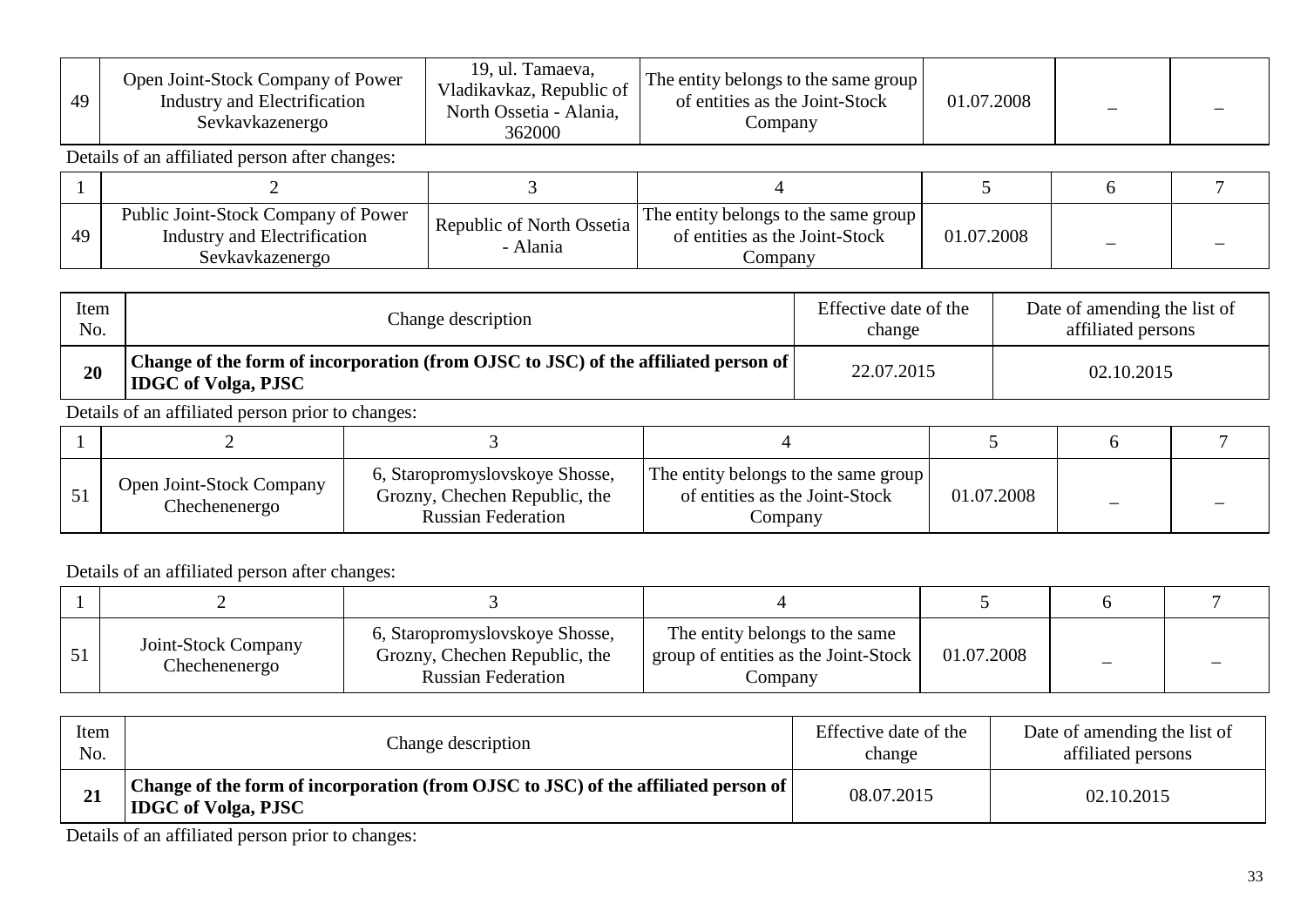| 78 | Open Joint-Stock Company Yaroslavl<br><b>Electric Grid Company</b> | 26, ul. Blyukhera, Yaroslavl,<br>150042 | The entity belongs to the same<br>group of entities as the Joint-Stock<br>Company | 30.12.2009 |  |
|----|--------------------------------------------------------------------|-----------------------------------------|-----------------------------------------------------------------------------------|------------|--|
|    | Details of an affiliated person after changes:                     |                                         |                                                                                   |            |  |
|    |                                                                    |                                         |                                                                                   |            |  |
| 78 | Joint-Stock Company<br><b>Yaroslavl Electric Grid Company</b>      | 26, ul. Blyukhera, Yaroslavl,<br>150042 | The entity belongs to the same<br>group of entities as the Joint-Stock<br>Company | 30.12.2009 |  |

| Item | Change description                                                                                         | Effective date of the | Date of amending the list of |
|------|------------------------------------------------------------------------------------------------------------|-----------------------|------------------------------|
| No.  |                                                                                                            | change                | affiliated persons           |
| 22   | Change of the form of incorporation (from OJSC to PJSC) of the affiliated person<br>of IDGC of Volga, PJSC | 08.07.2015            | 02.10.2015                   |

| 96 | <b>Open Joint-Stock Company</b><br>Federal Grid Company of the Unified<br><b>Energy System</b> | 5A, ul. Akademika<br>Chelomeya, Moscow, 117630 | The entity belongs to the same group<br>of entities as the Joint-Stock<br>∪ompany | 30.09.2012 |  |
|----|------------------------------------------------------------------------------------------------|------------------------------------------------|-----------------------------------------------------------------------------------|------------|--|

#### Details of an affiliated person after changes:

| 96 | <b>Public Joint-Stock Company</b><br>Federal Grid Company of the Unified<br>Energy System | 5A, ul. Akademika<br>Chelomeya, Moscow, 117630 | The entity belongs to the same group<br>of entities as the Joint-Stock<br>∠ompanv | 30.09.2012 | $\overline{\phantom{a}}$ |  |
|----|-------------------------------------------------------------------------------------------|------------------------------------------------|-----------------------------------------------------------------------------------|------------|--------------------------|--|

| Item<br>No.                                       | Change description                                                                                                                 | Effective date of the<br>change | Date of amending the list of<br>affiliated persons |  |  |  |
|---------------------------------------------------|------------------------------------------------------------------------------------------------------------------------------------|---------------------------------|----------------------------------------------------|--|--|--|
|                                                   | Change of the form of incorporation (from OJSC to PJSC) and the legal address of  <br>the affiliated person of IDGC of Volga, PJSC | 28.07.2015                      | 02.10.2015                                         |  |  |  |
| Details of an affiliated person prior to changes: |                                                                                                                                    |                                 |                                                    |  |  |  |

|--|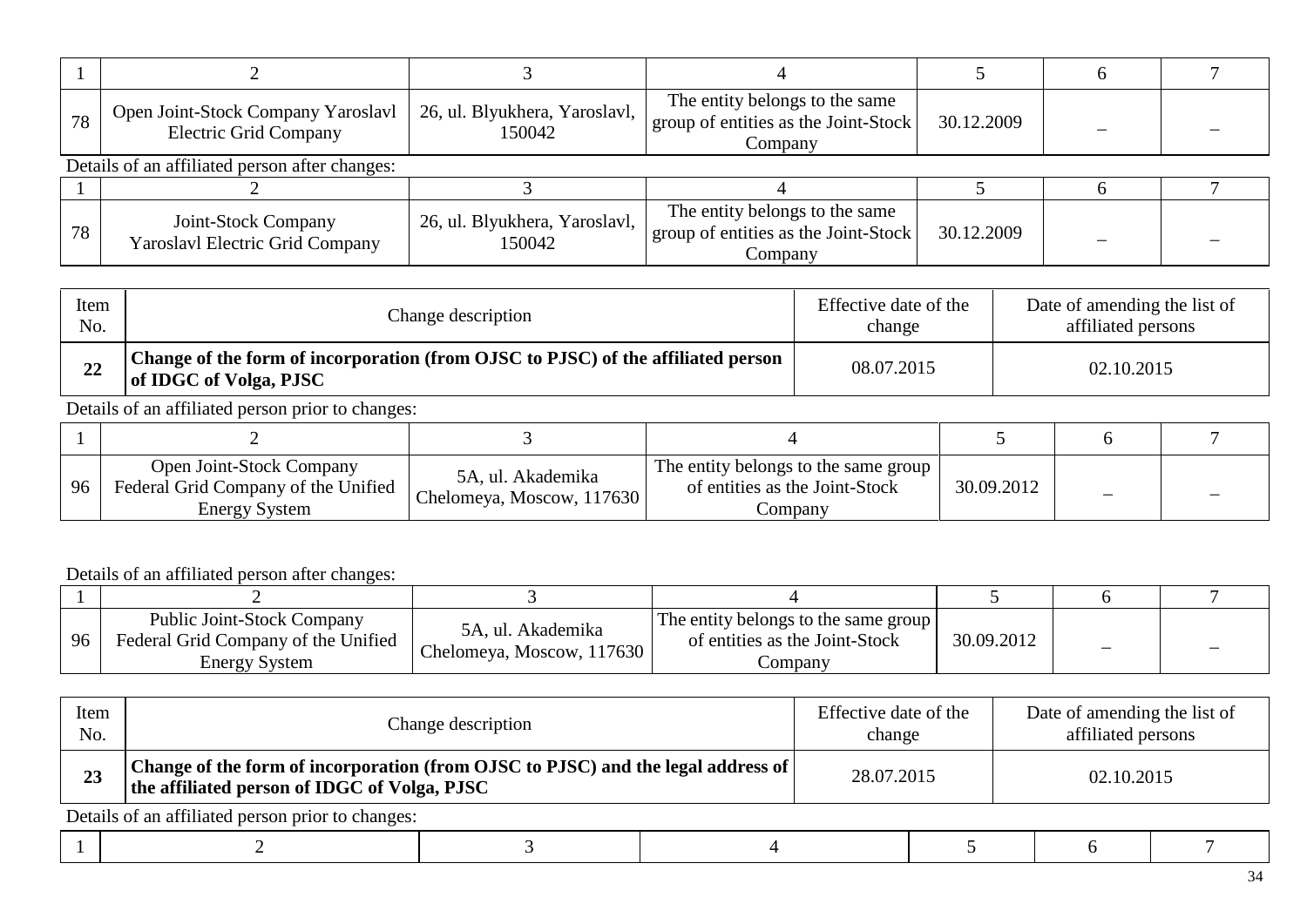| 41 | Open Joint-Stock Company<br>Management of Fiber-Optic<br><b>Communication Lines at Overhead</b><br>Power Transmission Lines of<br>Interregional Distribution Grid<br>Companies   | 15, Semyonovskiy per.,<br>Moscow, 107023 | The entity belongs to the same<br>group of entities as the Joint-Stock<br>Company | 30.06.2011 |   |  |  |  |
|----|----------------------------------------------------------------------------------------------------------------------------------------------------------------------------------|------------------------------------------|-----------------------------------------------------------------------------------|------------|---|--|--|--|
|    | Details of an affiliated person after changes:                                                                                                                                   |                                          |                                                                                   |            |   |  |  |  |
|    |                                                                                                                                                                                  |                                          |                                                                                   |            | 6 |  |  |  |
| 41 | Joint-Stock Company<br>Management of Fiber-Optic<br><b>Communication Lines at Overhead</b><br>Power Transmission Lines of<br><b>Interregional Distribution Grid</b><br>Companies | Moscow, Russia                           | The entity belongs to the same<br>group of entities as the Joint-Stock<br>Company | 30.06.2011 |   |  |  |  |

| Item | Change description                                                                                                                      | Effective date of the | Date of amending the list of |
|------|-----------------------------------------------------------------------------------------------------------------------------------------|-----------------------|------------------------------|
| No.  |                                                                                                                                         | change                | affiliated persons           |
| 24   | Change of the form of incorporation (from OJSC to PJSC) and the legal address of $\mid$<br>the affiliated person of IDGC of Volga, PJSC | 18.09.2015            | 02.10.2015                   |

| 82 | Open Joint-Stock Company<br>Scientific and Research Engineering<br>Center of Interregional Distribution Grid<br>Companies | 6, ul. Chaplygina,<br>Moscow, 105062, the<br><b>Russian Federation</b> | The entity belongs to the same<br>group of entities as the Joint-Stock<br>Company | 30.09.2010 |  |
|----|---------------------------------------------------------------------------------------------------------------------------|------------------------------------------------------------------------|-----------------------------------------------------------------------------------|------------|--|

| 82 | Joint-Stock Company<br>Scientific and Research Engineering<br>Center of Interregional Distribution Grid<br>Companies | Moscow, the Russian<br>Federation | The entity belongs to the same<br>group of entities as the Joint-Stock<br>Company | 30.09.2010 |  |
|----|----------------------------------------------------------------------------------------------------------------------|-----------------------------------|-----------------------------------------------------------------------------------|------------|--|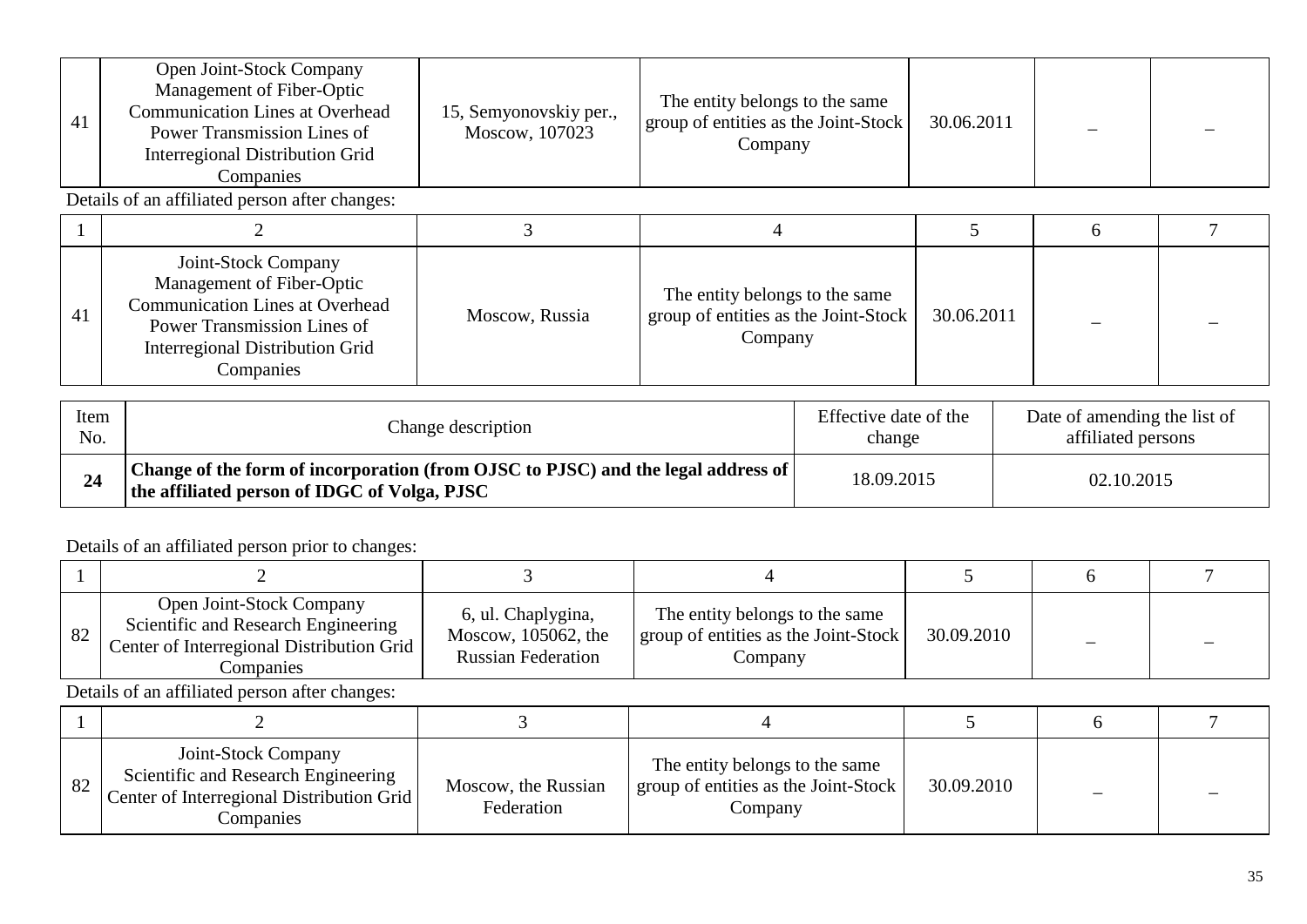| Item<br>No. |                                                   | Change description                                                                   |                                                                                  |                                                                                  | Effective date of the<br>change |            | Date of amending the list of<br>affiliated persons |  |  |
|-------------|---------------------------------------------------|--------------------------------------------------------------------------------------|----------------------------------------------------------------------------------|----------------------------------------------------------------------------------|---------------------------------|------------|----------------------------------------------------|--|--|
| 25          | affiliated to IDGC of Volga, PJSC                 | Change of date of occurrence of the ground for recognition of the person as a person |                                                                                  |                                                                                  | 28.09.2015                      |            | 02.10.2015                                         |  |  |
|             | Details of an affiliated person prior to changes: |                                                                                      |                                                                                  |                                                                                  |                                 |            |                                                    |  |  |
|             |                                                   | 3                                                                                    | 4                                                                                |                                                                                  |                                 |            | 6                                                  |  |  |
| 188         | Ushakov Evgeniy Viktorovich                       | Consent of the natural person<br>has not been obtained                               | The person belongs to the same<br>group of persons as the<br>Joint-Stock Company |                                                                                  | 01.07.2008                      |            |                                                    |  |  |
|             | Details of an affiliated person after changes:    |                                                                                      |                                                                                  |                                                                                  |                                 |            |                                                    |  |  |
|             |                                                   | 3                                                                                    | 4                                                                                |                                                                                  |                                 |            | 6                                                  |  |  |
| 188         | Ushakov Evgeniy Viktorovich                       | Consent of the natural person<br>has not been obtained                               |                                                                                  | The person belongs to the same<br>group of persons as the Joint-Stock<br>Company |                                 | 28.09.2015 |                                                    |  |  |

| Item | Change description                                                                                                               | Effective date of the | Date of amending the list of |
|------|----------------------------------------------------------------------------------------------------------------------------------|-----------------------|------------------------------|
| No.  |                                                                                                                                  | change                | affiliated persons           |
| 26   | Change of date of occurrence of the ground for recognition of the person as a person $\mid$<br>affiliated to IDGC of Volga, PJSC | 28.09.2015            | 02.10.2015                   |

| 153 | Makovskiy Igor Vladimirovich | Consent of the natural person<br>has not been obtained | The person belongs to the same<br>group of persons as the<br>Joint-Stock Company | 30.09.2012 |  |
|-----|------------------------------|--------------------------------------------------------|----------------------------------------------------------------------------------|------------|--|

| 153 | Makovskiy Igor Vladimirovich | Consent of the natural person<br>has not been obtained | The person belongs to the same<br>"   group of persons as the Joint-Stock $\vert$<br>Company | 28.09.2015 |  |
|-----|------------------------------|--------------------------------------------------------|----------------------------------------------------------------------------------------------|------------|--|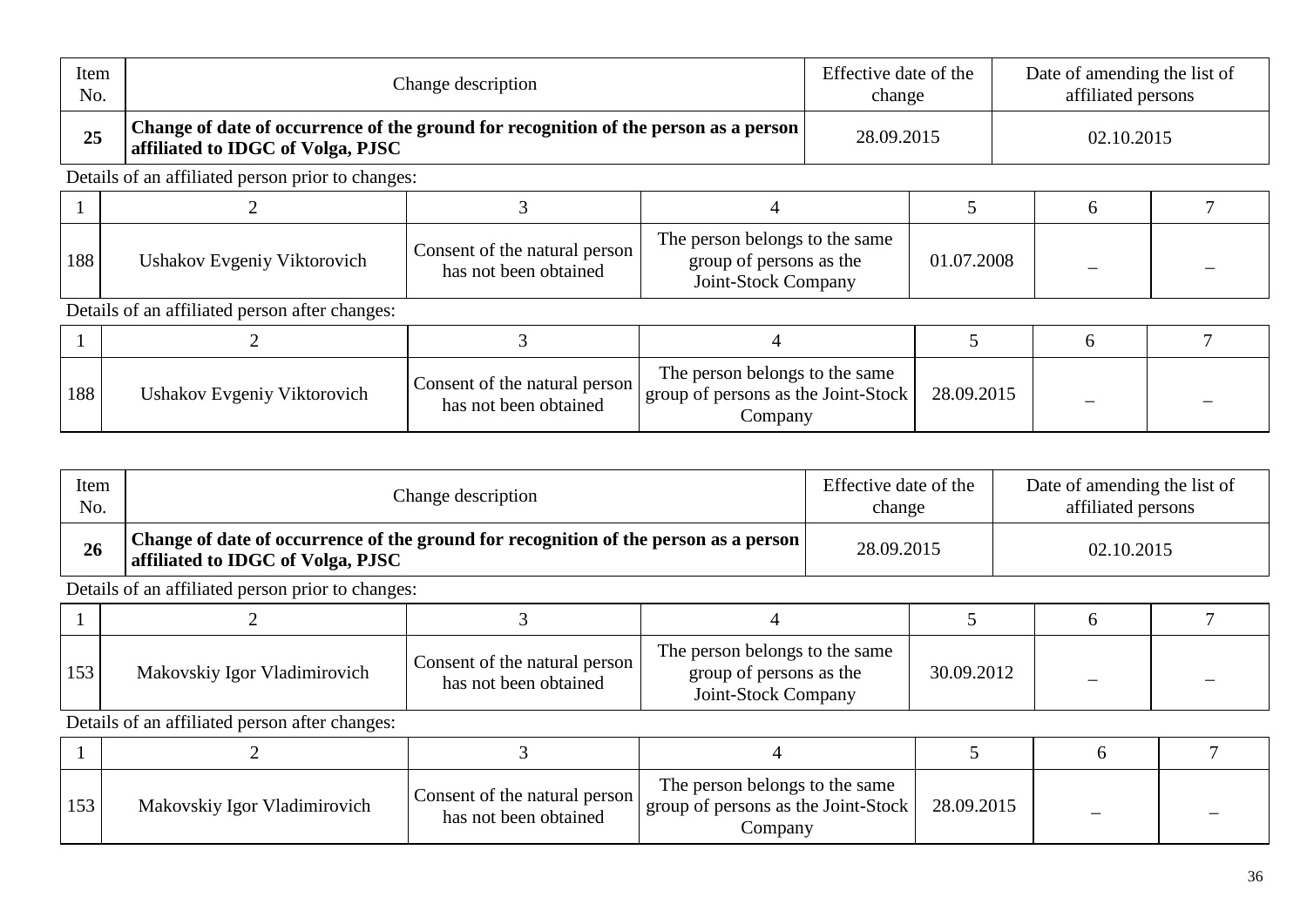| Item<br>No. |                                                                                                                           | Change description                                     |                                                                                                                                  |                                 | Effective date of the<br>change | Date of amending the list of<br>affiliated persons |                                                    |                |  |
|-------------|---------------------------------------------------------------------------------------------------------------------------|--------------------------------------------------------|----------------------------------------------------------------------------------------------------------------------------------|---------------------------------|---------------------------------|----------------------------------------------------|----------------------------------------------------|----------------|--|
| 27          | Change of date of occurrence of the ground for recognition of the person as a person<br>affiliated to IDGC of Volga, PJSC |                                                        |                                                                                                                                  | 22.09.2015                      |                                 |                                                    | 02.10.2015                                         |                |  |
|             | Details of an affiliated person prior to changes:                                                                         |                                                        |                                                                                                                                  |                                 |                                 |                                                    |                                                    |                |  |
|             | $\overline{2}$                                                                                                            | 3                                                      | $\overline{4}$                                                                                                                   |                                 | $5\overline{)}$                 |                                                    | 6                                                  | $\overline{7}$ |  |
| 141         | Islentiev Vadim Gennadievich                                                                                              | Consent of the natural person<br>has not been obtained | The person belongs to the same<br>group of persons as the<br>Joint-Stock Company                                                 |                                 | 30.09.2014                      |                                                    |                                                    |                |  |
|             | Details of an affiliated person after changes:                                                                            |                                                        |                                                                                                                                  |                                 |                                 |                                                    |                                                    |                |  |
|             | $\overline{2}$                                                                                                            | 3                                                      | $\overline{4}$                                                                                                                   |                                 | 5                               |                                                    | 6                                                  | 7              |  |
| 141         | <b>Islentiev Vadim Gennadievich</b>                                                                                       | Consent of the natural person<br>has not been obtained | The person belongs to the same<br>group of persons as the Joint-Stock<br>Company                                                 |                                 | 22.09.2015                      |                                                    |                                                    |                |  |
| Item<br>No. |                                                                                                                           | Change description                                     |                                                                                                                                  | Effective date of the<br>change |                                 |                                                    | Date of amending the list of<br>affiliated persons |                |  |
| 28          | Change of date of occurrence of the ground for recognition of the person as a person<br>affiliated to IDGC of Volga, PJSC |                                                        |                                                                                                                                  | 01.07.2015                      |                                 | 02.10.2015                                         |                                                    |                |  |
|             | Details of an affiliated person prior to changes:                                                                         |                                                        |                                                                                                                                  |                                 |                                 |                                                    |                                                    |                |  |
| 1           | $\overline{2}$                                                                                                            | 3                                                      | $\overline{4}$                                                                                                                   |                                 | $5\overline{)}$                 |                                                    | 6                                                  | $\overline{7}$ |  |
| 178         | Surmenko Vladislav Leonidovich                                                                                            | Consent of the natural person<br>has not been obtained | The person belongs to the same<br>group of persons as the<br>Joint-Stock Company                                                 |                                 | 30.12.2014                      |                                                    |                                                    |                |  |
|             | Details of an affiliated person after changes:                                                                            |                                                        |                                                                                                                                  |                                 |                                 |                                                    |                                                    |                |  |
|             | 2                                                                                                                         | 3                                                      | $\overline{4}$                                                                                                                   |                                 | 5                               |                                                    | 6                                                  | $\overline{7}$ |  |
| 178         | Surmenko Vladislav Leonidovich                                                                                            | Consent of the natural person<br>has not been obtained | The person belongs to the same<br>group of persons as the Joint-Stock<br>$\sim$ $\sim$ $\sim$ $\sim$ $\sim$ $\sim$ $\sim$ $\sim$ |                                 | 01.07.2015                      |                                                    |                                                    |                |  |

Company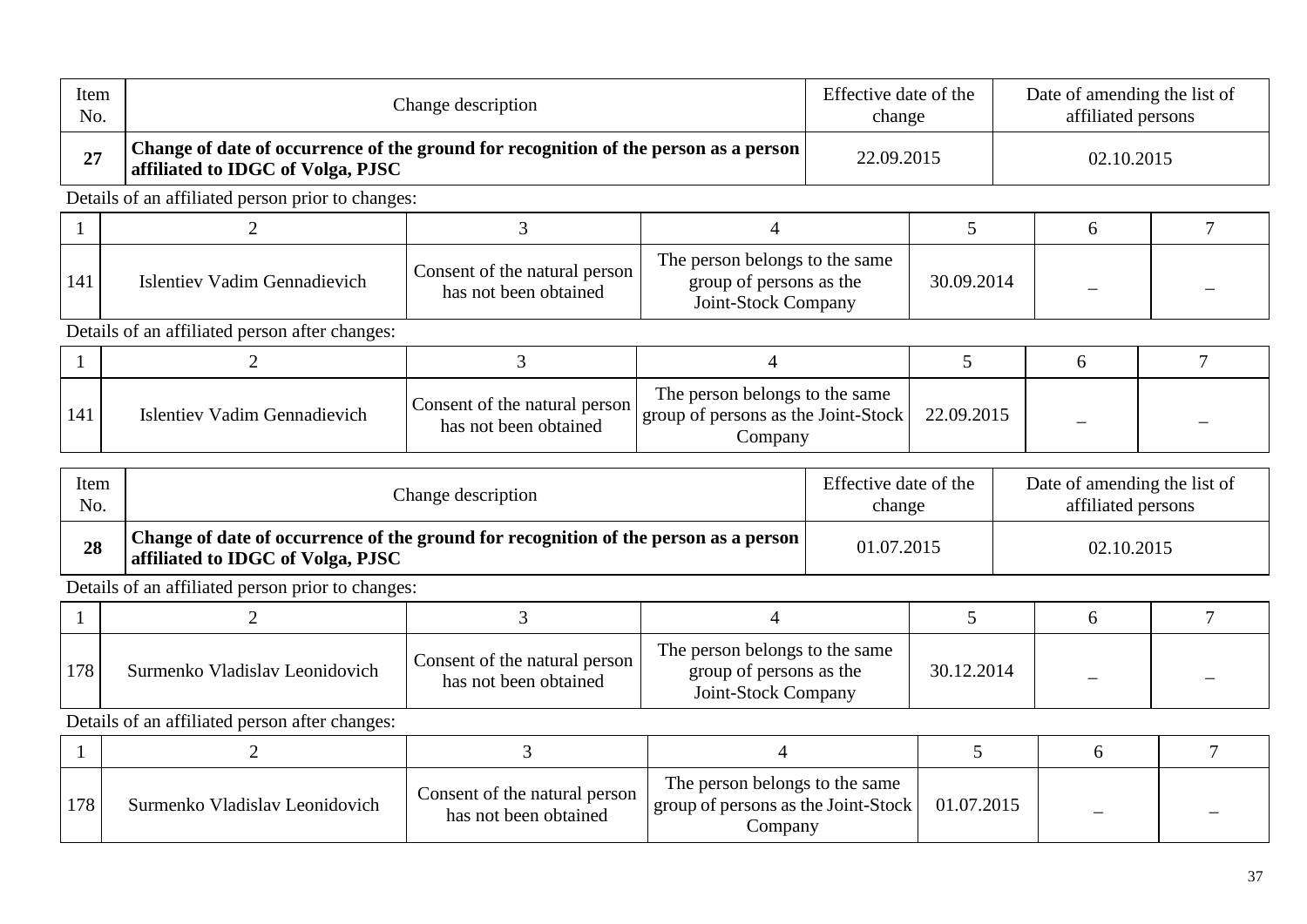| Item<br>No. |                                                              | Change description                                                               |                                                                                   |  |            | Date of amending the list of<br>affiliated persons |            |  |  |
|-------------|--------------------------------------------------------------|----------------------------------------------------------------------------------|-----------------------------------------------------------------------------------|--|------------|----------------------------------------------------|------------|--|--|
| 29          | of Volga, PJSC                                               | Excluded from the list of persons belonging to the same group of persons as IDGC |                                                                                   |  | 01.07.2015 |                                                    | 02.10.2015 |  |  |
|             | Details of an affiliated person prior to changes:            |                                                                                  |                                                                                   |  |            |                                                    |            |  |  |
|             |                                                              |                                                                                  |                                                                                   |  |            |                                                    | 6          |  |  |
| 95          | <b>Limited Liability Company</b><br><b>ERDF Grids Vostok</b> | 1, Vtoroy Syromyatnicheskiy<br>pereulok, Moscow, 105120                          | The entity belongs to the same<br>group of entities as the Joint-Stock<br>Company |  | 31.03.2014 |                                                    |            |  |  |
|             | Details of an affiliated person after changes:               |                                                                                  |                                                                                   |  |            |                                                    |            |  |  |
|             |                                                              | 3                                                                                |                                                                                   |  |            |                                                    | 6          |  |  |
|             | <b>Limited Liability Company</b><br><b>ERDF Grids Vostok</b> |                                                                                  | The entity ceased to be affiliated                                                |  |            |                                                    |            |  |  |

| Item | Change description                                                                                 | Effective date of the | Date of amending the list of |  |
|------|----------------------------------------------------------------------------------------------------|-----------------------|------------------------------|--|
| No.  |                                                                                                    | change                | affiliated persons           |  |
| 30   | Excluded from the list of persons belonging to the same group of persons as IDGC<br>of Volga, PJSC | 01.07.2015            | 02.10.2015                   |  |

| 128 | Bozhan Erik Pier | Consent of the natural person<br>has not been obtained | The person belongs to the same<br>group of persons as the<br>Joint-Stock Company | 30.03.2012 |  |
|-----|------------------|--------------------------------------------------------|----------------------------------------------------------------------------------|------------|--|

| $\sim$<br><b>Bozhan</b><br>P <sub>1</sub> er<br>トック | 0011<br>-<br>t to be affiliated<br>0.0000<br>. . |  |  |
|-----------------------------------------------------|--------------------------------------------------|--|--|

| Item<br>No. | e description<br>hange | $\mathbf{r}$ $\alpha$<br>ffective date of the<br>change | f amending the list of<br>Jate<br>- OT<br>0.011<br>persons<br>-af<br>tiliotad |
|-------------|------------------------|---------------------------------------------------------|-------------------------------------------------------------------------------|
|-------------|------------------------|---------------------------------------------------------|-------------------------------------------------------------------------------|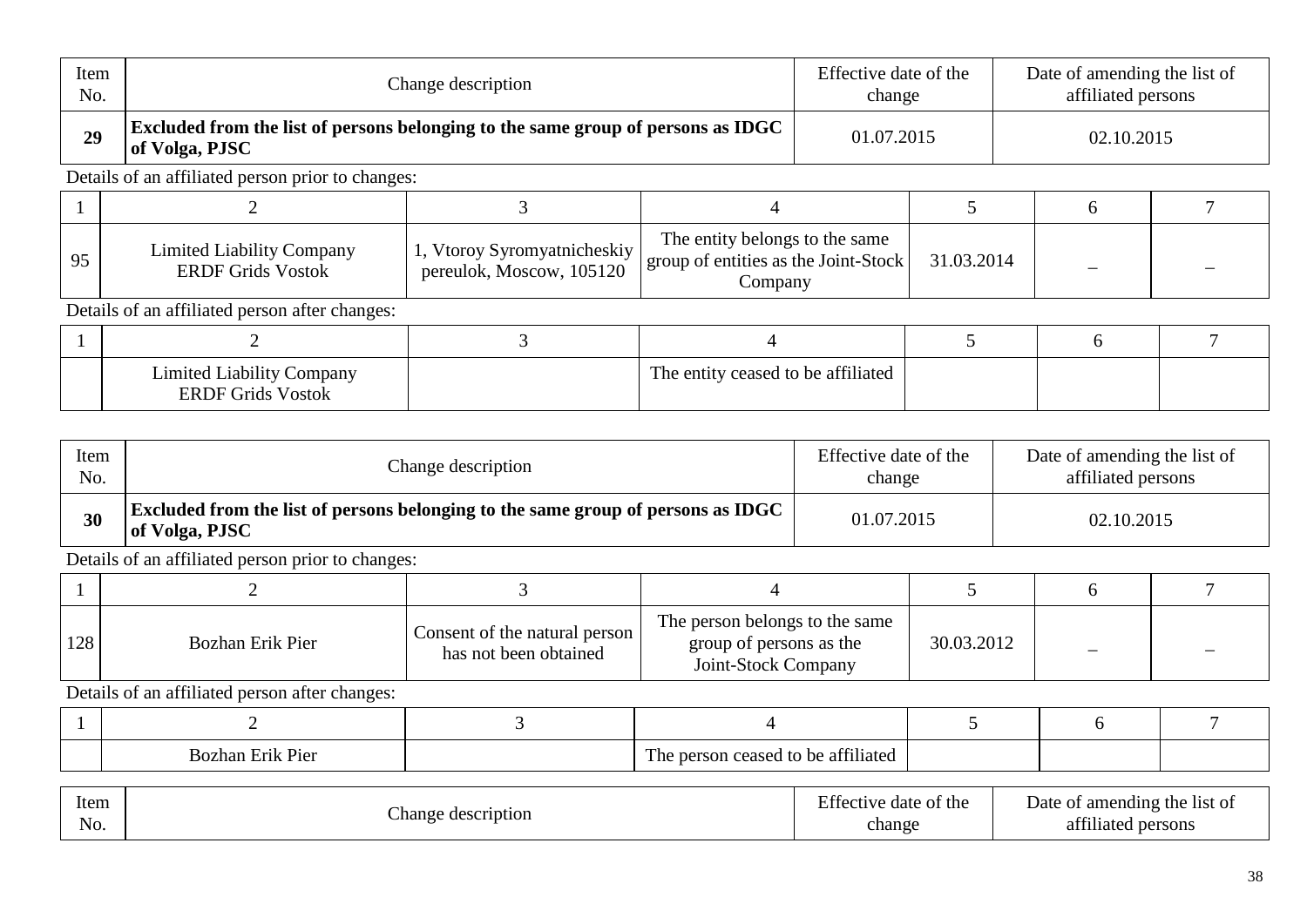| 31  | of Volga, PJSC                                    | Excluded from the list of persons belonging to the same group of persons as IDGC |                                                                                  |  | 02.09.2015 | 02.10.2015 |  |  |  |
|-----|---------------------------------------------------|----------------------------------------------------------------------------------|----------------------------------------------------------------------------------|--|------------|------------|--|--|--|
|     | Details of an affiliated person prior to changes: |                                                                                  |                                                                                  |  |            |            |  |  |  |
|     |                                                   |                                                                                  |                                                                                  |  |            |            |  |  |  |
| 154 | Konevets Kirill Sergeevich                        | Consent of the natural person<br>has not been obtained                           | The person belongs to the same<br>group of persons as the<br>Joint-Stock Company |  | 29.12.2012 |            |  |  |  |
|     | Details of an affiliated person after changes:    |                                                                                  |                                                                                  |  |            |            |  |  |  |
|     |                                                   |                                                                                  |                                                                                  |  |            |            |  |  |  |
|     | Konevets Kirill Sergeevich                        |                                                                                  | The person ceased to be affiliated                                               |  |            |            |  |  |  |

| Item | Change description                                                                                        | Effective date of the | Date of amending the list of |
|------|-----------------------------------------------------------------------------------------------------------|-----------------------|------------------------------|
| No.  |                                                                                                           | change                | affiliated persons           |
| 32   | <b>Excluded from the list of persons belonging to the same group of persons as IDGC</b><br>of Volga, PJSC | 07.08.2015            | 02.10.2015                   |

| 152 | Kokorin Andrey Arkadievich | Consent of the natural person<br>has not been obtained | The person belongs to the same<br>group of persons as the<br>Joint-Stock Company | 30.06.2015 |  |
|-----|----------------------------|--------------------------------------------------------|----------------------------------------------------------------------------------|------------|--|

Details of an affiliated person after changes:

| Arkadievich<br>------<br>Andrey | Ē<br>tΩ<br>hΔ<br>attiliated<br>1 he<br>nanc |  |  |
|---------------------------------|---------------------------------------------|--|--|

| Item | Change description                                                                                        | Effective date of the | Date of amending the list of |
|------|-----------------------------------------------------------------------------------------------------------|-----------------------|------------------------------|
| No.  |                                                                                                           | change                | affiliated persons           |
| 33   | <b>Excluded from the list of persons belonging to the same group of persons as IDGC</b><br>of Volga, PJSC | 17.09.2015            | 02.10.2015                   |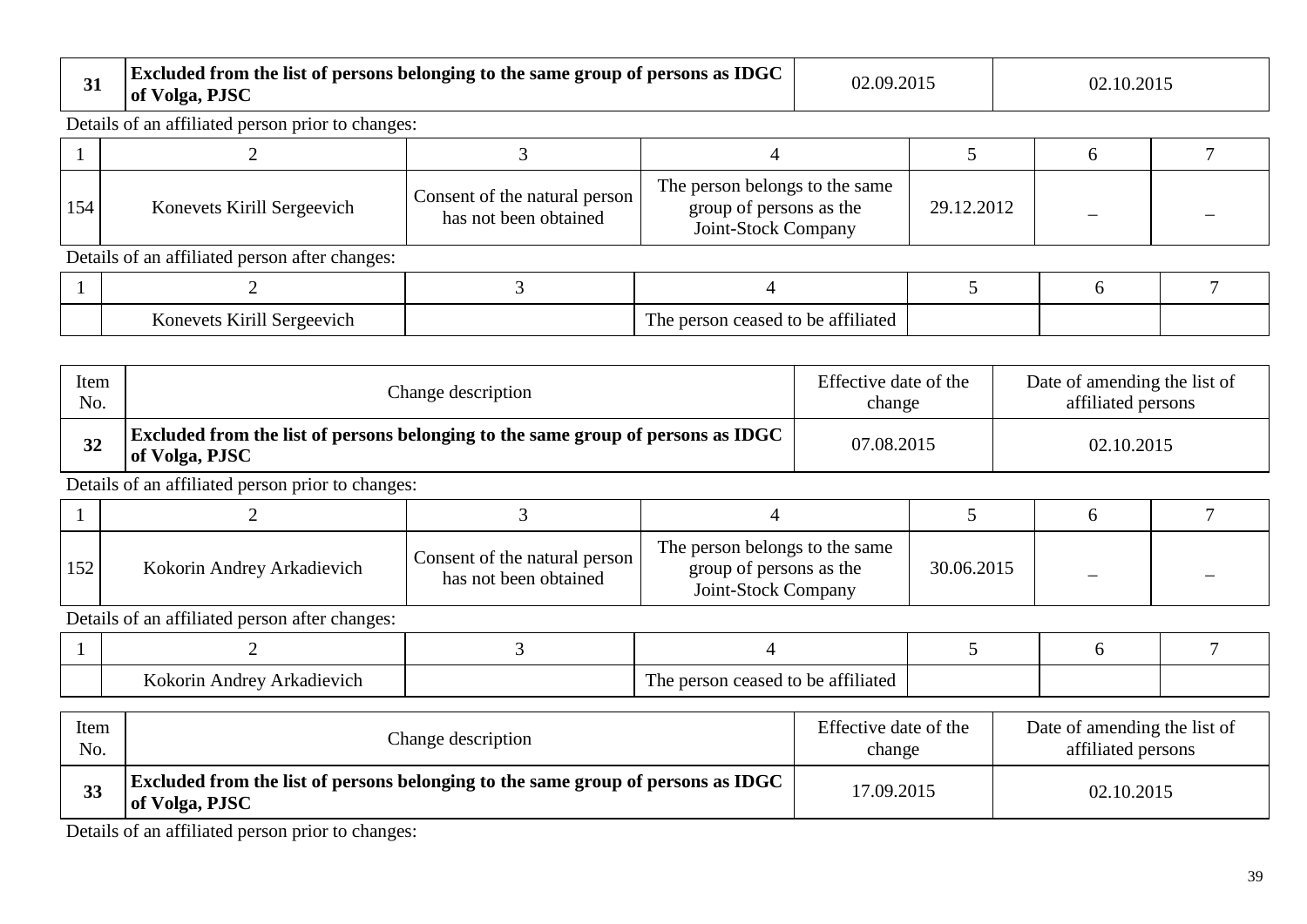| 151 | Klimenko Mikhail Timurovich                    | Consent of the natural person<br>has not been obtained | The person belongs to the same<br>group of persons as the<br>Joint-Stock Company | 30.06.2015 |  |  |  |  |  |  |  |
|-----|------------------------------------------------|--------------------------------------------------------|----------------------------------------------------------------------------------|------------|--|--|--|--|--|--|--|
|     | Details of an affiliated person after changes: |                                                        |                                                                                  |            |  |  |  |  |  |  |  |
|     |                                                |                                                        |                                                                                  |            |  |  |  |  |  |  |  |
|     | Klimenko Mikhail Timurovich                    |                                                        | The person ceased to be affiliated                                               |            |  |  |  |  |  |  |  |

| Item | Change description                                                                                        | Effective date of the | Date of amending the list of |
|------|-----------------------------------------------------------------------------------------------------------|-----------------------|------------------------------|
| No.  |                                                                                                           | change                | affiliated persons           |
| 34   | <b>Excluded from the list of persons belonging to the same group of persons as IDGC</b><br>of Volga, PJSC | 07.08.2015            | 02.10.2015                   |

| <sup>120</sup> | <b>Limited Liability Company</b><br><b>Regional Communal Systems</b> | 187/189, ul. Sovetskaya,<br>Shakhty, the Rostov region,<br>346500 | The entity belongs to the same<br>group of entities as the Joint-Stock<br>Company | 30.09.2014 |  |
|----------------|----------------------------------------------------------------------|-------------------------------------------------------------------|-----------------------------------------------------------------------------------|------------|--|

Details of an affiliated person after changes:

| <b>Limited Liability Company</b><br><b>Regional Communal Systems</b> | The entity ceased to be affiliated |  |  |
|----------------------------------------------------------------------|------------------------------------|--|--|

| Item | Change description                                                                                        | Effective date of the | Date of amending the list of |
|------|-----------------------------------------------------------------------------------------------------------|-----------------------|------------------------------|
| No.  |                                                                                                           | change                | affiliated persons           |
| 35   | <b>Excluded from the list of persons belonging to the same group of persons as IDGC</b><br>of Volga, PJSC | 07.08.2015            | 02.10.2015                   |

| 176 | $\mathbf{v}$<br>/ladımır<br>Nikolaevich<br>.ondar | Consent of the<br>e natural person | The person<br>same<br>r belongs to the : | 30.09.201 |  |
|-----|---------------------------------------------------|------------------------------------|------------------------------------------|-----------|--|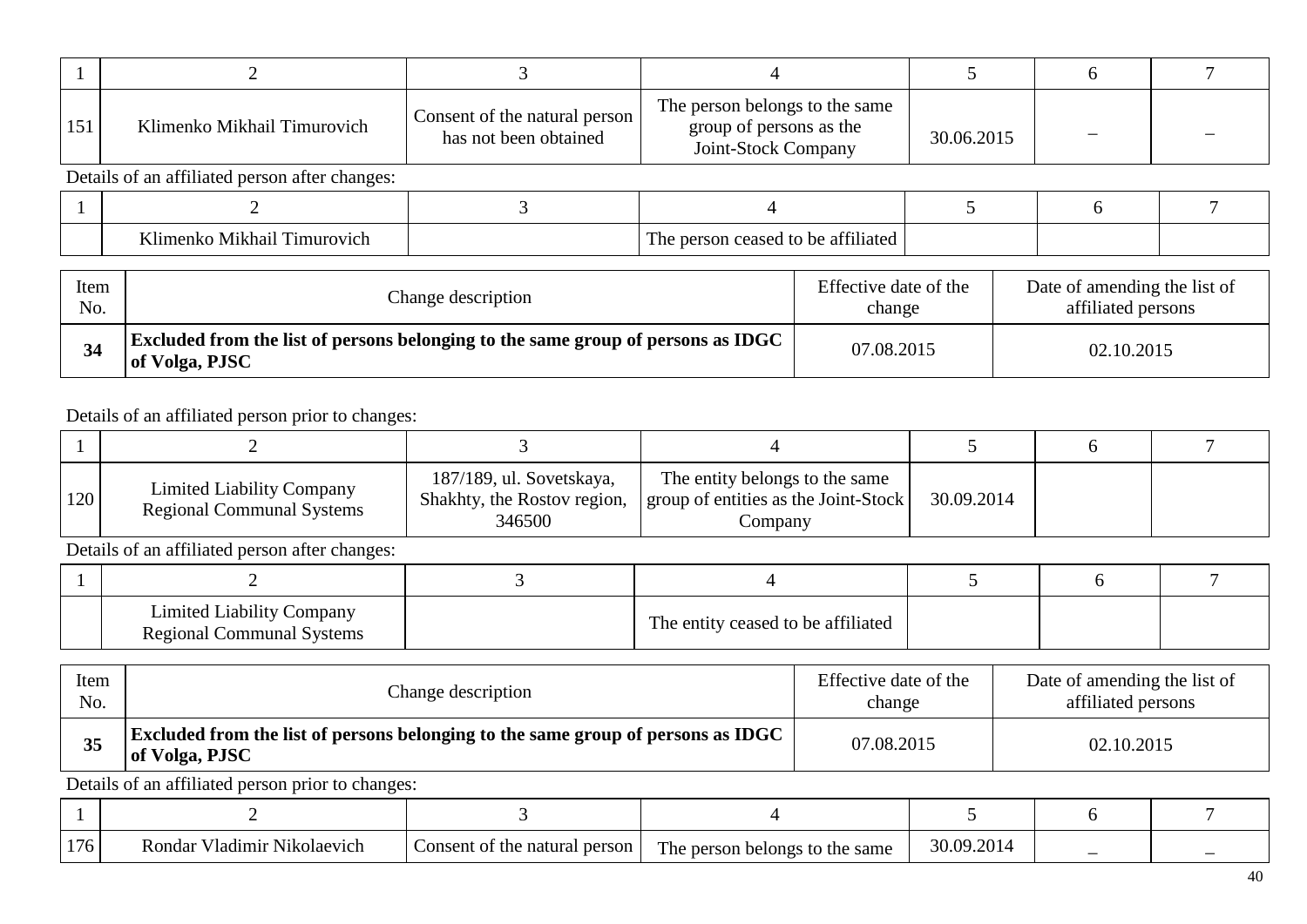|  |  | obtained<br>haan<br>nas<br>no<br>DC | group<br>thersons as the<br>$\sim$<br>- 12<br>$\bullet$<br>Jompany<br>O1nt.<br>Stock |  |  |  |
|--|--|-------------------------------------|--------------------------------------------------------------------------------------|--|--|--|
|--|--|-------------------------------------|--------------------------------------------------------------------------------------|--|--|--|

| - - -<br>- - - -<br>Nikolaevi<br>. Jadimir<br>dar<br>∩n | ott.<br>1l1ate<br>nΔ<br>1 ne |  |  |
|---------------------------------------------------------|------------------------------|--|--|

| Item | Change description                                                                                   | Effective date of the | Date of amending the list of |
|------|------------------------------------------------------------------------------------------------------|-----------------------|------------------------------|
| No.  |                                                                                                      | change                | affiliated persons           |
| 36   | Excluded from the list of persons belonging to the same group of persons as IDGC +<br>of Volga, PJSC | 07.08.2015            | 02.10.2015                   |

### Details of an affiliated person prior to changes:

| 175   Rozentsvayg Evgeniy Aleksandrovich       | Consent of the natural person<br>has not been obtained | The person belongs to the same<br>group of persons as the<br>Joint-Stock Company | 30.06.2015 |  |  |  |  |  |  |
|------------------------------------------------|--------------------------------------------------------|----------------------------------------------------------------------------------|------------|--|--|--|--|--|--|
| Details of an affiliated person after changes: |                                                        |                                                                                  |            |  |  |  |  |  |  |
|                                                |                                                        |                                                                                  |            |  |  |  |  |  |  |

| zeniv<br>1012<br>ິດາ<br>37 O<br>71C<br>.<br>. . | - --<br>r ue<br>ate<br>. J L |  |  |
|-------------------------------------------------|------------------------------|--|--|

| Item | Change description                                                                                        | Effective date of the | Date of amending the list of |
|------|-----------------------------------------------------------------------------------------------------------|-----------------------|------------------------------|
| No.  |                                                                                                           | change                | affiliated persons           |
|      | <b>Excluded from the list of persons belonging to the same group of persons as IDGC</b><br>of Volga, PJSC | 14.08.2015            | 02.10.2015                   |

| 134 | Gimbatov Gimbat Magomedovich | Consent of the natural person<br>has not been obtained | The person belongs to the same<br>group of persons as the<br>Joint-Stock Company | 30.06.2015 |  |
|-----|------------------------------|--------------------------------------------------------|----------------------------------------------------------------------------------|------------|--|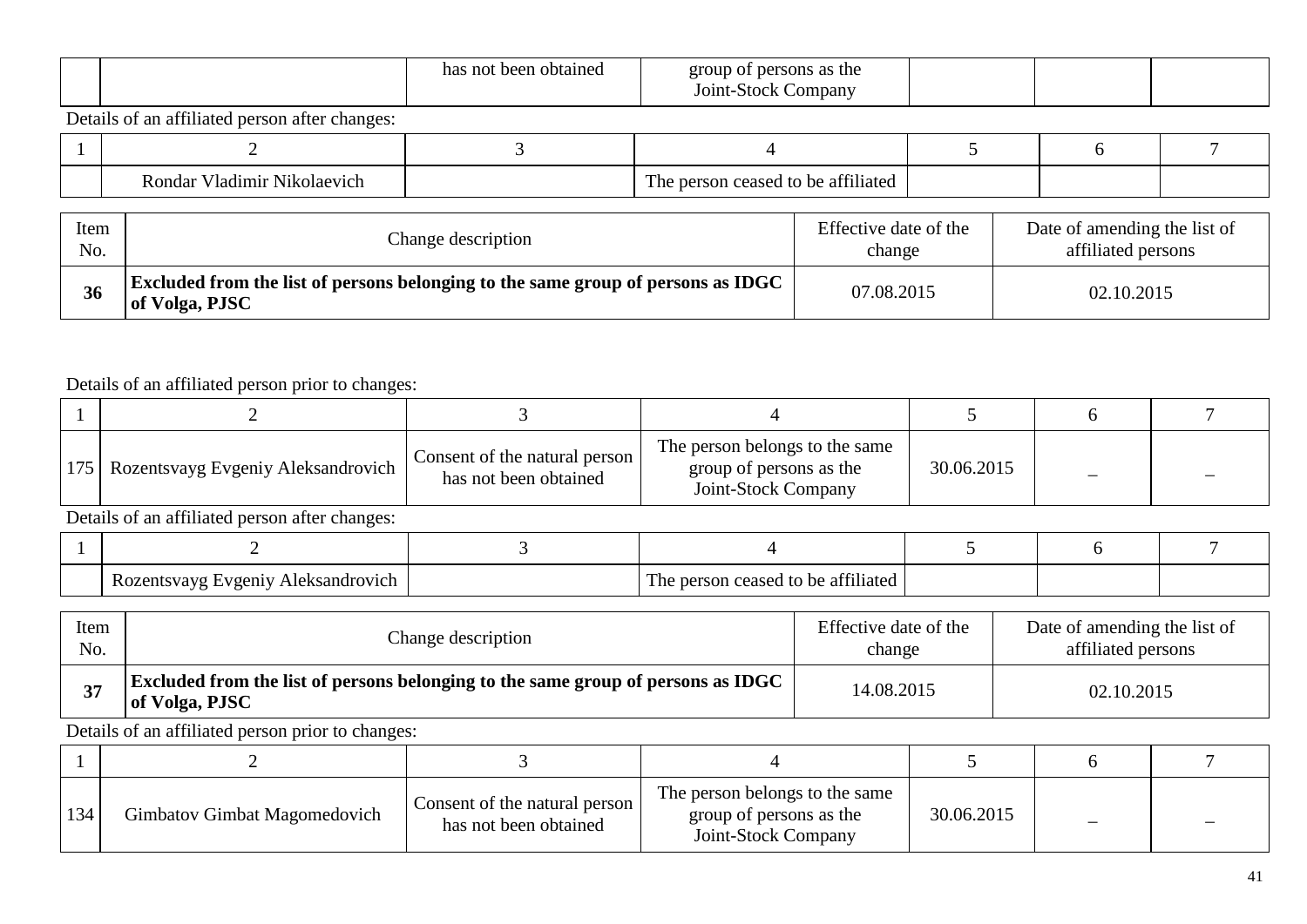| r.<br>u imbatov L<br>Gimbat Magomedovich | 1 to be affiliated<br>1 <sub>ne</sub><br>person ceased. |  |  |
|------------------------------------------|---------------------------------------------------------|--|--|

| Item | Change description                                                                                        | Effective date of the | Date of amending the list of |
|------|-----------------------------------------------------------------------------------------------------------|-----------------------|------------------------------|
| No.  |                                                                                                           | change                | affiliated persons           |
| 38   | <b>Excluded from the list of persons belonging to the same group of persons as IDGC</b><br>of Volga, PJSC | 21.08.2015            | 02.10.2015                   |

Details of an affiliated person prior to changes:

| 125 | AushevArtur Magometovich | Consent of the natural person<br>has not been obtained | The person belongs to the same<br>group of persons as the<br>Joint-Stock Company | 31.12.2013 |  |
|-----|--------------------------|--------------------------------------------------------|----------------------------------------------------------------------------------|------------|--|

Details of an affiliated person after changes:

| AushevArtur Magometovich | e person ceased to be affiliated<br>1 he |  |  |
|--------------------------|------------------------------------------|--|--|

| Item | Change description                                                                                   | Effective date of the | Date of amending the list of |
|------|------------------------------------------------------------------------------------------------------|-----------------------|------------------------------|
| No.  |                                                                                                      | change                | affiliated persons           |
| 39   | Excluded from the list of persons belonging to the same group of persons as IDGC  <br>of Volga, PJSC | 23.07.2015            | 02.10.2015                   |

Details of an affiliated person prior to changes:

| 110 | <b>Open Joint-Stock Company</b><br><b>Energy Main Computing Center</b> | bld. 5, Bersenevskaya nab.<br>16, Moscow 119072, the<br><b>Russian Federation</b> | The entity belongs to the same<br>group of entities as the Joint-Stock<br>Company | 30.09.2012 |  |
|-----|------------------------------------------------------------------------|-----------------------------------------------------------------------------------|-----------------------------------------------------------------------------------|------------|--|

| <b>Open Joint-Stock Company</b><br><b>Energy Main Computing Center</b> | The entity ceased to be affiliated |  |  |
|------------------------------------------------------------------------|------------------------------------|--|--|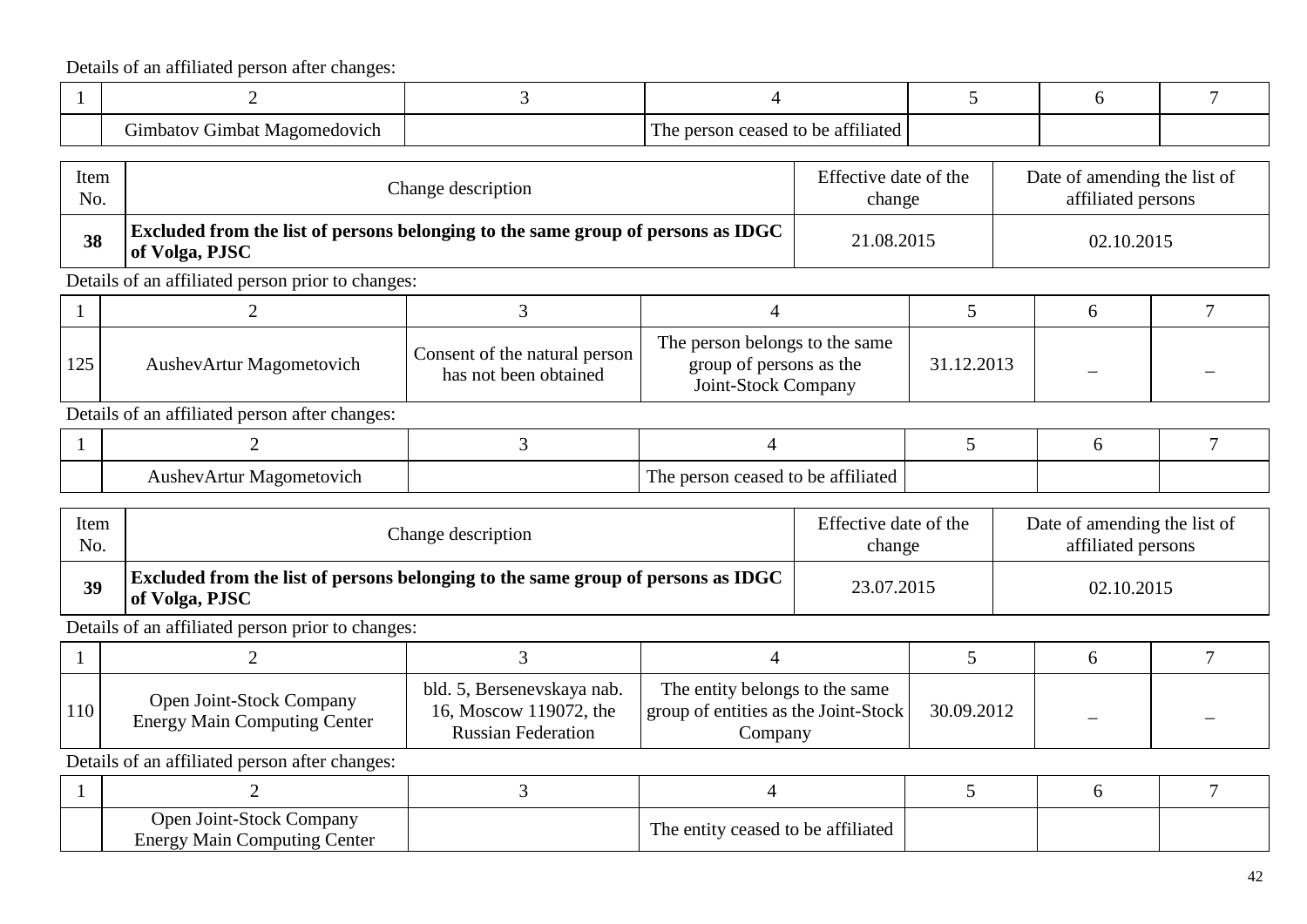| Item<br>No.  |                                                                                                    | Change description                                                               |                                                                                  |                                 | Effective date of the<br>change | Date of amending the list of<br>affiliated persons |                                                    |                |
|--------------|----------------------------------------------------------------------------------------------------|----------------------------------------------------------------------------------|----------------------------------------------------------------------------------|---------------------------------|---------------------------------|----------------------------------------------------|----------------------------------------------------|----------------|
| 40           | Excluded from the list of persons belonging to the same group of persons as IDGC<br>of Volga, PJSC |                                                                                  |                                                                                  | 23.07.2015                      |                                 |                                                    | 02.10.2015                                         |                |
|              | Details of an affiliated person prior to changes:                                                  |                                                                                  |                                                                                  |                                 |                                 |                                                    |                                                    |                |
| $\mathbf{1}$ | $\overline{2}$                                                                                     | 3                                                                                | $\overline{4}$                                                                   |                                 | 5                               |                                                    | 6                                                  | $\overline{7}$ |
| 155          | Konstantinov Oleg Konstantinovich                                                                  | Consent of the natural person<br>has not been obtained                           | The person belongs to the same<br>group of persons as the<br>Joint-Stock Company |                                 | 30.09.2012                      |                                                    |                                                    |                |
|              | Details of an affiliated person after changes:                                                     |                                                                                  |                                                                                  |                                 |                                 |                                                    |                                                    |                |
|              | $\overline{2}$                                                                                     | 3                                                                                | 4                                                                                |                                 | $5\overline{)}$                 |                                                    | 6                                                  | $\overline{7}$ |
|              | Konstantinov Oleg Konstantinovich                                                                  |                                                                                  | The person ceased to be affiliated                                               |                                 |                                 |                                                    |                                                    |                |
| Item<br>No.  |                                                                                                    | Change description                                                               |                                                                                  | Effective date of the<br>change |                                 |                                                    | Date of amending the list of<br>affiliated persons |                |
| 41           | Excluded from the list of persons belonging to the same group of persons as IDGC<br>of Volga, PJSC |                                                                                  |                                                                                  | 31.07.2015                      |                                 |                                                    | 02.10.2015                                         |                |
|              | Details of an affiliated person prior to changes:                                                  |                                                                                  |                                                                                  |                                 |                                 |                                                    |                                                    |                |
| 1            | $\overline{2}$                                                                                     | $\overline{3}$                                                                   | $\overline{4}$                                                                   |                                 | 5                               |                                                    | 6                                                  | $\overline{7}$ |
| 156          | <b>Korsunov Pavel Yurievich</b>                                                                    | Consent of the natural person<br>has not been obtained                           | The person belongs to the same<br>group of persons as the<br>Joint-Stock Company |                                 | 30.09.2012                      |                                                    |                                                    |                |
|              | Details of an affiliated person after changes:                                                     |                                                                                  |                                                                                  |                                 |                                 |                                                    |                                                    |                |
|              | 2                                                                                                  | 3                                                                                | $\overline{4}$                                                                   |                                 | 5                               |                                                    | 6                                                  | $\overline{7}$ |
|              | Korsunov Pavel Yurievich                                                                           |                                                                                  | The person ceased to be affiliated                                               |                                 |                                 |                                                    |                                                    |                |
|              |                                                                                                    |                                                                                  |                                                                                  |                                 |                                 |                                                    |                                                    |                |
| Item<br>No.  |                                                                                                    | Change description                                                               |                                                                                  | Effective date of the<br>change |                                 |                                                    | Date of amending the list of<br>affiliated persons |                |
| 42           |                                                                                                    | Excluded from the list of persons belonging to the same group of persons as IDGC |                                                                                  |                                 | 03.08.2015                      |                                                    | 02.10.2015                                         |                |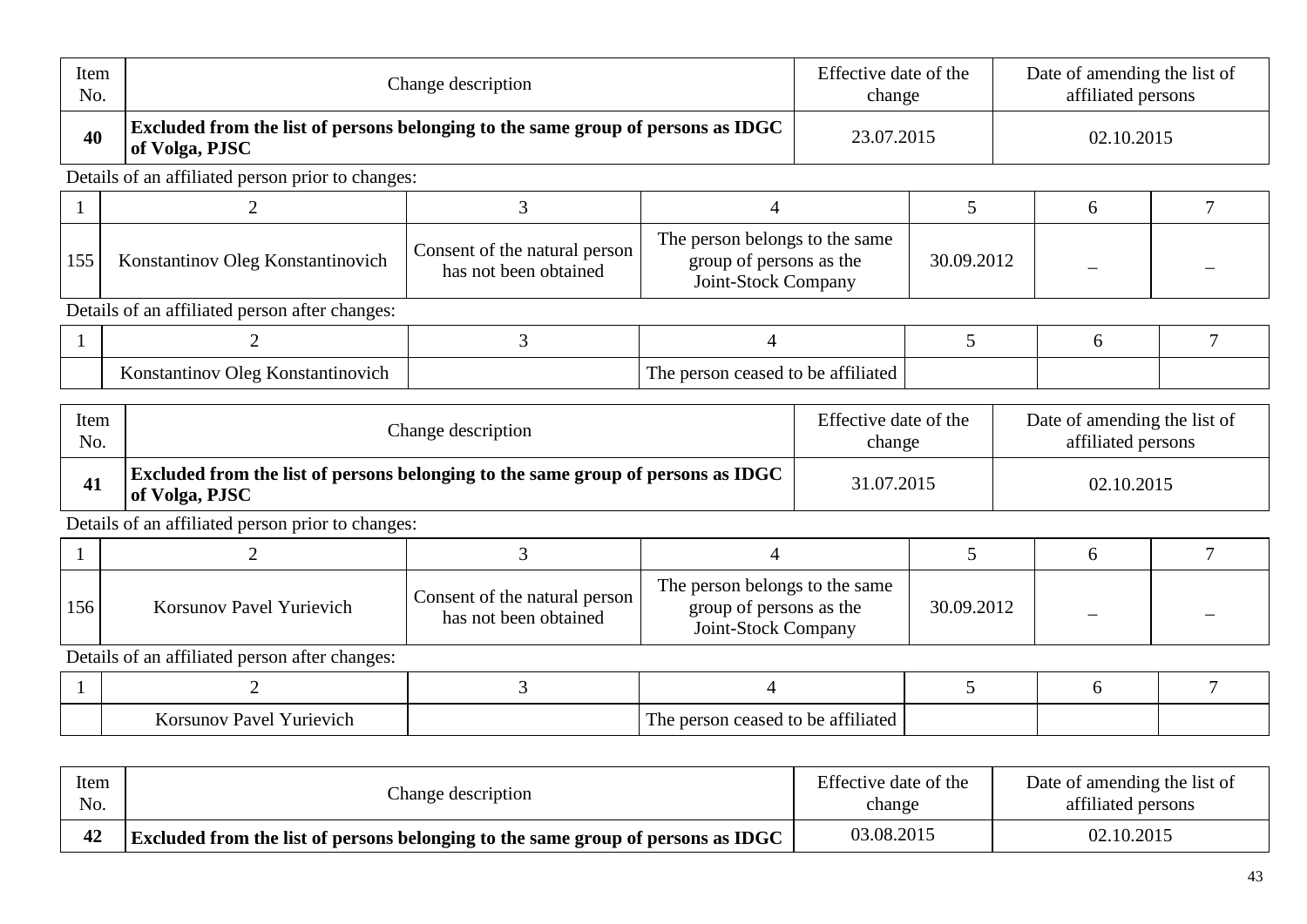# **of Volga, PJSC**

Details of an affiliated person prior to changes:

| 107 | Open Joint-Stock Company<br>Volgaenergosnabkomplekt | 156, Leninskiy prospekt,<br>Moscow 117571 | The person belongs to the same<br>group of persons as the<br>Joint-Stock Company | 30.09.2012 |  |
|-----|-----------------------------------------------------|-------------------------------------------|----------------------------------------------------------------------------------|------------|--|
|     | Details of an affiliated person after changes:      |                                           |                                                                                  |            |  |

| Open Joint-Stock Company<br>gosnabkomplekt | The person ceased to be affiliated |  |  |
|--------------------------------------------|------------------------------------|--|--|

| Item | Change description                                                                               | Effective date of the | Date of amending the list of |
|------|--------------------------------------------------------------------------------------------------|-----------------------|------------------------------|
| No.  |                                                                                                  | change                | affiliated persons           |
| 43   | Included in the list of persons belonging to the same group of persons as IDGC of<br>Volga, PJSC | 01.07.2015            | 02.10.2015                   |

Details of an affiliated person prior to changes:

| Oleq<br>Valentinovich<br>Petrov | s not affiliated<br>person was<br>1 he |  |  |
|---------------------------------|----------------------------------------|--|--|

Details of an affiliated person after changes:

| 161 | Petrov Oleg Valentinovich | Consent of the natural person<br>has not been obtained | The person belongs to the same<br>group of persons as the Joint-Stock<br>Companv | 01.07.2015 |  |
|-----|---------------------------|--------------------------------------------------------|----------------------------------------------------------------------------------|------------|--|

| Item | Change description                                                                               | Effective date of the | Date of amending the list of |
|------|--------------------------------------------------------------------------------------------------|-----------------------|------------------------------|
| No.  |                                                                                                  | change                | affiliated persons           |
| 44   | Included in the list of persons belonging to the same group of persons as IDGC of<br>Volga, PJSC | 14.09.2015            | 02.10.2015                   |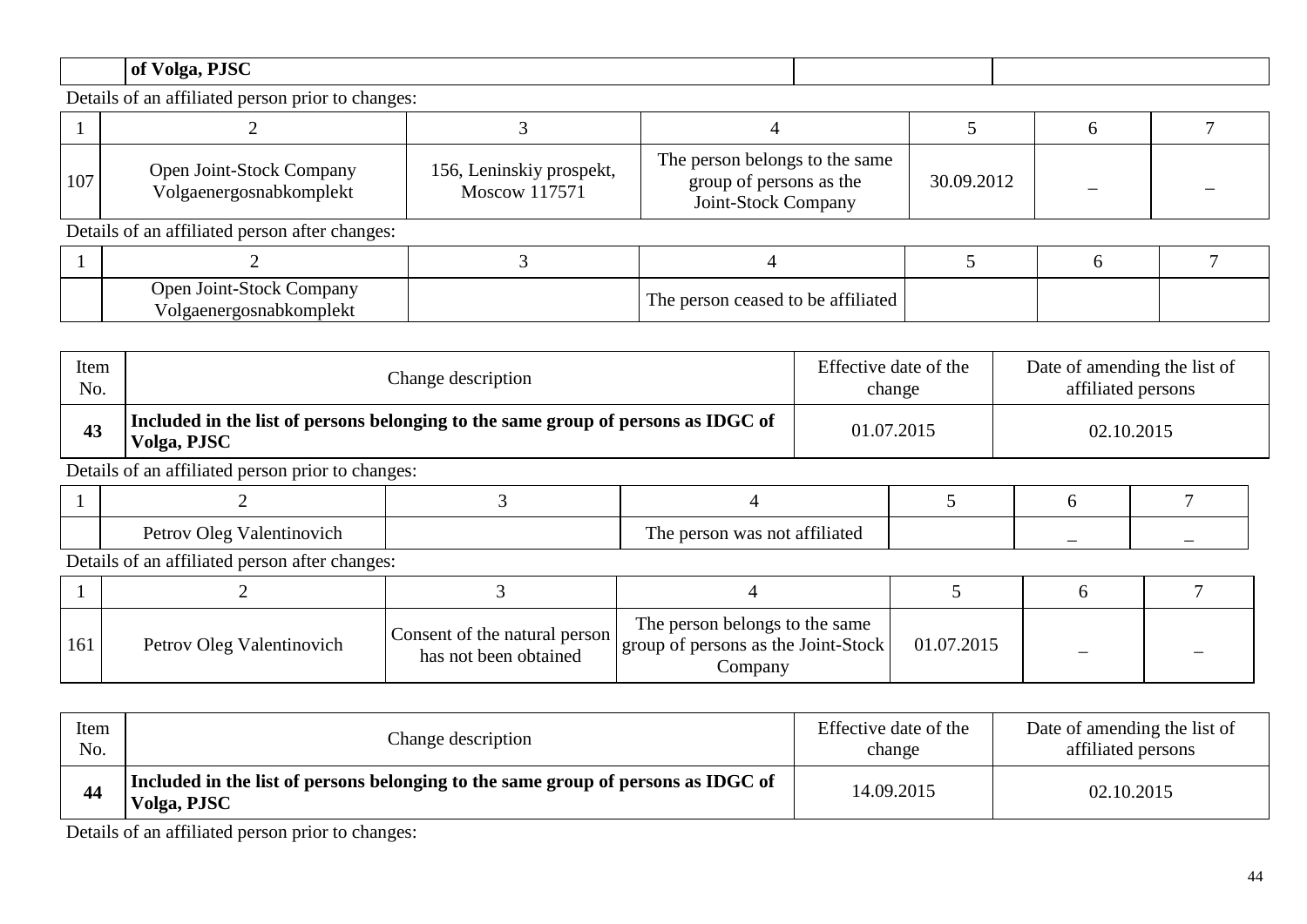| œ<br>Nikolaevich<br>$\mathbf{m}$<br>$-0.77774$<br>⊷ | m.<br>≅not affiliateu<br>. was<br>nerson<br>1 H L |  |  |
|-----------------------------------------------------|---------------------------------------------------|--|--|

| 186 | Treteykin Dmitriy Nikolaevich | Consent of the natural<br>person has not been<br>obtained | The person belongs to the same<br>group of persons as the Joint-Stock<br>Company | 14.09.2015 |  |
|-----|-------------------------------|-----------------------------------------------------------|----------------------------------------------------------------------------------|------------|--|

| Item | Change description                                                                               | Effective date of the | Date of amending the list of |
|------|--------------------------------------------------------------------------------------------------|-----------------------|------------------------------|
| No.  |                                                                                                  | change                | affiliated persons           |
| 45   | Included in the list of persons belonging to the same group of persons as IDGC of<br>Volga, PJSC | 02.09.2015            | 02.10.2015                   |

Details of an affiliated person prior to changes:

| $\mathbf{1}$<br>Anatolievich<br>Vyacheslav<br><b>Nalivaykc</b> | $\sim$ $\sim$ 1.1<br>$\mathbf{r}$<br>e person was not affiliated | - |  |
|----------------------------------------------------------------|------------------------------------------------------------------|---|--|

Details of an affiliated person after changes:

| 158 | Nalivayko Vyacheslav Anatolievich | Consent of the natural<br>person has not been<br>obtained | The person belongs to the same<br>group of persons as the Joint-Stock<br>Company | 02.09.2015 |  |
|-----|-----------------------------------|-----------------------------------------------------------|----------------------------------------------------------------------------------|------------|--|

| Item | Change description                                                                               | Effective date of the | Date of amending the list of |
|------|--------------------------------------------------------------------------------------------------|-----------------------|------------------------------|
| No.  |                                                                                                  | change                | affiliated persons           |
| 46   | Included in the list of persons belonging to the same group of persons as IDGC of<br>Volga, PJSC | 18.09.2015            | 02.10.2015                   |

Details of an affiliated person prior to changes:

| $\mathbf{r}$<br>Aleksandr Kazımırovich<br>akımets ' | .<br><b>m</b><br>า was not affiliated<br>1 he<br>person |  |  |
|-----------------------------------------------------|---------------------------------------------------------|--|--|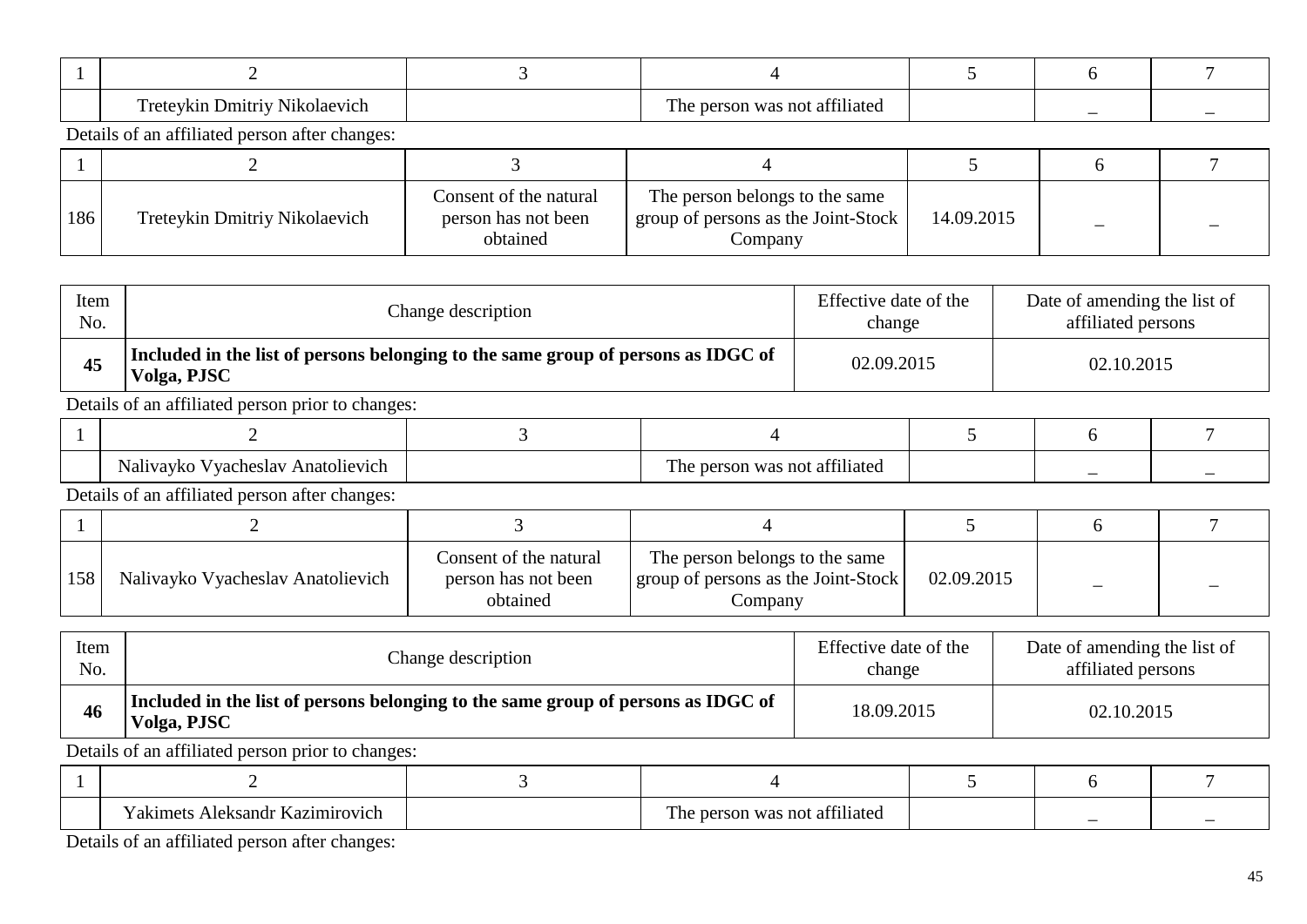| 203 | Yakimets Aleksandr Kazimirovich | Consent of the natural<br>person has not been<br>obtained | The person belongs to the same<br>group of persons as the Joint-Stock<br>Company | 18.09.2015 |  |
|-----|---------------------------------|-----------------------------------------------------------|----------------------------------------------------------------------------------|------------|--|

| Item<br>No. |                                                   | Change description                                                                |                               |                                                                                  | Effective date of the<br>change |            | Date of amending the list of<br>affiliated persons |   |
|-------------|---------------------------------------------------|-----------------------------------------------------------------------------------|-------------------------------|----------------------------------------------------------------------------------|---------------------------------|------------|----------------------------------------------------|---|
| 47          | Volga, PJSC                                       | Included in the list of persons belonging to the same group of persons as IDGC of |                               |                                                                                  | 08.08.2015                      |            | 02.10.2015                                         |   |
|             | Details of an affiliated person prior to changes: |                                                                                   |                               |                                                                                  |                                 |            |                                                    |   |
|             | 2                                                 | 3                                                                                 | $\overline{4}$                |                                                                                  | 5                               |            | 6                                                  |   |
|             | Krylov Sergey Vladimirovich                       |                                                                                   |                               | The person was not affiliated                                                    |                                 |            |                                                    |   |
|             | Details of an affiliated person after changes:    |                                                                                   |                               |                                                                                  |                                 |            |                                                    |   |
|             | $\overline{2}$                                    | 3                                                                                 | 4                             |                                                                                  | 5 <sup>5</sup>                  |            | 6                                                  |   |
| 148         | Krylov Sergey Vladimirovich                       | Consent of the natural<br>person has not been<br>obtained                         |                               | The person belongs to the same<br>group of persons as the Joint-Stock<br>Company |                                 | 08.08.2015 |                                                    |   |
| Item<br>No. |                                                   | Change description                                                                |                               |                                                                                  | Effective date of the<br>change |            | Date of amending the list of<br>affiliated persons |   |
| 48          | Volga, PJSC                                       | Included in the list of persons belonging to the same group of persons as IDGC of |                               |                                                                                  | 01.08.2015                      |            | 02.10.2015                                         |   |
|             | Details of an affiliated person prior to changes: |                                                                                   |                               |                                                                                  |                                 |            |                                                    |   |
|             | 2                                                 | 3                                                                                 | 4                             |                                                                                  | 5                               |            | 6                                                  | 7 |
|             | <b>Edinak Aleksandr Milievich</b>                 |                                                                                   | The person was not affiliated |                                                                                  |                                 |            |                                                    |   |

| 134 | Edinak Aleksandr Milievich | Consent of the natural<br>person has not been<br>obtained | The person belongs to the same<br>group of persons as the Joint-Stock | 01.08.2015 |  |
|-----|----------------------------|-----------------------------------------------------------|-----------------------------------------------------------------------|------------|--|